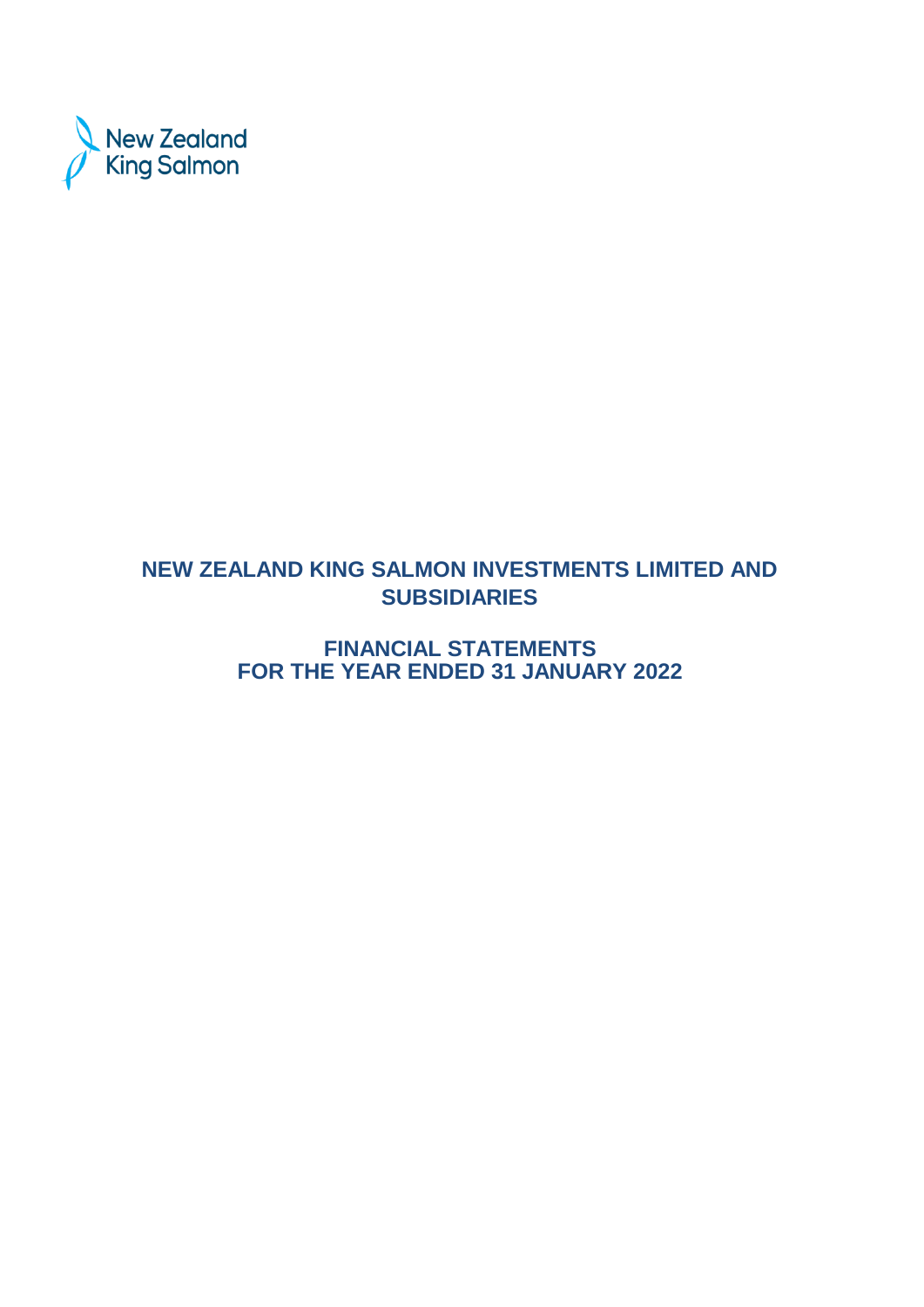# **CONTENTS** FOR THE YEAR ENDED 31 JANUARY 2022

|    | <b>Corporate Information</b>                               | 1              |
|----|------------------------------------------------------------|----------------|
|    | <b>Consolidated statement of comprehensive income</b>      | $\overline{2}$ |
|    | <b>Consolidated statement of financial position</b>        | 3              |
|    | <b>Consolidated statement of changes in equity</b>         | 4              |
|    | <b>Consolidated statement of cash flows</b>                | 5              |
|    | Notes to the consolidated financial statements             | 6              |
| 1  | Corporate information                                      | 6              |
| 2  | Basis of preparation                                       | 6              |
| 3  | Significant accounting policies                            | 8              |
| 4  | New standards adopted and standards issued not yet adopted | 13             |
| 5  | Impairment                                                 | 14             |
| 6  | Other income                                               | 14             |
| 7  | Expenses                                                   | 14             |
| 8  | Finance income and costs                                   | 14             |
| 9  | Income tax                                                 | 15             |
|    | 10 Components of other comprehensive income                | 16             |
|    | 11 Earnings per share                                      | 16             |
|    | 12 Cash and cash equivalents                               | 16             |
|    | 13 Trade and other receivables                             | 16             |
|    | 14 Inventories                                             | 16             |
|    | 15 Biological assets                                       | 17             |
|    | 16 Property, plant and equipment                           | 18             |
|    | 17 Intangibles                                             | 18             |
|    | 18 Right of use assets                                     | 19             |
|    | 19 Lease liabilities                                       | 20             |
|    | 20 Interest bearing loans and borrowings                   | 20             |
|    | 21 Trade and other payables                                | 20             |
|    | 22 Employee benefits                                       | 21             |
|    | 23 Commitments and contingencies                           | 21             |
|    | 24 Risk management                                         | 21             |
|    | 25 Fair value of financial instruments                     | 23             |
|    | 26 Capital management                                      | 24             |
|    | 27 Capital and reserves                                    | 24             |
|    | 28 Events after balance date                               | 25             |
|    | 29 Related party disclosure                                | 25             |
|    | 30 Auditor's remuneration                                  | 25             |
| 31 | Reconciliation of net operating cash flow to profit/(loss) | 25             |
|    | 32 Revenue from contracts with customers                   | 26             |
|    | 33 Segment information                                     | 26             |

**Auditor's Report**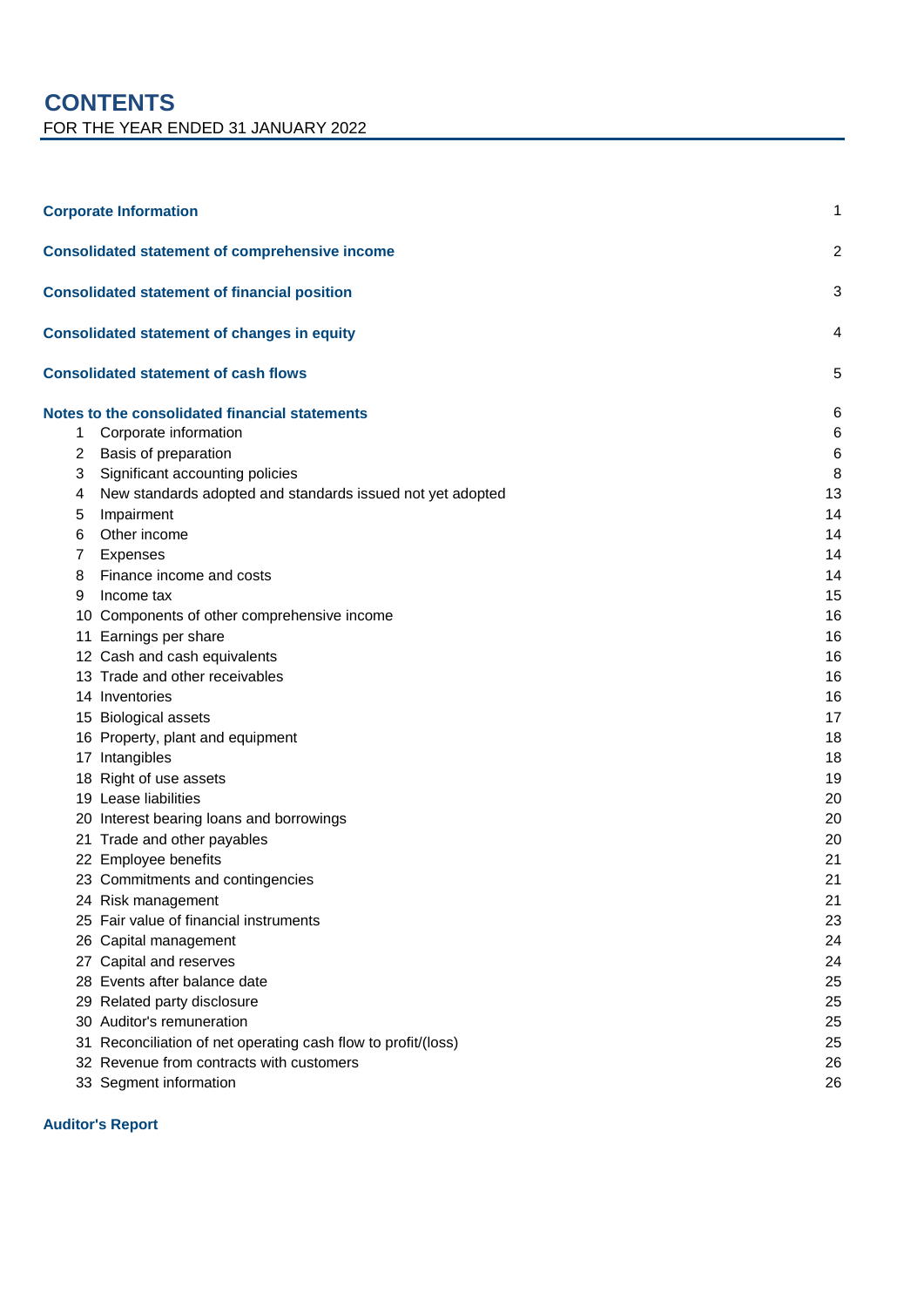## **NEW ZEALAND KING SALMON INVESTMENTS LIMITED AND SUBSIDIARIES** CORPORATE INFORMATION

John William Dudley Ryder Chapman Tripp Ticker: NZK Independent Non-Executive Chairman Level 34, 15 Customs Street West Listed on the NZX Main Board and Grantley Bruce Rosewarne **Auckland Auckland Auckland as a foreign Exempt Listing on the** Chief Executive Officer and Managing Director New Zealand ASX Jack Lee Porus 2161790 Non-Executive Director Gascoigne Wicks Paul James Steere The Contract Registered Office Registered Office Registered Office Independent Non-Executive Director Blenheim 93 Beatty Street Chiong Yong Tiong New Zealand **New Zealand** Annesbrook Non-Executive Director **Nelson** Nelson Catriona Macleod Duncan Cotterill New Zealand Independent Non-Executive Director 197 Bridge Street **Carol Chen Carol Chen Nelson Nelson Nelson Nelson Postal Address** Non-Executive Director **New Zealand** New Zealand PO Box 1180 Nelson 7040

Audit and Finance Committee **Paul Steere (Chair) AUDITORS AUDITORS Telephone** John Ryder +64 3 548 5714 Jack Porus **Ernst & Young (EY)** 

Nominations and Remuneration Committee Christchurch <br>
New Zealand<br>
New Zealand<br>
New Zealand Paul Steere (Chair) Jack Porus **Investor Relations**

Health, Safety and Risk Committee **SHARE REGISTRY** Catriona Macleod (Chair) Computershare Investor Chiong Yong Tiong **FINANCIAL CALENDAR** Services Limited **FINANCIAL CALENDAR** 

The Bank of New Zealand Deloitte Centre +64 9 488 8777 Level 6, 80 Queen Street New Zealand

Level 4, 93 Cambridge Terrace Website

Level 2, 152 Hurstmere Road 31 July 2022: Takapuna 2023 half year end **BANKERS** BANKERS **BANKERS** Auckland 0622 **September 2022:** 

### Auckland [enquiry@computershare.co.nz](mailto:enquiry@computershare.co.nz)

### Computershare Investor

Services Pty Limited Yarra Fall 452 Johnston Street Abbotsford VIC 3001 Australia

+61 3 9415 4083

[enquiry@computershare.co.nz](mailto:enquiry@computershare.co.nz)

#### **BOARD OF DIRECTORS SOLICITORS NEW ZEALAND KING SALMON INVESTMENTS LIMITED**

New Zealand

[investor@kingsalmon.co.nz](mailto:investor@kingsalmon.co.nz)

New Zealand 2023 half year results announcement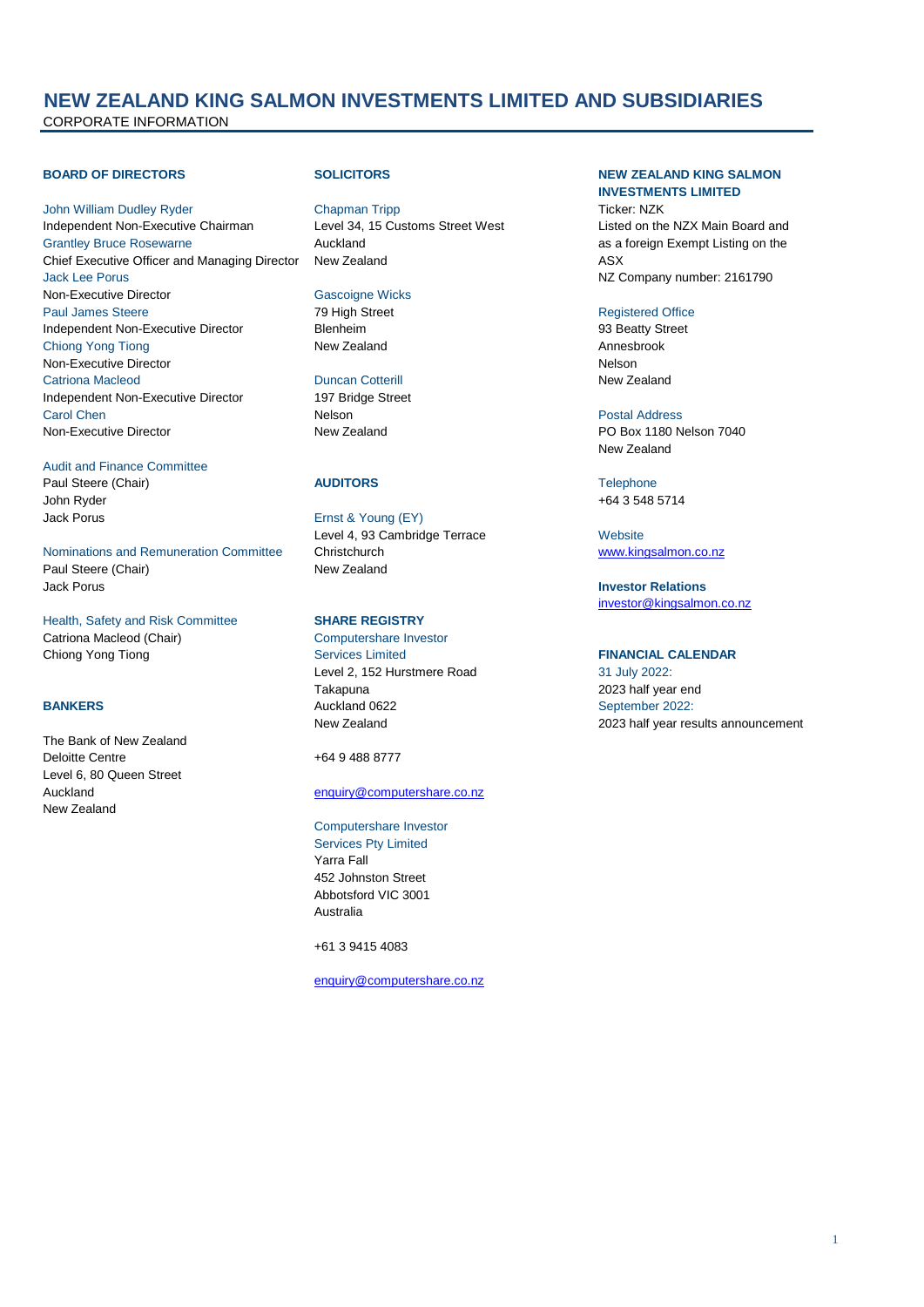# **CONSOLIDATED STATEMENT OF COMPREHENSIVE INCOME**

FOR THE YEAR ENDED 31 JANUARY 2022

|                                                                                              |                | 2022<br><b>12 Months</b> | 2021<br><b>7 Months</b> |
|----------------------------------------------------------------------------------------------|----------------|--------------------------|-------------------------|
|                                                                                              | <b>Note</b>    | to 31 January<br>\$000   | to 31 January<br>\$000  |
| Revenue from contracts with customers                                                        | 32             | 174,530                  | 95,239                  |
| Cost of goods sold including fair value uplift at point of harvest                           | 14             | (177, 774)               | (98, 820)               |
| Fair value gain on biological transformation                                                 | 15             | 41,261                   | 29,350                  |
| Freight costs to market                                                                      |                | (25, 275)                | (11, 616)               |
| <b>Gross profit</b>                                                                          |                | 12,743                   | 14,153                  |
| Other income                                                                                 | 6              | 402                      | 541                     |
| Sales, marketing and advertising expenses                                                    |                | (13, 471)                | (7, 702)                |
| Distribution overheads                                                                       |                | (5,204)                  | (3, 132)                |
| Corporate expenses                                                                           | 7              | (8,649)                  | (4,979)                 |
| Other expenses                                                                               | $\overline{7}$ | (1, 414)                 | (889)                   |
| Loss before interest, tax, depreciation, amortisation and impairment                         |                | (15, 593)                | (2,009)                 |
| Depreciation and amortisation expense                                                        | 16,17,18       | (10, 125)                | (5,969)                 |
| Impairment                                                                                   | 5              | (59, 255)                |                         |
| Finance income                                                                               | 8              | 17                       | 5                       |
| Finance expenses                                                                             | 8              | (2,636)                  | (1, 353)                |
| Loss before tax                                                                              |                | (87, 593)                | (9, 326)                |
| Income tax credit / (expense)                                                                | 9              | 14,390                   | 2.247                   |
| Net loss after tax                                                                           |                | (73, 202)                | (7,079)                 |
| Other comprehensive income                                                                   |                |                          |                         |
| Other comprehensive income that may be reclassified to profit or loss in subsequent periods: |                |                          |                         |
| Exchange differences on translation of foreign operations                                    | 10             | 214                      | (677)                   |
| Movement on cash flow hedges                                                                 | 10             | (11,765)                 | 22,065                  |
| Income tax effect of movement on cash flow hedges                                            | 10             | 3,294                    | (6, 178)                |
| Net other comprehensive income / (loss)                                                      |                | (8, 257)                 | 15,210                  |
| Total comprehensive income / (loss)                                                          |                | (81, 459)                | 8,131                   |
|                                                                                              |                | 2022                     | 2021                    |
|                                                                                              |                | <b>12 Months</b>         | <b>7 Months</b>         |
| <b>Earnings per share</b><br>Basic earnings per share                                        | 11             | \$<br>(0.53)             | \$<br>(0.05)            |
| Diluted earnings per share                                                                   | 11             | \$<br>(0.53)             | \$<br>(0.05)            |
|                                                                                              |                |                          |                         |

*The above consolidated statement of comprehensive income should be read in conjunction with the accompanying notes.*

2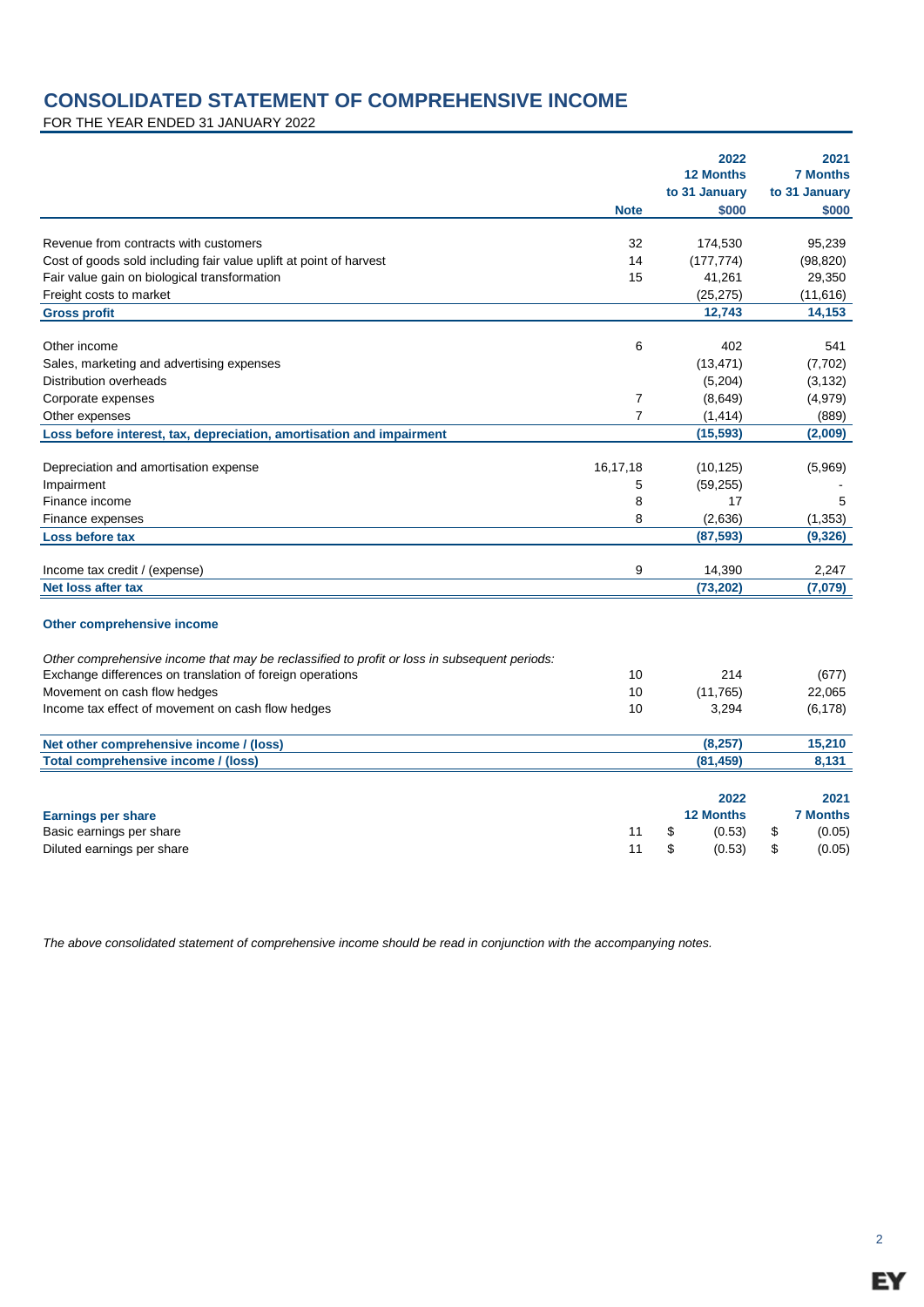## **CONSOLIDATED STATEMENT OF FINANCIAL POSITION**

AS AT 31 JANUARY 2022

|                                                     |             | 2022                              | 2021          |
|-----------------------------------------------------|-------------|-----------------------------------|---------------|
|                                                     |             | 31 January                        | 31 January    |
| <b>ASSETS</b>                                       | <b>Note</b> | \$000                             | \$000         |
| <b>Current assets</b>                               |             |                                   |               |
| Cash and cash equivalents                           | 12          | 2,913                             | 3,479         |
| Trade and other receivables                         | 13          | 19,817                            | 16,186        |
| <b>Taxation receivable</b>                          |             | 294                               |               |
| Inventories                                         | 14          | 34,636                            | 42,489        |
| <b>Biological assets</b>                            | 15          | 65,529                            | 69,588        |
| Derivative financial assets                         | 25          | 1,338                             | 5,413         |
| <b>Total current assets</b>                         |             | 124,527                           | 137,155       |
| <b>Non-current assets</b>                           |             |                                   |               |
| Property, plant and equipment                       | 16          | 50,620                            | 60,716        |
| <b>Biological assets</b>                            | 15          | 9,432                             | 18,600        |
| Derivative financial assets                         | 25          | 3,112                             | 16,354        |
| Intangible assets                                   | 17          | 3,893                             | 9,126         |
| Right-of use assets                                 | 18          | 5,744                             | 6,810         |
| Goodwill                                            | 17          |                                   | 39,255        |
| <b>Total non-current assets</b>                     |             | 72,801                            | 150,861       |
| <b>TOTAL ASSETS</b>                                 |             | 197,328                           | 288,016       |
|                                                     |             |                                   |               |
| <b>LIABILITIES</b>                                  |             |                                   |               |
| <b>Current liabilities</b>                          |             |                                   |               |
| Trade and other payables                            | 21          | 16,434                            | 18,597        |
| Employee benefits                                   | 22          | 2,831                             | 2,857         |
| Borrowings                                          | 20          | 49,659                            | 3,024         |
| Lease liabilities                                   | 19          | 1,531                             | 1,580         |
| Other financial liabilities                         | 29          | 233                               | 233           |
| Derivative financial liabilities                    | 25          | 3,628                             | 1,646         |
| <b>Taxation payable</b>                             |             | 301                               | 5,074         |
| <b>Total current liabilities</b>                    |             | 74,617                            | 33,011        |
| <b>Non-current liabilities</b>                      |             |                                   |               |
| Employee benefits                                   | 22          | 430                               | 696           |
| Borrowings                                          | 20          |                                   | 39,250        |
| Lease liabilities                                   | 19          |                                   | 5,389         |
| Deferred tax liabilities                            | 9           | 4,402<br>$\overline{\phantom{a}}$ |               |
|                                                     |             |                                   | 16,923        |
| Derivative financial liabilities                    | 25          | 6,650                             | 204<br>62,462 |
| <b>Total non-current liabilities</b>                |             | 11,482                            |               |
| <b>TOTAL LIABILITIES</b>                            |             | 86,099                            | 95,473        |
| <b>NET ASSETS</b>                                   |             |                                   |               |
|                                                     |             | 111,229                           | 192,543       |
| <b>EQUITY</b>                                       |             |                                   |               |
| Share capital                                       | 27          | 122,606                           | 122,606       |
| <b>Reserves</b>                                     |             | 10,175                            | 18,286        |
|                                                     |             | (21, 552)                         | 51,651        |
| Retained earnings /(deficit)<br><b>TOTAL EQUITY</b> |             |                                   |               |
|                                                     |             | 111,229                           | 192,543       |
| Net tangible assets per share                       |             |                                   |               |
| Net tangible assets per share                       |             | 0.76<br>\$                        | \$<br>1.04    |
|                                                     |             |                                   |               |

*The above consolidated statement of financial position should be read in conjunction with the accompanying notes.*

*For and on behalf of the Board, who authorised the issue of these financial statements on 13 April 2022*

مأماتهم

**Director Director**

13 April 2022 13 April 2022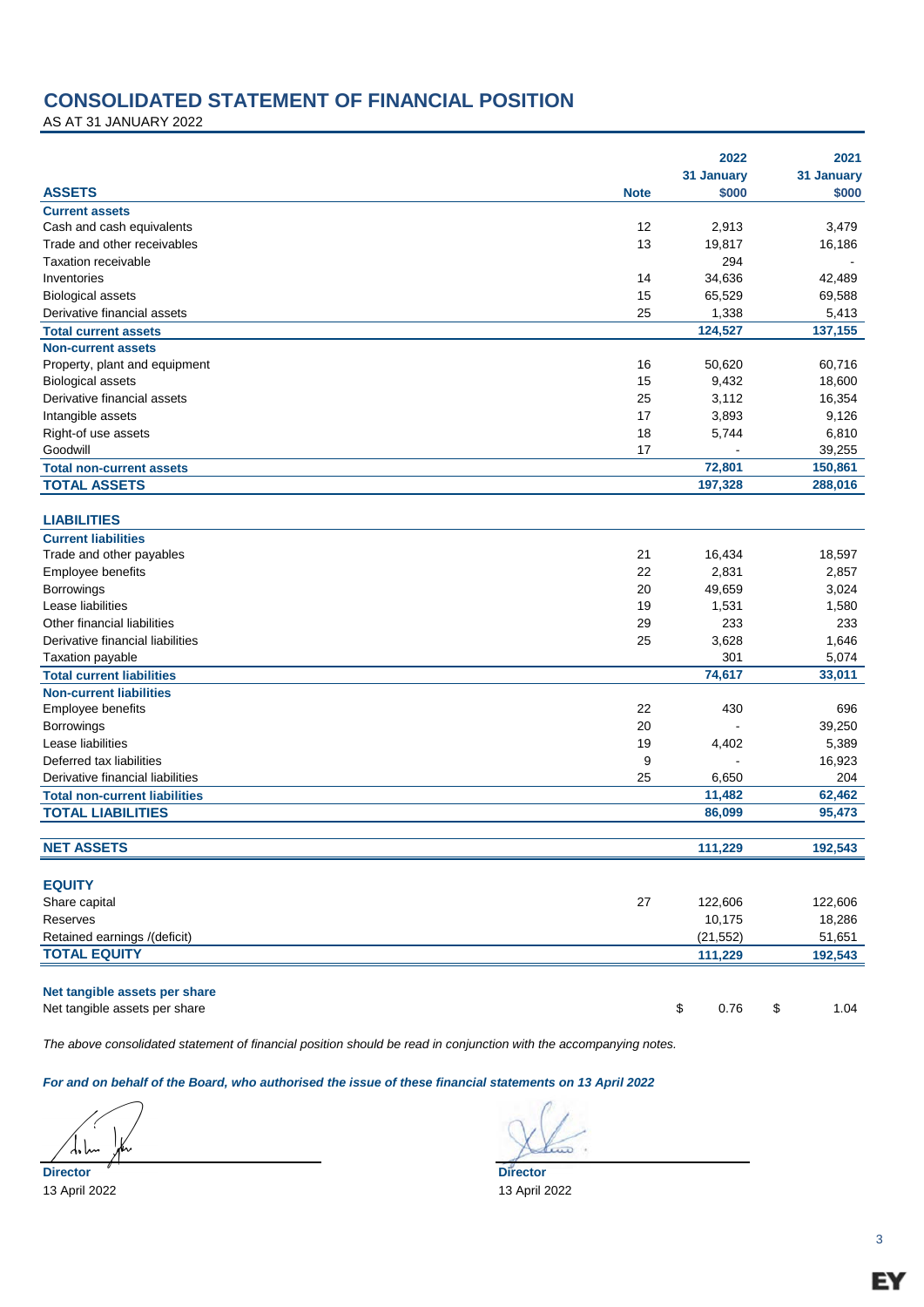## **CONSOLIDATED STATEMENT OF CHANGES IN EQUITY**

FOR THE YEAR ENDED 31 JANUARY 2022

|                                                        | <b>Note</b> | <b>Share</b><br><b>Capital</b><br>\$000 | <b>Foreign</b><br><b>Currency</b><br><b>Translation</b><br><b>Reserve</b><br>\$000 | Hedge<br><b>Reserve</b><br>\$000 | <b>Share</b><br><b>Based</b><br><b>Payment</b><br><b>Reserve</b><br>\$000 | <b>Retained</b><br>Earnings/<br>(Deficit)<br>\$000 | <b>Total</b><br><b>Equity</b><br>\$000 |
|--------------------------------------------------------|-------------|-----------------------------------------|------------------------------------------------------------------------------------|----------------------------------|---------------------------------------------------------------------------|----------------------------------------------------|----------------------------------------|
| Balance as at 01 February 2021                         |             | 122,606                                 | (1, 162)                                                                           | 18,474                           | 974                                                                       | 51,651                                             | 192,543                                |
| Loss for the year<br>Other comprehensive income/(loss) | 10          | ٠                                       | 214                                                                                | (8,471)                          |                                                                           | (73,202)                                           | (73, 202)<br>(8, 257)                  |
| Total comprehensive income/(loss) for the year         |             | ۰                                       | 214                                                                                | (8, 471)                         | ٠                                                                         | (73, 202)                                          | (81, 459)                              |
| Share based payment expense                            |             |                                         |                                                                                    |                                  | 146                                                                       |                                                    | 146                                    |
| Balance as at 31 January 2022                          |             | 122,606                                 | (948)                                                                              | 10,003                           | 1,120                                                                     | (21, 551)                                          | 111,230                                |
| Balance as at 1 July 2020                              |             | 122,606                                 | (485)                                                                              | 2,587                            | 876                                                                       | 58,730                                             | 184,314                                |
| Loss for the period                                    |             |                                         |                                                                                    |                                  |                                                                           | (7,079)                                            | (7,079)                                |
| Other comprehensive income/(loss)                      | 10          | $\blacksquare$                          | (677)                                                                              | 15,887                           |                                                                           |                                                    | 15,210                                 |
| Total comprehensive income/(loss) for the period       |             | ۰                                       | (677)                                                                              | 15,887                           | ٠                                                                         | (7,079)                                            | 8,131                                  |
| Share based payment expense                            |             |                                         |                                                                                    |                                  | 98                                                                        |                                                    | 98                                     |
| Balance as at 31 January 2021                          |             | 122,606                                 | (1, 162)                                                                           | 18,474                           | 974                                                                       | 51,651                                             | 192,543                                |

*The above consolidated statement of changes in equity should be read in conjunction with the accompanying notes.*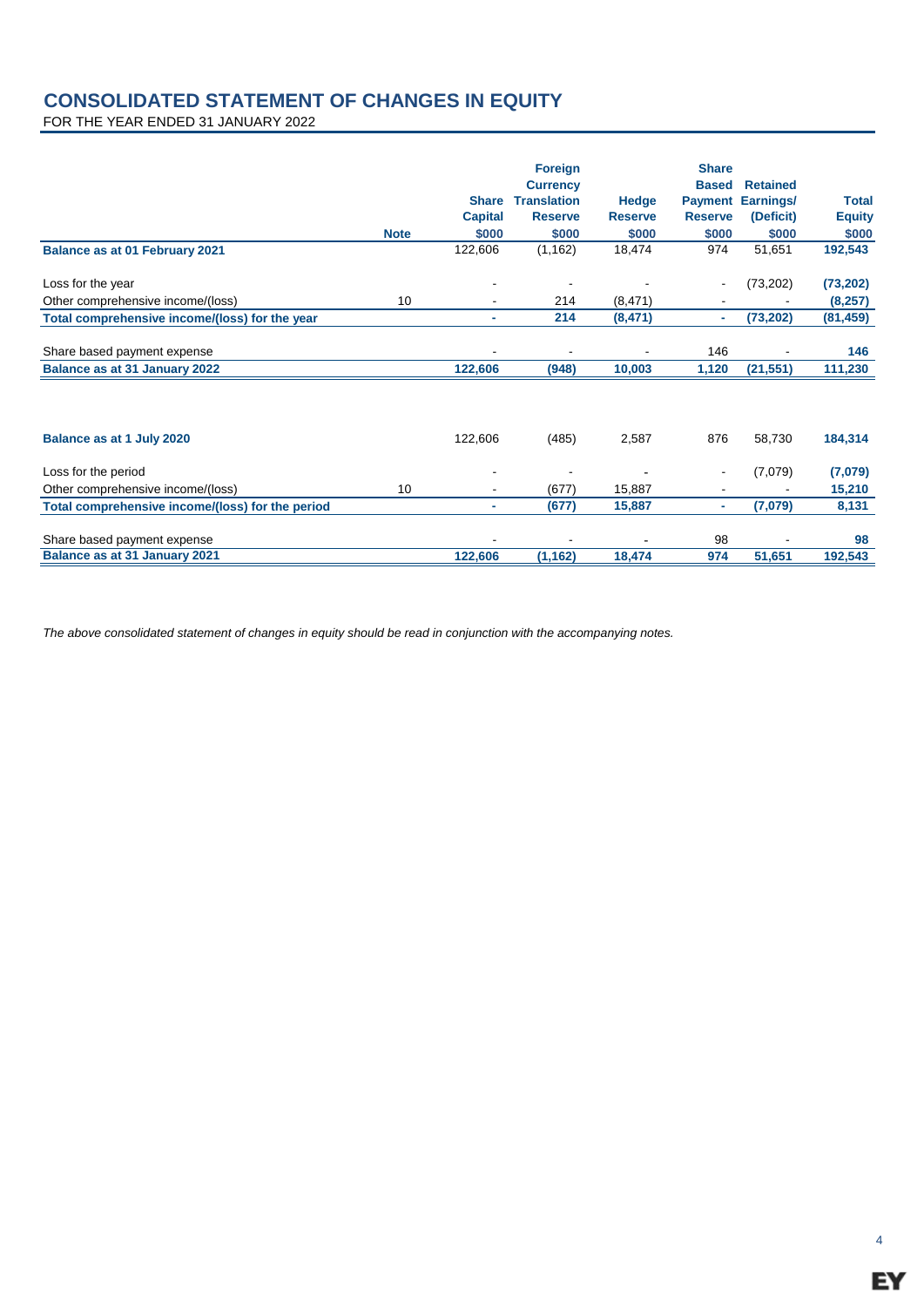# **CONSOLIDATED STATEMENT OF CASH FLOWS**

FOR THE YEAR ENDED 31 JANUARY 2022

|                                                                                      |             | 2022<br><b>12 Months</b> | 2021<br><b>7 Months</b> |
|--------------------------------------------------------------------------------------|-------------|--------------------------|-------------------------|
|                                                                                      | <b>Note</b> | \$000                    | \$000                   |
| <b>Operating activities</b>                                                          |             |                          |                         |
| Receipts from customers                                                              |             | 171,644                  | 92,449                  |
| Payments to suppliers                                                                |             | (129, 077)               | (73, 283)               |
| Payments to employees                                                                |             | (43, 556)                | (24, 512)               |
| Interest received                                                                    |             | 17                       | 5                       |
| Interest paid                                                                        |             | (1,685)                  | (836)                   |
| Insurance and settlement income                                                      |             |                          |                         |
| Government grants received                                                           |             | 340                      | 490                     |
| Proceeds from foreign currency forward contracts closed early                        |             | 13,495                   | 5,744                   |
| Income tax paid                                                                      |             | (4, 171)                 | (938)                   |
| Net cash flows from / (used in) operating activities                                 | 31          | 7,008                    | (881)                   |
|                                                                                      |             |                          |                         |
| <b>Investing activities</b>                                                          |             |                          |                         |
| Proceeds from sale of property, plant and equipment                                  |             | 17                       |                         |
| Purchase of property, plant and equipment                                            |             | (10, 295)                | (4, 837)                |
| Purchase of intangible assets                                                        |             | (2,907)                  | (859)                   |
| Net cash flow (used in) / from investing activities                                  |             | (13, 185)                | (5,696)                 |
|                                                                                      |             |                          |                         |
| <b>Financing activities</b>                                                          |             |                          |                         |
| Proceeds from borrowings                                                             |             | 174,796                  | 62,983                  |
| Repayment of borrowings                                                              |             | (167, 411)               | (58, 841)               |
| Payment of lease liabilities<br>Net cash flows (used in) / from financing activities |             | (1,719)<br>5,666         | (845)<br>3,297          |
|                                                                                      |             |                          |                         |
| Net increase/(decrease) in cash and cash equivalents                                 |             | (511)                    | (3, 280)                |
| Net foreign exchange difference                                                      |             | (55)                     | (356)                   |
| Cash and cash equivalents at beginning of the year                                   | 12          | 3,479                    | 7,115                   |
| Cash and cash equivalents at year end                                                | 12          | 2,913                    | 3,479                   |

*The above consolidated statement of cash flows should be read in conjunction with the accompanying notes.*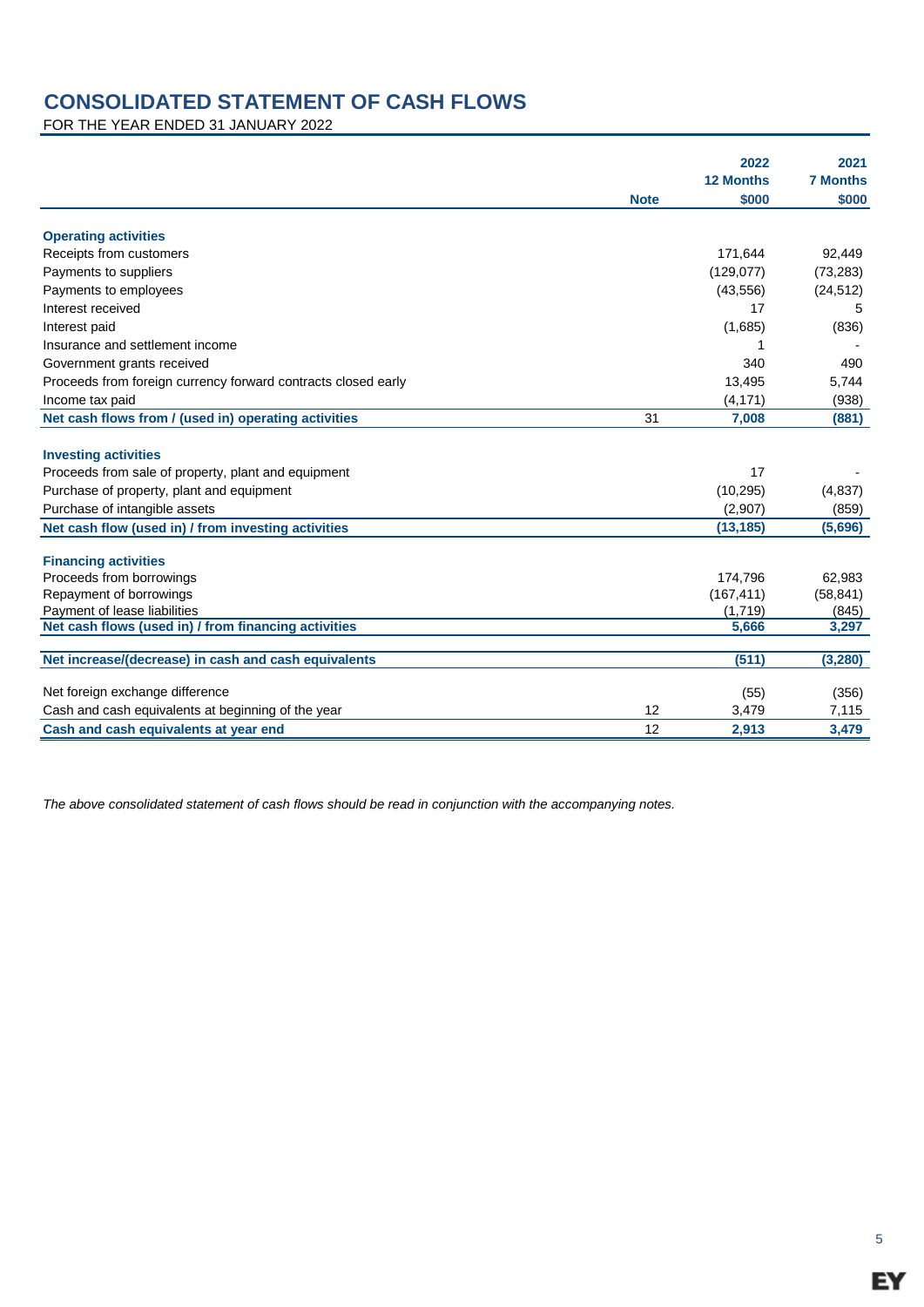FOR THE YEAR ENDED 31 JANUARY 2022

### **1. CORPORATE INFORMATION**

The consolidated financial statements of New Zealand King Salmon Investments Limited (the Company) and its subsidiaries (together the Group) for the year ended 31 January 2022 were authorised by the directors on 13 April 2022.

New Zealand King Salmon Investments Limited is a profit-orientated company incorporated and domiciled in New Zealand. The Company is registered under the Companies Act 1993 and listed on the NZX Main Board ("NZX") and the Australian Securities Exchange ("ASX"). The Company is an FMC reporting entity under the Financial Markets Conduct Act 2013.

The Group is principally engaged in the farming, processing and sale of premium salmon products.

The Group has changed its balance date to 31 January following a Board resolution on 2 November 2020.The comparative information is for the seven month period to 31 January 2021 as such, amounts presented in the financial statements are not entirely comparable.

### **2. BASIS OF PREPARATION**

#### **a. Statement of compliance**

The consolidated financial statements comply with New Zealand Equivalents to International Financial Reporting Standards (IFRS) and also with International Financial Reporting Standards (IFRS). The financial statements are prepared under NZ GAAP and FMC Act 2013.

#### **b. Basis of measurement**

The financial statements have been prepared on a historical cost basis except for biological assets and certain financial instruments which have been measured at fair value. The carrying values of recognised assets and liabilities that are designated as hedged items in hedging instruments, otherwise carried at amortised cost, are adjusted to recognise changes in the fair values attributable to the risks that are being hedged in effective hedge relationships. The consolidated financial statements are presented in New Zealand dollars and all values are rounded to the nearest thousand (\$000), except when otherwise indicated.

### **c. Significant accounting judgements, estimates and assumptions**

The preparation of the Group's consolidated financial statements requires management to make judgements, estimates and assumptions that affect the reported outcomes of revenues, expenses, assets, liabilities and the accompanying disclosures. The Group based its assumptions and estimates on parameters available when the consolidated financial statements were prepared. Uncertainties about these assumptions and estimates could result in an outcome that requires a material adjustment to the carrying amount of assets or liabilities in future periods.

Specific areas requiring significant estimates and judgements include:

### *Going concern*

The Group has reviewed the impact on the business from the evolving mortality event occurring at our sea farms. The Directors are of the view that there will be a material adverse impact to financial results, in comparison to previous expectations, in the 12 months from approving the financial statements. The impacts of fish mortality will result in an increase in mortality expenses for the year ended 31 January 2023 and a reduction in the forecast harvest volume. The Group is in breach of its banking related covenants at 31 January 2022 and without taking action the Group forecasts that breaches of a number of its banking related covenants over the next 12 months will continue. As a result, there are material uncertainties related to events or conditions that may cast significant doubt on the Group's ability to continue as a going concern. In response to this the Group is taking the following actions.

In February 2022 the Group commenced discussions with the Group's bank (Bank of New Zealand) while a review of the financial structure of the business was undertaken. The Directors approved a rights issue, which will commence post the approval of the financial statements of \$60.1m to fully repay (or cash cover) all bank debt of the Group and provide sufficient funds to support operations for the 12 months from the date of approving these financial statements. On the basis the Group completes the equity raise of a minimum \$50m (net of transaction costs), the Bank of New Zealand has agreed in principle a combination of temporary covenant waivers, renegotiation of facilities and adjustments to covenant definitions. On the assumption the full equity raise is completed, and financial forecasts are met, the Group does not forecast a default event in respect of its financial covenants for 12 months from the date of approving these financial statements.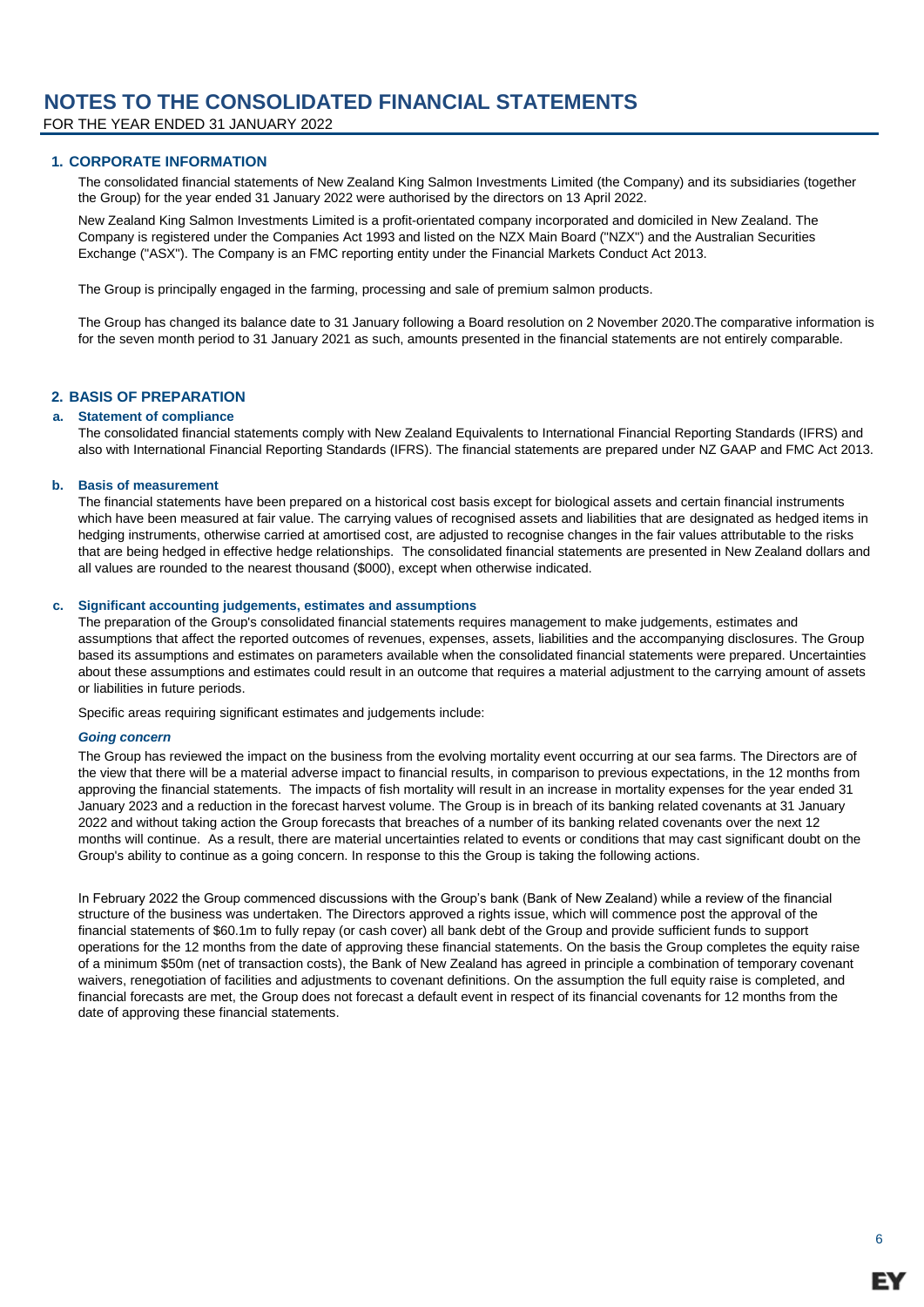### FOR THE YEAR ENDED 31 JANUARY 2022

The Directors consider that the completion of the equity raise is probable as they have taken all reasonable steps to ensure the successful completion of the capital raise, including obtaining contractual pre-commitments from Oregon Group Limited and certain Directors to subscribe for \$26.3m of shares in the equity raise and entering into an underwriting agreement with Jarden Partners Limited and Jarden Securities Limited as underwriter and lead manager of the equity raise, pursuant to which the balance of the equity raise will be underwritten. However, these steps do not eliminate the inherent risk in equity markets. In addition, the Directors consider that the Group's forecast net cashflows for the coming 12 months are achievable and so that the amount expected to be raised in the capital raise will be sufficient to ensure that the Group can continue to pay its debts as they fall due. Having taken these actions the Directors have concluded that it is appropriate that these financial statements are prepared on a going concern basis.

Should the proposed equity raise not be completed, an event of default will occur, and the willingness of the Bank of New Zealand to continue to support the business is uncertain.  In addition, if financial forecasts are not met, the amount of equity raised may not be sufficient to allow the Group to pay its debts as they fall due. As a result of these material uncertainties, the Group may be unable to realise its assets and discharge its liabilities in the normal course of business. As the Directors consider the equity raise and the achievement of financial results is probable, the financial statements do not include any adjustments relating to the recoverability and classification of recorded asset amounts or adjustments to liabilities that might be necessary should the entity not continue as a going concern.

### *Valuation of biological assets*

The Group recognises stocks of live fish at fair value according to the principles of NZ IAS 41 Agriculture. The fair value is measured using a valuation model that relies on various assumptions and information available at balance date. Inputs include anticipated market prices, quality mix, current weights of livestock relative to expected harvest weight, mortality rates, growth rates and production costs. The income or loss that is ultimately recognised at time of sale may be significantly different from that implied by the fair value adjustment at the end of a reporting period. The fair value uplift from accumulated costs to date has no cash impact in the reporting period. Further details of the valuation and sensitivity to change in key inputs are given in note 15.

### *Impairment testing of intangibles, plant and equipment*

The Group's non-financial assets are assessed for indicators of impairment on at least an annual basis and whenever events or changes in circumstances indicate that the carrying amount of the assets may exceed their recoverable amount. In addition the carrying value of goodwill, plant, equipment and intangible assets that are not yet available for use are tested annually for impairment irrespective of whether there is any indication of impairment according to the principles of NZ IAS 36 Impairment of Assets.

Where the asset's carrying amount is determined to be greater than the recoverable amount, the carrying amount is written down and an impairment loss is recognised in the income statement. Impairment testing involves a significant amount of estimation. Impairment testing involves assessing the recoverable amount of the Group's Cash Generating Unit ("CGU") by calculating the higher of the CGU's value in use or fair value less costs of disposal. The recoverable amount calculated under the value-in-use method includes cash flow projections that necessarily take into account changes in the market in which a business operates. Determining both the cash flows and the risk-adjusted discount rate appropriate to the operating unit requires the exercise of judgement.

The estimation of cash flows is sensitive to the periods for which detailed forecasts are available and to assumptions regarding longterm sustainable cash flows, the assessment of impairment requires judgement to be applied and consideration of a number of factors including but not limited to: changes in business strategy, regulatory environment, and customer preferences or requirements.As a result of the mortality event, the Directors have approved a strategy change to reduce farming at the Group's warmer sites over summer (outside of some trials). This will reduce the Group's annual harvest volume from ~8,000 tonnes to 6,500 tonnes (~5,750 tonnes FY23 and 6,500 tonnes FY24 onwards), however, it is also expected to reduce the risk of sea farm mortality with the intention of being a more predictable and profitable business. As part of this the Group is reviewing its operating expenses to align with a reduction in harvest volume. (Refer to note 16 and 17)

#### *Inventory (Finished goods and work in progress) obsolescence*

Inventories are stated at the lower of cost or net realisable value, and the Group uses judgment and estimates to determine the net realisable value of inventory at the end of each reporting period.

The Group estimates the net realisable value of inventory for obsolescence and unmarketable items at the end of reporting period and then writes down the cost of inventories to net realisable value. The net realisable value of the inventory is determined based on assumptions of future demand and pricing and estimates over the remaining shelf life of the inventory.

#### *Valuation of financial derivatives*

The Group recognises financial derivatives at fair value according to the principles of NZ IFRS 13 Fair Value Measurement. The value is calculated by a third party expert using an industry standard model. Inputs to the model are obtained externally by the service provider. Further details of the valuation are included in note 24.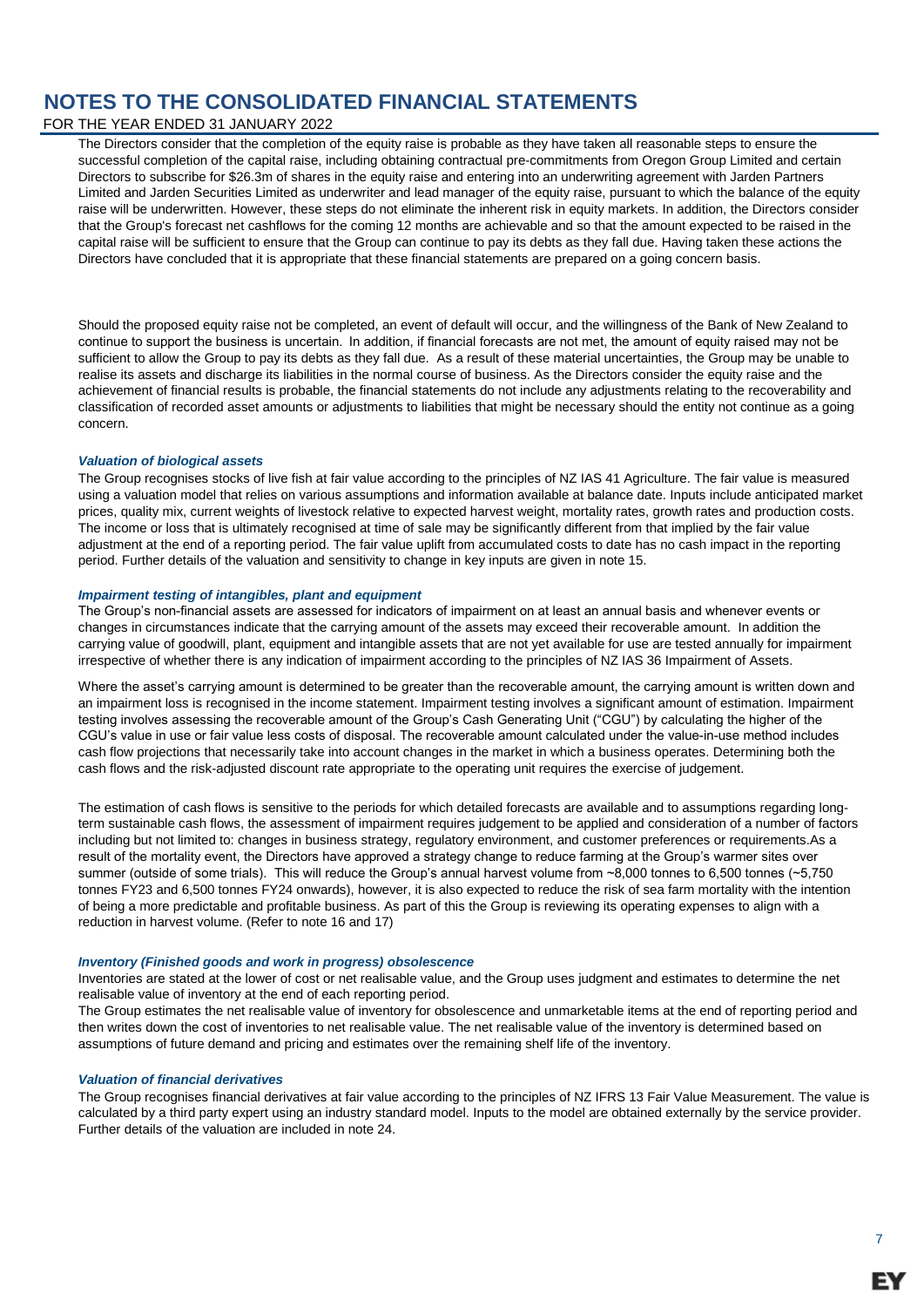FOR THE YEAR ENDED 31 JANUARY 2022

### **d. Foreign currency translation**

### *Functional and presentation currency*

The Group's consolidated financial statements are presented in New Zealand dollars, which is also the parent company's functional currency. The Australian subsidiary's functional currency is Australian dollars which is translated into the presentation currency in these financial statements. The USA subsidiary's functional currency is United States dollars which is translated into the presentation currency in these financial statements.

### *Transactions and balances*

Transactions in foreign currencies are initially recorded in the functional currency and then translated by applying the exchange rates ruling at the date of the transaction. Monetary assets and liabilities denominated in foreign currencies are retranslated at the rate of exchange at balance date.

Non-monetary items that are measured in terms of historical cost in a foreign currency are translated using the exchange rate as at the date of the initial transaction. Non-monetary items measured at fair value in a foreign currency are translated using the exchange rates at the date when the fair value was determined.

### **3. SIGNIFICANT ACCOUNTING POLICIES**

### **a. Basis of consolidation**

The financial statements comprise the financial statements of New Zealand King Salmon Investments Limited and its subsidiaries (per note 29). Subsidiaries are all those entities over which the Company has control.

The financial statements of the subsidiaries are prepared for the same reporting period as the Parent company using consistent accounting policies.

In preparing the consolidated financial statements, all intercompany balances and transactions, income and expenses and profit and losses resulting from intra-group transactions have been eliminated in full.

Subsidiaries are fully consolidated from the date on which control is obtained by the Group and cease to be consolidated from the date on which control is transferred out of the Group.

### **b. Financial instruments**

Financial assets are classified, at initial recognition, as subsequently measured at amortised cost, fair value through other comprehensive income (OCI), and fair value through profit or loss. In order for a financial asset to be classified and measured at amortised cost or fair value through OCI, it needs to give rise to cash flows that are 'solely payments of principal and interest (SPPI)' on the principal amount outstanding. This assessment is referred to as the SPPI test and is performed at an instrument level. Financial assets with cash flows that are not SPPI are classified and measured at fair value through profit or loss, irrespective of the business model. Subsequently the Group applies the following accounting policies for financial instruments:

### *Cash and cash equivalents*

Cash and cash equivalents in the balance sheet comprise cash at bank and call deposits. For the purpose of the statement of cash flows, cash and cash equivalents consist of cash and short-term deposits net of outstanding bank overdrafts.

#### *Trade and other receivables*

Short term trade and other receivables are not discounted and are initially stated at cost. Gains and losses are recognised in the profit or loss when the receivables are written off or impaired.

For trade receivables and contract assets, the Group applies a simplified approach in calculating an allowance for expected credit loss (ECL). Therefore, the Group does not track changes in credit risk, but instead recognises a loss allowance based on lifetime ECL's at each reporting date. The Group has established a provision matrix that is based on its historical credit loss experience, adjusted for forward-looking factors specific to the debtors and the economic environment.

### *Loans with related parties*

Loans and amounts owing from related companies are non-derivative financial assets with fixed or determinable payments that are not quoted in an active market. After initial recognition such assets are carried at amortised cost using the effective interest method. Gains and losses are recognised in profit or loss when the loans are derecognised or impaired.

#### *Trade and other payables*

Trade and other payables are carried at cost due to their short term nature and are not discounted. They represent liabilities for goods and services provided to the Group prior to the end of the financial year that are unpaid, and arise when the Group becomes obliged to make future payments in respect of the purchase of these goods and services. The amounts are unsecured and are usually paid within 30-90 days of recognition.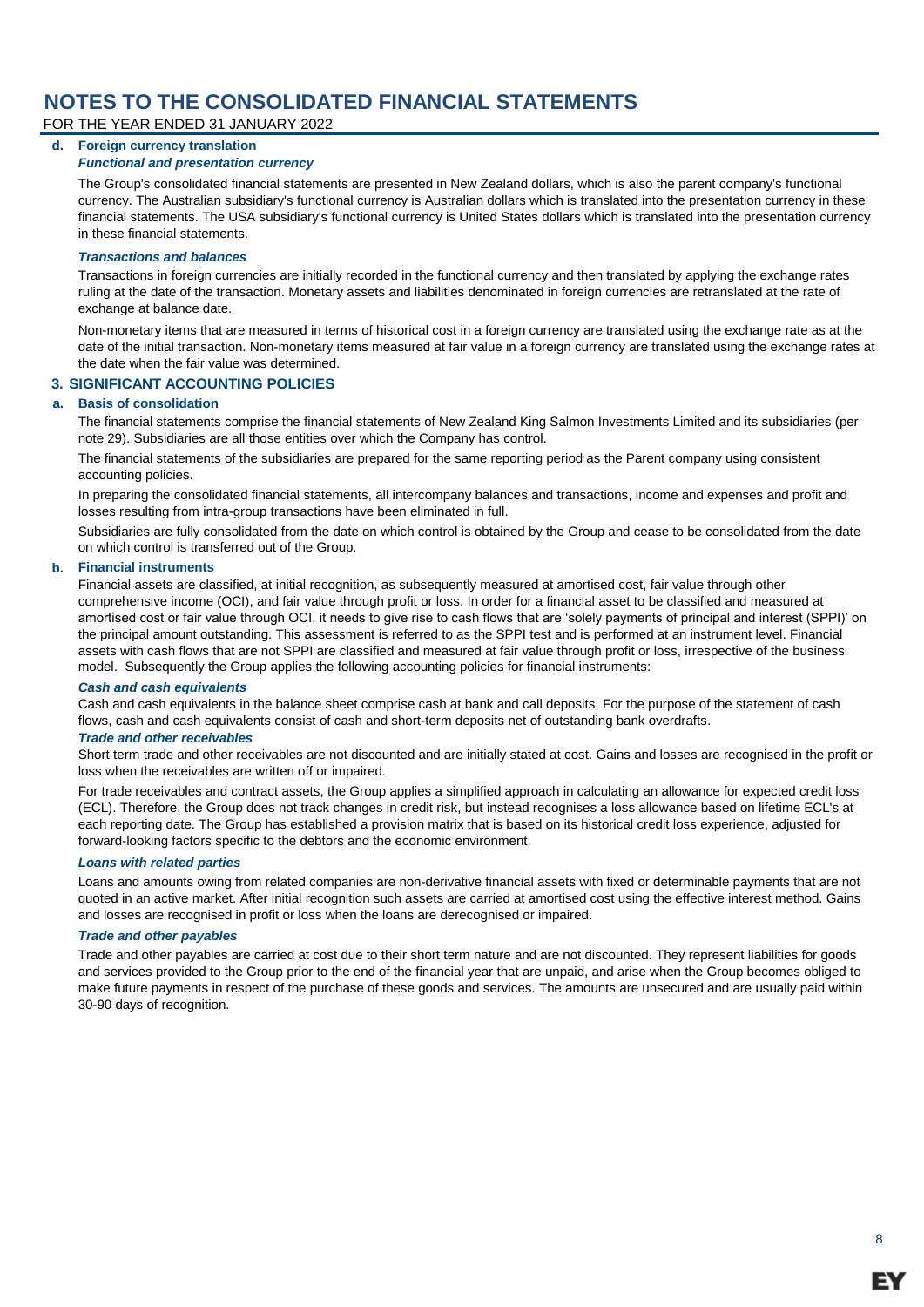FOR THE YEAR ENDED 31 JANUARY 2022

### *Interest bearing borrowings*

After initial recognition interest bearing borrowings are subsequently measured at amortised cost using the effective interest method. Fees paid on establishment of loan facilities that are yield related are included as part of the carrying amount. Borrowings are classified as current liabilities unless the Group has an unconditional right to defer settlement of the liability for at least 12 months after the balance date. Borrowing costs are generally recognised as an expense when incurred, with the exception of borrowing costs associated with a qualifying asset which are capitalised as part of the cost of that asset.

### *Financial guarantees*

Financial guarantee contracts issued by the Group are those contracts that require a payment to be made to reimburse the holder for a loss it incurs because the specified debtor fails to make a payment when due in accordance with the terms of a debt instrument. Financial guarantee contracts are recognised initially as a liability at fair value, adjusted for transaction costs that are directly attributed to the issuance of the guarantee. Subsequently the liability is measured at the higher of the best estimate of the expenditure required to settle the present obligation at balance date and the amount recognised less cumulative amortisation.

### *Derivative financial instruments and hedging*

The Group uses derivative financial instruments including forward currency contracts, options and interest rate swaps to hedge risks associated with interest rate and foreign currency fluctuations. Such derivative financial instruments are initially recognised at fair value on the date on which a derivative contract is entered into and are subsequently re-measured to fair value at balance date. Derivatives are carried as assets when their fair value is positive and as liabilities when their fair value is negative.

The fair values of forward currency contracts are calculated by reference to current forward exchange rates for contracts with similar maturity profiles. The fair values of interest rate swaps are determined by reference to market values for similar instruments.

The Group designates its derivative financial instruments as hedges of a particular risk associated with a recognised asset or liability or a highly probable commitment that could affect profit or loss. The effective portion of the gain or loss on the hedging instrument is recognised directly in other comprehensive income in the cash flow hedge reserve, while the ineffective portion is recognised immediately in the statement of profit or loss.

Amounts accumulated in equity are transferred to profit or loss when the hedged item affects profit or loss.

### **c. Inventories**

Inventories including raw materials, work in progress and finished goods are valued at the lower of cost or net realisable value. Costs incurred in bringing each product to its present location and condition are accounted for as follows:

*Raw materials* – the cost of fish is measured at fair value at harvest date. The cost of feed and packing materials is based on the purchase price including import duties and other taxes, transport, handling and other costs directly attributable to the acquisition of the goods and materials. Costs are determined on a weighted average basis.

*Manufactured finished goods and work in progress* - cost of direct materials, labour and a proportion of manufacturing overheads appropriate to the stage of manufacture. Costs are assigned on the basis of weighted average costs. The cost of items transferred from biological assets is their fair value less costs to sell at the date of harvest.

*Net realisable value* - the estimated selling price in the ordinary course of business less estimated costs of completion and the estimated costs necessary to make the sale.

### **d. Biological assets**

Biological assets include fish livestock measured at fair value less estimated costs to sell. The net gain or loss resulting from the fair value measurement is recognised in profit or loss.

The fair value of fish livestock is derived from the amount expected to be received from the sale of the asset in an active market. The target live weight of the harvestable fish is defined as a fish with a live weight of 4kg or greater. Many fish are harvested with a live weight above or below this weight.

For brood stock and fish where little biological transformation has taken place since initial cost was incurred, cost less impairment is used as an approximation of fair value. This value is used up to the point at which fish are transferred to sea water. Fish stock is transferred to inventory at the time of harvest. The transfer is recorded at its fair value which is deemed to be cost for the purposes of inventory valuation.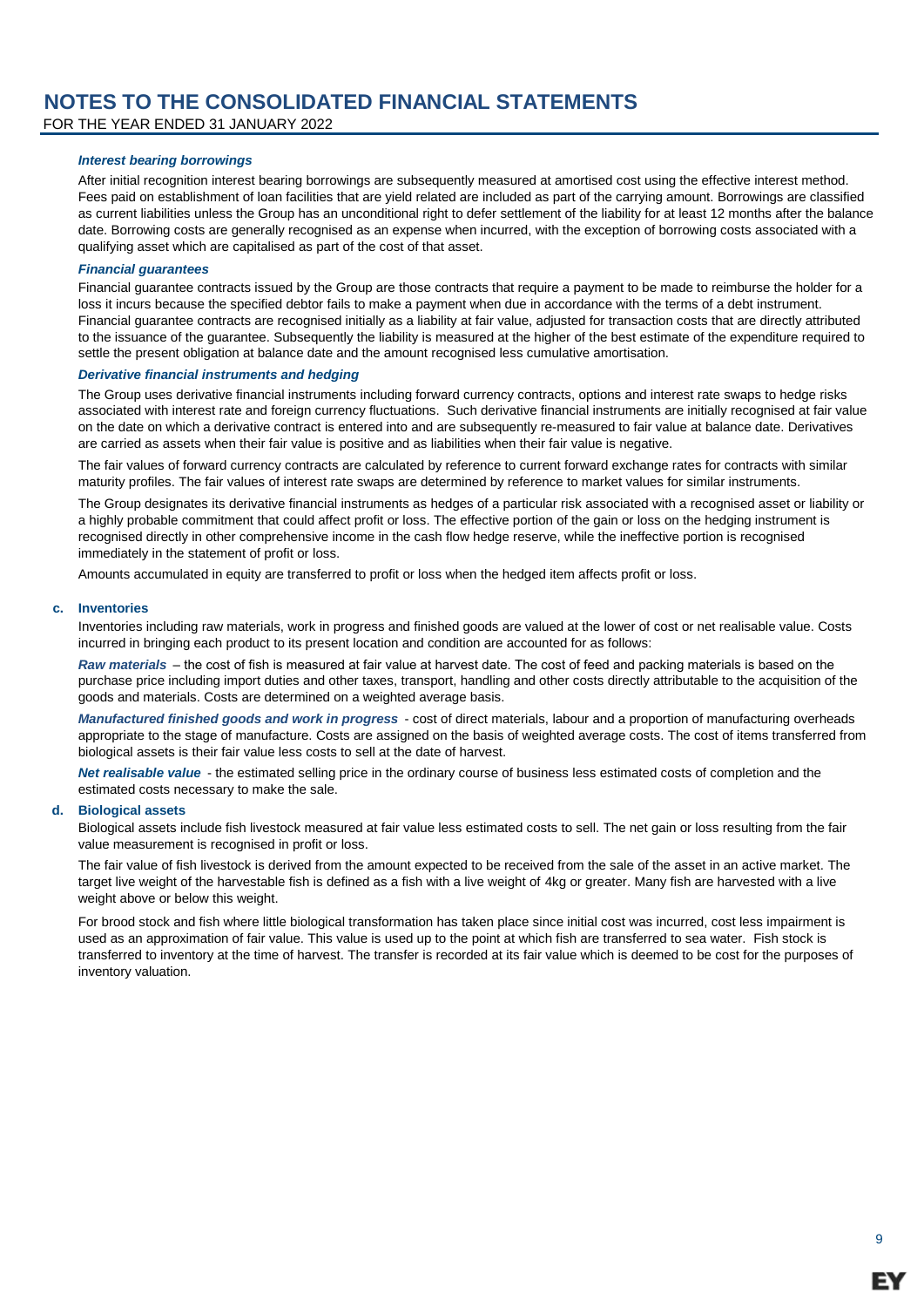FOR THE YEAR ENDED 31 JANUARY 2022

### **e. Property, plant and equipment**

Property, plant and equipment are stated at historical cost less accumulated depreciation and impairment. Depreciation is provided on a straight line basis over the estimated useful lives of the assets as follows:

| Freehold land                 | not depreciated            |
|-------------------------------|----------------------------|
| Freehold buildings            | twenty to fifty years      |
| Building fit out              | three to twenty five years |
| Leasehold improvements        | five to ten years          |
| Plant, furniture and fittings | three to twenty years      |
| Motor vehicles                | five to ten years          |
| Sea vessels                   | ten to twenty years        |

The residual values, useful lives and methods of depreciation of property, plant and equipment are reviewed at each financial year end and adjusted prospectively if appropriate. An asset's carrying value is written down immediately to its recoverable amount if its carrying value is greater than its estimated recoverable amount.

An item of property, plant and equipment is derecognised upon disposal or when no further future economic benefits are expected from its use or disposal. Any gain or loss arising on de-recognition of the asset (calculated as the difference between the net disposal proceeds and the carrying amount of the asset) is included in profit or loss in the year the asset is derecognised.

### **f. Leases**

At the inception of a contract, the Group is required to assess whether a contract is, or contains, a lease. A contract is, or contains, a lease if the contract conveys the right to control the use of an identified asset for a period in exchange for consideration.

### **Right of use assets**

The Group recognises right of use assets at the commencement date of the lease (i.e. the date the underlying asset is available for use). Right of use assets are measured at cost, less any accumulated depreciation and impairment losses, and adjusted for any remeasurement of lease liabilities.

The cost of right of use assets includes the amount of lease liabilities recognised, initial direct costs incurred, and lease payments made at or before the commencement date less any lease incentives received. Right of use assets are depreciated on a straight-line basis over the shorter of the lease term and the estimated useful lives of the assets.

#### **The Group's lease portfolio**

#### *Property leases*

The Group's real estate includes office buildings and storage facilities. The Group has recognised some storage contracts that meet the identifiable criteria as a right of use asset and corresponding liability portfolio under NZIFRS 16.

#### *Vehicle leases*

The Group lease vehicles are predominantly used by sales staff and the transportation of personnel between operating locations. These vehicles are generally held for a term of three years.

#### *Plant and Equipment Leases*

The Group sometimes leases machinery used for the production or processing of salmon. The current leases relate to equipment being utilised for the upwelling on sea farms and various forklifts operated throughout the company. The Group has elected to apply the recognition exemption for short-term leases for all other machinery employed for less than 12 months duration and for leases where the underlying asset is of low value.

#### **Contracts not recognised as leases**

The Group has transport contracts that have not been recognised as leases on balance sheet but can be identified as an asset to which the contract relates. These leases have been assessed as variable lease payments linked to future harvest volumes and activity levels. These contracts have an operating expense value of \$3.6m in the year to 31 January 2022 (7 months to 31 January 2021: \$2.2m).

The Group applies short term lease recognition exemption to its short term leases of equipment. It also applies the lease of low-value assets recognition exemption to leases of equipment that are considered to be low value. Lease payments on short term leases and leases of low-value assets are recognised as expense on a straight-line basis over the lease term.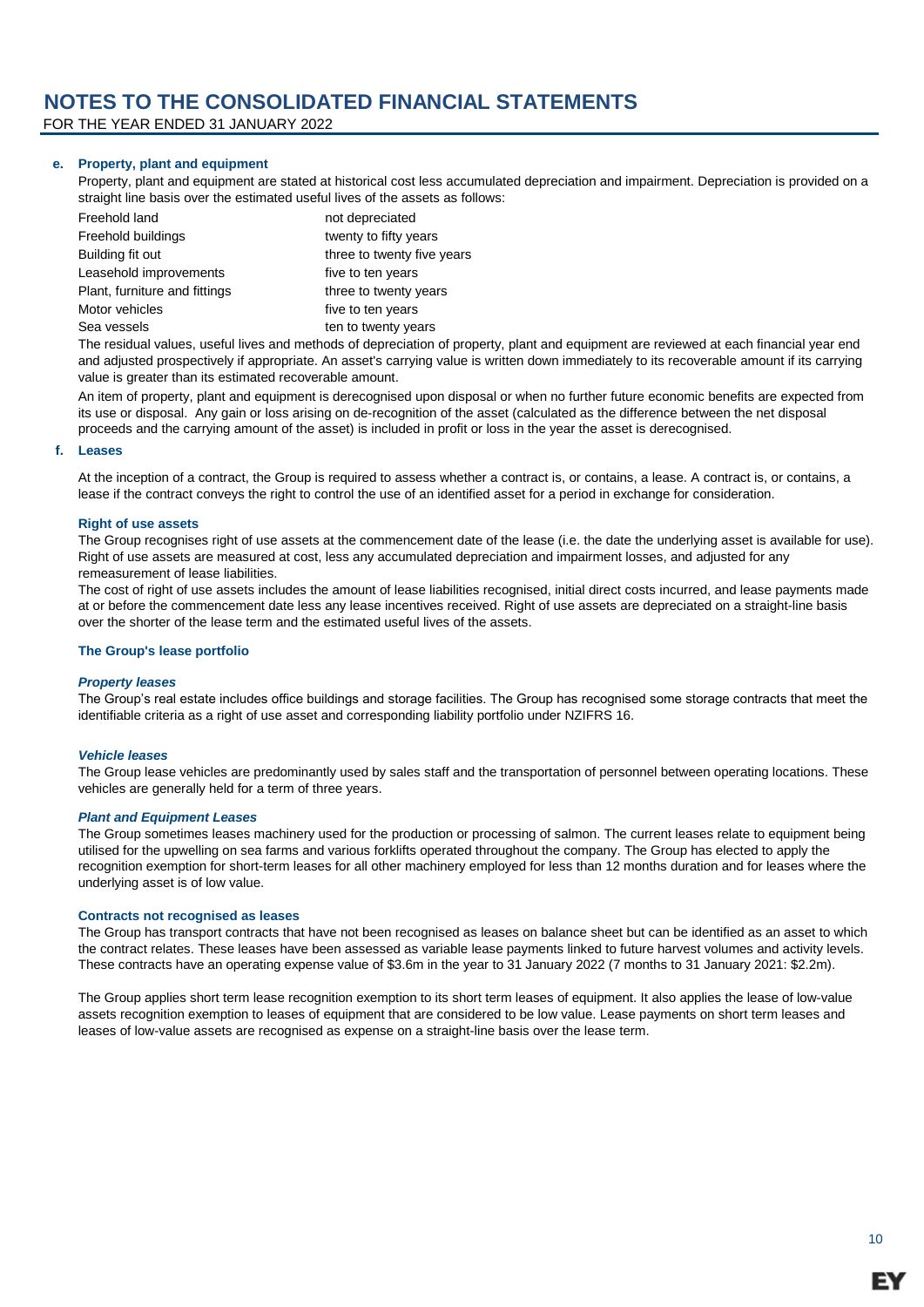FOR THE YEAR ENDED 31 JANUARY 2022

### **g. Impairment of non financial assets**

The Group assesses, at each reporting date, whether there is an indication that an asset may be impaired. If any indication exists, or when annual impairment testing for an asset is required, the Group estimates the asset's recoverable amount. An asset's recoverable amount is the higher of an asset's or CGU's fair value less costs of disposal and its value in use. The recoverable amount is determined for an individual asset, unless the asset does not generate cash inflows that are largely independent of those from other assets or groups of assets. When the carrying amount of an asset or CGU exceeds its recoverable amount, the asset is considered impaired and is written down to its recoverable amount.

#### **h. Intangibles**

Intangible assets acquired separately or in a business combination are initially measured at cost. The cost of an intangible asset acquired in a business combination is its fair value as at the date of acquisition. Following initial recognition, intangible assets are carried at cost less any accumulated amortisation and any accumulated impairment losses.

The useful lives of intangible assets are assessed to be either finite or indefinite. Intangible assets with finite lives are amortised over the useful life and tested for impairment whenever there is an indication that the intangible asset may be impaired. The amortisation period and the amortisation method for an intangible asset with a finite useful life is reviewed at least at each financial year-end. Changes in the expected useful life or the expected pattern of consumption of future economic benefits embodied in the asset are accounted for prospectively by changing the amortisation period or method, as appropriate, which is a change in accounting estimate. The amortisation expense on intangible assets with finite lives is recognised in profit or loss in the expense category consistent with the function of the intangible asset.

Intangible assets with indefinite useful lives or not yet available for use are not amortised but are tested for impairment annually, either individually or at the cash-generating unit level. The assessment of useful life is reviewed annually to determine whether the indefinite life continues to be supportable. If not, the change in useful life from indefinite to definite is made on a prospective basis.

A summary of the policies applied to the Group's intangible assets is as follows:

| <b>Goodwill and trade marks</b>                                           |                                          |
|---------------------------------------------------------------------------|------------------------------------------|
| Useful lives:                                                             | Indefinite                               |
| Internally generated or acquired:                                         | Acquired                                 |
| Intellectual property, marine farm and hatchery licences and marina berth |                                          |
| Useful lives:                                                             | Finite                                   |
| Amortisation method used:                                                 | Straight line, five to thirty five years |
| Internally generated or acquired:                                         | Acquired                                 |
| <b>Computer Software</b>                                                  |                                          |
| Useful lives:                                                             | Finite                                   |
| Amortisation method used:                                                 | Straight line, four to seven years       |
| Internally generated or acquired:                                         | Acquired                                 |

#### **i. Research and development costs**

Research costs are generally expensed as incurred. Development expenditures are capitalised as intangible assets when the Group can demonstrate:

- Costs can be reliably measured.
- Completion of the project is technically feasible.
- Resources are available to complete the project.
- There is an intention to use the resulting asset and it will generate future economic benefits.
- During the period of development the asset is tested for impairment annually.

#### **j. Employee benefits**

### *Wages, salaries, annual leave and sick leave*

Liabilities for wages and salaries including non-monetary benefits, annual leave and accumulating sick leave expected to be settled within 12 months of the reporting date are recognised in respect of employees' services up to the reporting date. They are measured at the amounts expected to be paid when the liabilities are settled. Liabilities for non-accumulating sick leave are recognised when the leave is taken and are measured at the rates paid or payable.

### *Long service leave*

The liability for long service leave is recognised and measured at the present value of expected future payments to be made in respect of services provided by employees up to the reporting date using the projected unit credit method. Consideration is given to expected future wage and salary levels, experience of employee departures and periods of service.

#### *Defined contribution plans*

Contributions made to a defined contribution plan are expensed as incurred.

### **k. Contributed equity**

#### *Ordinary shares*

Ordinary shares are classified as equity. Incremental costs directly attributable to the issue of new shares or options are shown in equity as a deduction net of tax from the proceeds. Other capital raising costs are expensed as incurred.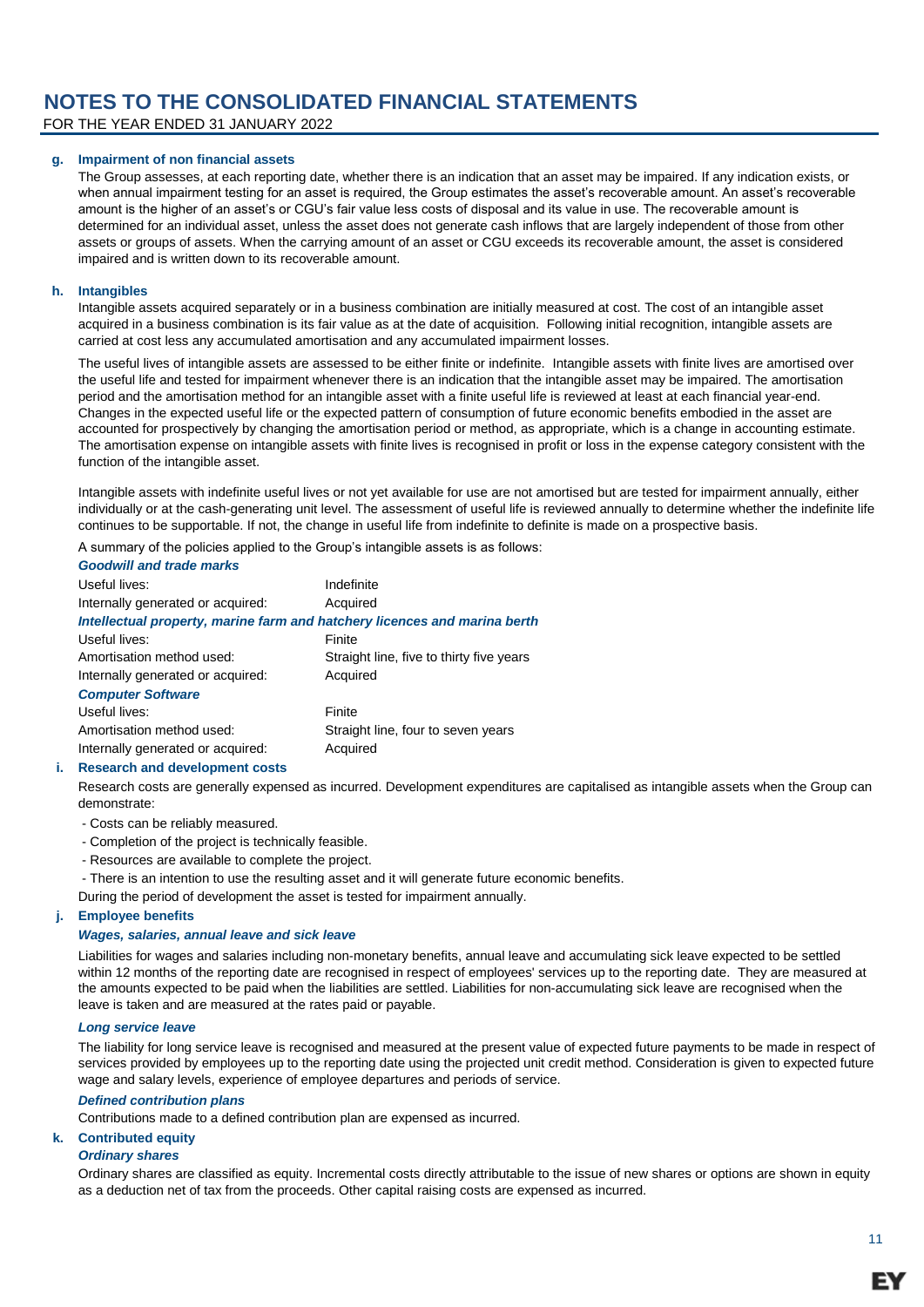FOR THE YEAR ENDED 31 JANUARY 2022

#### **l. Revenue and Income Recognition** *Revenue from contracts with customers*

The Group is in the business of growing, processing and selling King Salmon to customers in New Zealand and overseas. Revenue from contracts with customers is recognised when control of the goods is transferred to the customer at the amount that reflects the consideration to which the Group expects to be entitled in exchange for those goods. The Group has generally concluded that it is the principal in its revenue arrangements because it typically controls the goods before transferring them to the customer.

NZ IFRS 15 established a five-step model to account for revenue arising from contracts with customers and requires that revenue be recognised at an amount that reflects the consideration to which an entity expects to be entitled in exchange for transferring goods or services to a customer.

#### *Interest income*

Revenue is recognised as interest accrues using the effective interest method.

### *Insurance proceeds*

Insurance proceeds are recognised in the financial statements when receipt is virtually certain and can be measured reliably.

### **m. Taxes**

#### *Income taxes*

Current tax assets and liabilities for the current and prior periods are measured at the amount expected to be recovered from or paid to the taxation authorities based on the current period's taxable income. The tax rates and tax laws used to compute the amount are those that are enacted or substantively enacted by the balance sheet date.

Deferred income tax is provided on all temporary differences at the balance sheet date between the tax bases of assets and liabilities and their carrying amounts for financial reporting purposes.

The carrying amount of deferred income tax assets is reviewed at each balance sheet date and reduced to the extent that it is no longer probable that sufficient taxable profit will be available to allow all or part of the deferred income tax asset to be utilised. Unrecognised deferred income tax assets are reassessed at each balance sheet date and are recognised to the extent that it has become probable that future taxable profit will allow the deferred tax asset to be recovered.

Deferred income tax assets and liabilities are measured at the tax rates that are expected to apply to the year when the asset is realised or the liability is settled, based on tax rates (and tax laws) that have been enacted or substantively enacted at the balance sheet date.

Income taxes relating to items recognised directly in equity are recognised in equity and not in profit or loss.

Deferred tax assets and deferred tax liabilities are offset only if a legally enforceable right exists to set off current tax assets against current tax liabilities and the deferred tax assets and liabilities relate to the same taxable entity and the same taxation authority.

#### *Other taxes*

Revenues, expenses and assets are recognised net of the amount of GST, except when:

- The GST incurred on a purchase of goods and services is not recoverable from the taxation authority, in which case the GST is recognised as part of the cost of acquisition of the asset or as part of the expense item as applicable.

- Receivables and payables, which are stated with the amount of GST included.

- The net amount of GST recoverable from or payable to the taxation authority is included as part of receivables or payables in the balance sheet.

- Commitments and contingencies are disclosed net of the amount of GST recoverable from or payable to the taxation authority.

- The Group recognises uncertain tax positions as a liability where it is probable that an outflow of resources will be required.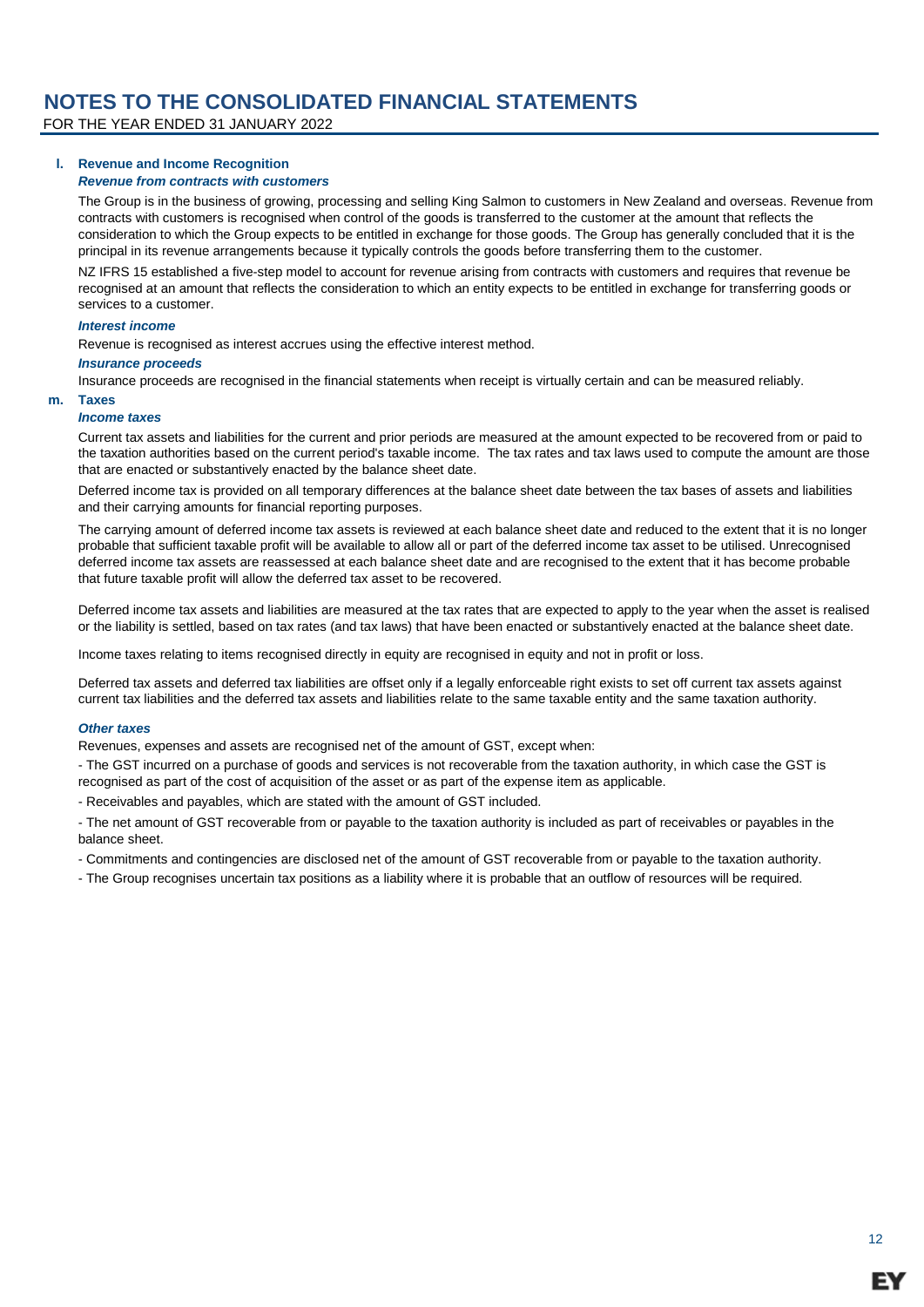FOR THE YEAR ENDED 31 JANUARY 2022

### **n. Share-based payments**

Certain employees of the Group receive remuneration in the form of share-based payments, whereby employees render services as consideration for equity instruments (equity-settled transactions). The cost of equity-settled transactions is determined by the fair value at the date when the grant is made using an appropriate valuation model, further details of which are given in Note 27.

That cost is recognised in employee benefits expense, together with a corresponding increase in equity (other capital reserves), over the period in which the service and, where applicable, the performance conditions are fulfilled (the vesting period). The cumulative expense recognised for equity-settled transactions at each reporting date until the vesting date reflects the extent to which the vesting period has expired and the Group's best estimate of the number of equity instruments that will ultimately vest. The expense or credit in the statement of comprehensive income for the period represents the movement in cumulative expense recognised as at the beginning and end of that period.

Service and non-market performance conditions are not taken into account when determining the grant date fair value of awards, but the likelihood of the conditions being met is assessed as part of the Group's best estimate of the number of equity instruments that will ultimately vest. Market performance conditions are reflected within the grant date fair value. Any other conditions attached to an award, but without an associated service requirement, are considered to be non-vesting conditions. Non-vesting conditions are reflected in the fair value of an award and lead to an immediate expensing of an award unless there are also service and/or performance conditions.

No expense is recognised for awards that do not ultimately vest because non-market performance and/or service conditions have not been met. Where awards include a market or non-vesting condition, the transactions are treated as vested irrespective of whether the market or non-vesting condition is satisfied, provided that all other performance and/or service conditions are satisfied.

When the terms of an equity-settled award are modified, the minimum expense recognised is the grant date fair value of the unmodified award, provided the original terms of the award are met. An additional expense, measured as at the date of modification, is recognised for any modification that increases the total fair value of the share-based payment transaction, or is otherwise beneficial to the employee. Where an award is cancelled by the entity or by the counterparty, any remaining element of the fair value of the award is expensed immediately through profit or loss.

### **o. Comparatives**

Certain prior year comparatives have been reclassified to align with the current period's presentation.The reclassification is in respect of currency sensitivity impacts upon equity disclosures.

### **4. NEW STANDARDS ADOPTED AND STANDARDS ISSUED NOT YET ADOPTED**

### **a. New standards adopted and interpretations**

In the current year, the Group applied amendments to accounting standard and interpretations that are effective for an annual period that began on or after 1 February 2021 in respect of cloud computing costs and selling costs in inventory net realisable value assessment. Their adoption has not had any material impact on the disclosures or on the amounts reported in the financial statements.

No other new standards, amendments or interpretations that are not yet effective have been early adopted by the Group in these financial statements.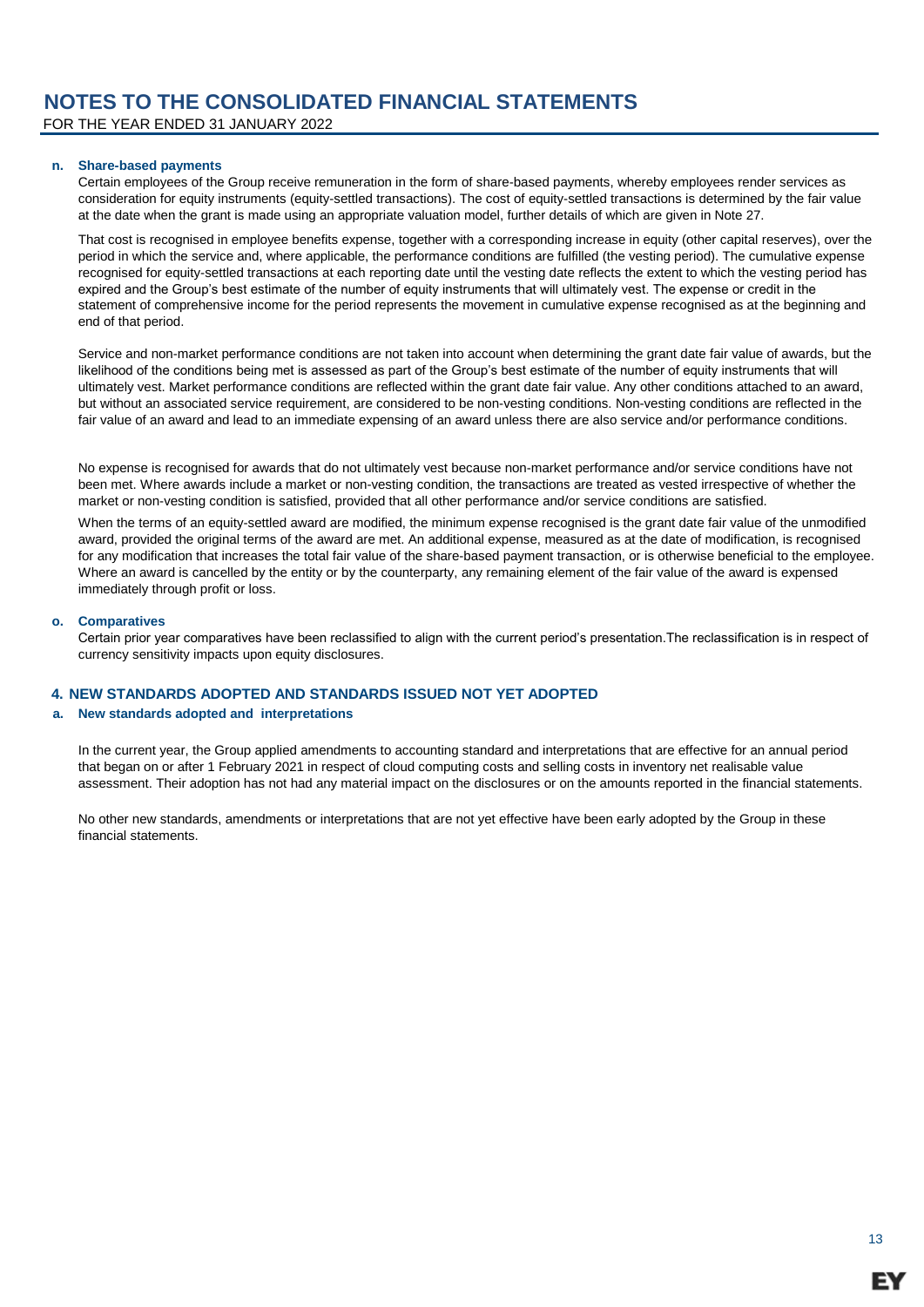FOR THE YEAR ENDED 31 JANUARY 2022

| <b>5. IMPAIRMENT</b>          | 2022             | 2021                     |
|-------------------------------|------------------|--------------------------|
|                               | <b>12 Months</b> | <b>7 Months</b>          |
| Plant, equipment and fittings | 12,116           | $\overline{\phantom{a}}$ |
| Vehicles and sea vessels      | 511              | $\overline{\phantom{a}}$ |
| Development in progress       | 5,587            | $\overline{\phantom{a}}$ |
| Trademarks                    | 13               | $\overline{\phantom{a}}$ |
| Farm and hatchery licenses    | 1,009            | $\overline{\phantom{a}}$ |
| Software                      | 763              | $\overline{\phantom{a}}$ |
| Goodwill                      | 39,255           |                          |
| <b>Total impairment</b>       | 59,255           |                          |

As noted in note 17 Intangible assets. Following on from an unexpected increase in sea farm mortality predominantly seen at our warmer sites towards the end of FY22, the Group has<br>approved a strategy change to reduce farmi flows. A value in use calculation using a discounted cash flow approach (DCF) was prepared to estimate the recoverable amount of the CGU, with a resulting valuation single point of \$183m. The DCF resulted in \$39.255m impairment to goodwill and additional impairment of \$14.4m which has been allocated on a pro rata basis to intangible assets and plant and<br>equipment. Consideration has been given as to

| <b>Impairment Sensitivity</b>                                               |               | 2022<br>\$000            | 2021<br>\$000   |
|-----------------------------------------------------------------------------|---------------|--------------------------|-----------------|
| Mortality                                                                   | $+500$ tonnes | (11,000)                 |                 |
|                                                                             | - 500 tonnes  | 11,000                   |                 |
| Price increases                                                             | $+1%$         | 21,000                   |                 |
|                                                                             | $-1%$         | (22,000)                 |                 |
| Cost increases                                                              | $+1%$         | (20,000)                 |                 |
|                                                                             | $-1%$         | 20,000                   |                 |
| Discount rate WACC                                                          | $+1%$         | (19,000)                 |                 |
|                                                                             | $-1%$         | 24,000                   |                 |
| Growth rate                                                                 | $+1%$         | 19,000                   |                 |
|                                                                             | $-1%$         | (15,000)                 |                 |
| <b>6. OTHER INCOME</b>                                                      |               | 2022                     | 2021            |
|                                                                             |               | 12 Months                | <b>7 Months</b> |
| Other income                                                                |               | \$000                    | \$000           |
| Grants received                                                             |               | 340                      | 490             |
| Profit on sale of property, plant and equipment                             |               | 17                       |                 |
| Other income                                                                |               | 45                       | 51              |
| <b>Total other income</b>                                                   |               | 402                      | 541             |
|                                                                             |               | 2022                     | 2021            |
| <b>7. EXPENSES</b>                                                          |               | 12 Months                | <b>7 Months</b> |
| Corporate and other expenses include:                                       |               | \$000                    | \$000           |
| Trade receivables written off                                               |               | $\overline{\phantom{a}}$ |                 |
| Impairment of trade receivables                                             |               | 44                       | 8               |
| Research cost                                                               |               | 768                      | 599             |
| Loss on sale of assets                                                      |               | 153                      | $\overline{2}$  |
| Low value leases                                                            |               | 3                        |                 |
| Directors' fees                                                             |               | 429                      | 271             |
| Other directors' expenses                                                   |               | 10                       | 1               |
| Donations                                                                   |               | 10                       | 8               |
| <b>Employee benefits expense</b>                                            |               | \$000                    | \$000           |
| Wages and salaries<br>Defined contribution plan expenses                    |               | 36,427<br>914            | 20,236<br>514   |
| Restructuring costs                                                         |               | 12                       | 10              |
| Other employee benefits expenses                                            |               | 5,301                    | 3,495           |
| Outsourced labour                                                           |               | 890                      | 440             |
| <b>Total employee benefits expense</b>                                      |               | 43,544                   | 24,695          |
|                                                                             |               |                          |                 |
| Compensation of key management personnel of the Group                       |               | \$000                    | \$000           |
| Short-term employee benefits                                                |               | 2,027                    | 1,224           |
| Share based payment expense<br>Post employment pension and medical benefits |               | 21<br>112                | 29<br>53        |
| Total compensation of key management personnel of the Group                 |               | 2,160                    | 1,306           |
|                                                                             |               |                          |                 |
| 8. FINANCE INCOME AND COSTS                                                 |               | 2022                     | 2021            |
|                                                                             |               | <b>12 Months</b>         | <b>7 Months</b> |
| <b>Finance income</b>                                                       |               | \$000                    | \$000           |
| Interest income                                                             |               | 17                       | 5               |
| <b>Total finance income</b>                                                 |               | 17                       | 5               |
| <b>Finance costs</b>                                                        |               | \$000                    | \$000           |
| Bank facility fees                                                          |               | 920                      | 418             |
|                                                                             |               |                          |                 |

| <b>Finance costs</b>                  | \$000 | \$00  |
|---------------------------------------|-------|-------|
| Bank facility fees                    | 920   | 418   |
| Interest on bank loans and overdrafts | 1,467 | 795   |
| Interest on leases                    | 249   | 140   |
| <b>Total finance costs</b>            | 2.636 | 1.353 |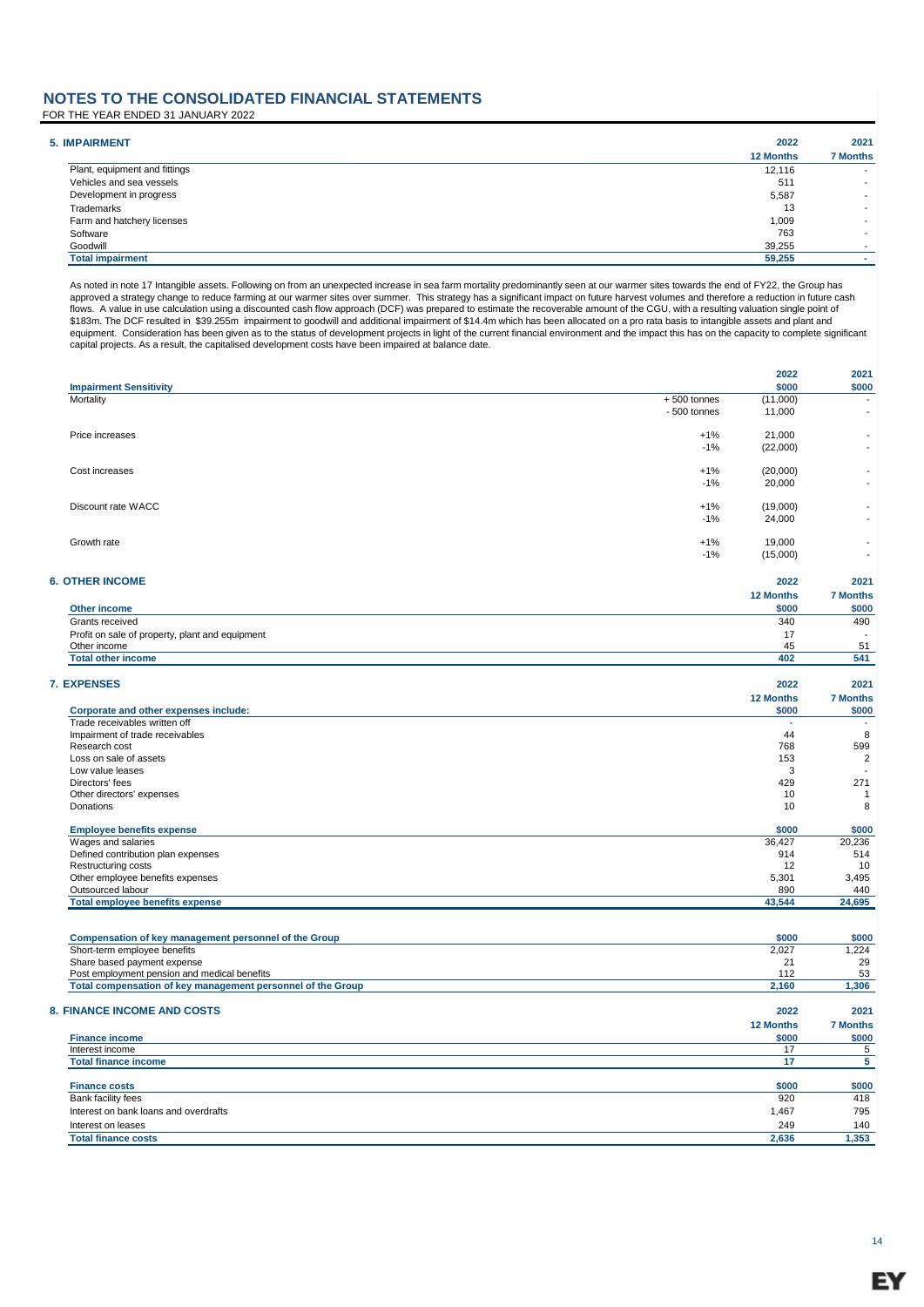FOR THE YEAR ENDED 31 JANUARY 2022

| 9. INCOME TAX                                                                                                                                  | 2022             | 2021                     |
|------------------------------------------------------------------------------------------------------------------------------------------------|------------------|--------------------------|
|                                                                                                                                                | <b>12 Months</b> | <b>7 Months</b>          |
| Recognised in the consolidated statement of comprehensive income                                                                               | \$000            | \$000                    |
| Current income tax expense                                                                                                                     | (794)            | 427                      |
| Deferred tax relating to origination and reversal of temporary differences                                                                     | (13, 596)        | (2,674)                  |
| Total income tax expense / (credit) in the statement of comprehensive income                                                                   | (14, 390)        | (2, 247)                 |
| Tax amounts posted directly to other comprehensive income                                                                                      | (3, 294)         | 6,178                    |
| Tax amounts posted directly to equity                                                                                                          | (32)             |                          |
|                                                                                                                                                |                  |                          |
| Reconciliation of tax expense to statutory income tax rate<br>Profit / (loss) before tax                                                       | (87, 593)        | (9,326)                  |
|                                                                                                                                                |                  |                          |
| Income tax using the company tax rate 28%                                                                                                      | (24, 526)        | (2,611)                  |
| Non deductible/non assessable items                                                                                                            | 2                | 23                       |
| Impairment of goodwill                                                                                                                         | 10,991           | $\overline{\phantom{a}}$ |
| Unrecognised tax losses                                                                                                                        | 105              |                          |
| Prior period adjustment                                                                                                                        | (991)            | 306                      |
| Adjustment for varying tax rates                                                                                                               | 10               | 35                       |
| Other differences<br>Total tax expense / (credit)                                                                                              | 19<br>(14, 390)  | (2, 247)                 |
|                                                                                                                                                |                  |                          |
| Statement of financial position deferred tax assets and liabilities                                                                            | 2022             | 2021                     |
| <b>Deferred tax liabilities</b>                                                                                                                | \$000            | \$000                    |
| Accelerated depreciation for tax purposes                                                                                                      |                  | (3, 109)                 |
| Fair value adjustment to biological assets                                                                                                     | (6,829)          | (9, 286)                 |
| Unrealised gains on foreign currency hedges                                                                                                    | (1, 246)         | (6,095)                  |
| Increase accounting cost for finished goods                                                                                                    | (304)            | (564)                    |
| <b>Total deferred tax liabilities</b>                                                                                                          | (8, 379)         | (19, 054)                |
| <b>Deferred tax assets</b>                                                                                                                     |                  |                          |
| Deferred tax on impairment                                                                                                                     | 2,605            |                          |
| Provision for doubtful trade debtors                                                                                                           | 41               | 29                       |
| Provision for employee benefits                                                                                                                | 897              | 765                      |
| Share based payments                                                                                                                           | 295              | 263                      |
| Tax losses                                                                                                                                     | 1,326            |                          |
| Unrealised losses on foreign currency hedges                                                                                                   | 2,725            | 518                      |
| Other provisions<br><b>Total deferred tax assets</b>                                                                                           | 490<br>8,379     | 556<br>2,131             |
|                                                                                                                                                |                  |                          |
| Net deferred tax liabilities                                                                                                                   |                  | (16, 923)                |
| <b>Unused tax losses</b>                                                                                                                       |                  |                          |
| Unused tax losses for which no deferred tax asset has been recognised                                                                          | 378              |                          |
| Potential tax benefit @ 28%                                                                                                                    | 106              |                          |
| The unused tax losses relate to the New Zealand operations and can be carried forward indefinetely subject to the shareholder continuity test. |                  |                          |
|                                                                                                                                                |                  |                          |
| Statement of comprehensive income impact of deferred tax assets and liabilities                                                                | 2022             | 2021                     |
|                                                                                                                                                | 12 months        | 7 months                 |
| <b>Deferred tax liabilities</b>                                                                                                                | \$000            | \$000                    |
| Accelerated depreciation for tax purposes                                                                                                      | $\overline{a}$   | (5)                      |
| Fair value adjustment to biological assets                                                                                                     | (2, 457)         | (1,543)                  |
| Increase accounting cost for finished goods                                                                                                    | (260)            | (1,043)                  |
| Other provisions                                                                                                                               | (2,718)          | (79)<br>(2,670)          |
| <b>Deferred tax assets</b>                                                                                                                     |                  |                          |
| Accelerated depreciation for tax purposes                                                                                                      | (5,714)          |                          |
| Provision for doubtful trade debtors                                                                                                           | (13)             | 17                       |
| Provision for employee benefits                                                                                                                | (132)            | 22                       |
| Tax losses                                                                                                                                     | (5, 104)         | $\overline{\phantom{a}}$ |
| Unrealised gains on foreign currency hedges                                                                                                    | 18               |                          |
| Other provisions                                                                                                                               | 66               | (43)                     |
|                                                                                                                                                | (10, 879)        | (4)                      |
| Deferred tax expense / (credit)                                                                                                                | (13, 597)        | (2,674)                  |
|                                                                                                                                                |                  |                          |

**Imputation credit account** The imputation credit account balance in the Group as at 31 January 2022 is \$9,517k (31 January 2021: \$5,450k).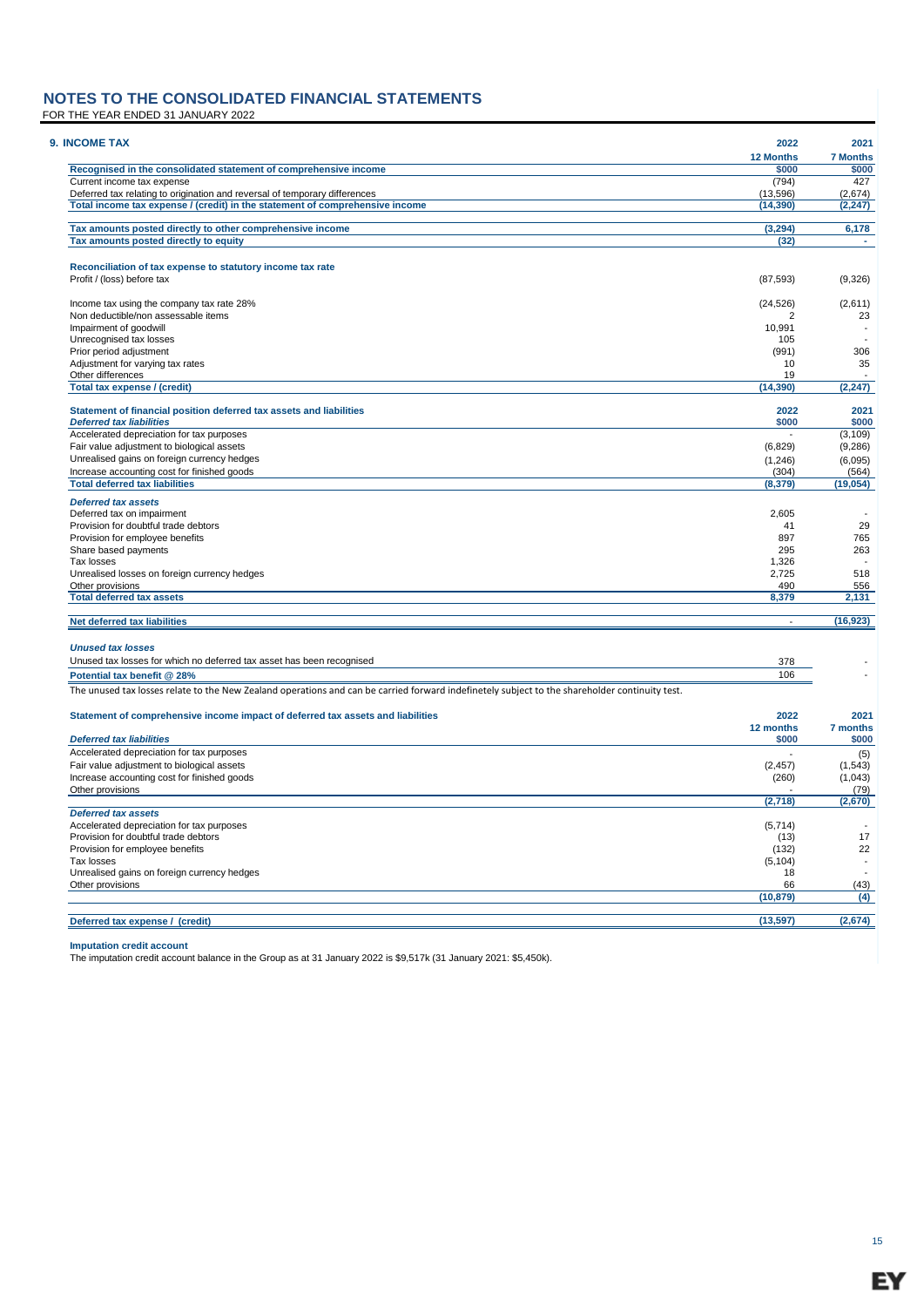#### **NOTES TO THE CONSOLIDATED FINANCIAL STATEMENTS** FOR THE YEAR ENDED 31 JANUARY 2022

| <b>10. COMPONENTS OF OTHER COMPREHENSIVE INCOME</b>   | 12 months | 7 months                 |
|-------------------------------------------------------|-----------|--------------------------|
| <b>Movement in reserves</b>                           | \$000     | \$000                    |
| <b>Forward currency contracts</b>                     |           |                          |
| Reclassification during the period to profit or loss  | (64)      | 38                       |
| Income tax effect                                     | 18        | (11)                     |
| Realised/unrealised net gain/(loss) during the period | (13, 193) | 21,769                   |
| Income tax effect                                     | 3,694     | (6,095)                  |
| <b>Interest rate swaps</b>                            |           |                          |
| Realised/unrealised net gain/(loss) during the period | 944       | 258                      |
| Income tax effect                                     | (265)     | (72)                     |
| Reclassification during the period to profit or loss  | 547       |                          |
| Income tax effect                                     | (153)     | $\overline{\phantom{a}}$ |
| <b>Currency translation differences</b>               |           |                          |
| Translation of foreign operations                     | 214       | (677)                    |
| Net movement in other comprehensive income            | (8,257)   | 15,210                   |

#### **11. EARNINGS PER SHARE**

Basic earnings per share amounts are calculated by dividing the profit for the period attributable to shareholders of the Company by the weighted average number of ordinary shares on issue during the period. Diluted earnings per share are calculated by dividing the profit attributable to shareholders of the Company by the weighted average number of ordinary shares outstanding during the year plus the weighted average number of shares that would be issued on conversion of all dilutive potential ordinary shares into ordinary shares.

|                                                                                                | 2022                    | 2021           |
|------------------------------------------------------------------------------------------------|-------------------------|----------------|
|                                                                                                | 12 months               | 7 months       |
| <b>Earnings per share</b>                                                                      | \$000                   | \$000          |
| Profit / (Loss) attributable to ordinary equity holders                                        | (73, 202)               | (7,079)        |
|                                                                                                | # of Shares             | # of Shares    |
|                                                                                                | 000                     | 000            |
| Weighted average number of ordinary shares for basic and diluted earnings per share            | 139,004                 | 138,986        |
| Basic earnings per share                                                                       | \$<br>(0.53)            | \$<br>(0.05)   |
| Diluted earnings per share                                                                     | \$<br>(0.53)            | \$<br>(0.05)   |
| <b>12. CASH AND CASH EQUIVALENTS</b>                                                           | 2022                    | 2021           |
| <b>Cash and cash equivalents</b>                                                               | \$000                   | \$000          |
| Cash at bank and on hand                                                                       | 2,452                   | 2,571          |
| Short-term deposits                                                                            | 461                     | 908            |
| <b>Total cash and cash equivalents</b>                                                         | 2,913                   | 3,479          |
|                                                                                                |                         |                |
| <b>13. TRADE AND OTHER RECEIVABLES</b>                                                         | 2022                    | 2021           |
| <b>Trade and other receivables</b>                                                             | \$000                   | \$000          |
| Trade receivables                                                                              | 16,615                  | 12,968         |
| Allowance for expected credit losses                                                           | (141)                   | (97)           |
| Prepayments                                                                                    | 2,851                   | 2,696          |
| Other receivables                                                                              | 492                     | 619            |
| <b>Total trade and other receivables</b>                                                       | 19,817                  | 16,186         |
| Trade receivables generally have 20-30 day terms and are recognised at their realisable value. |                         |                |
| Ageing analysis of trade receivables                                                           | \$000                   | \$000          |
| > 90 days overdue                                                                              | 5                       | $\overline{4}$ |
| 61 - 90 days overdue                                                                           | $\overline{\mathbf{c}}$ | $\overline{7}$ |
| 31 - 60 days overdue                                                                           | 103                     | 114            |
| < 30 days overdue                                                                              | 3,747                   | 2,629          |
| Not yet due                                                                                    | 12,758                  | 10,214         |
| <b>Total receivables</b>                                                                       | 16,615                  | 12,968         |
| <b>Receivables impairment</b>                                                                  | \$000                   | \$000          |
| As at beginning of the year                                                                    | 97                      | 90             |
| Additional provisions for impairment                                                           | 44                      | 97             |
| Receivables written off during the period                                                      | $\overline{a}$          |                |
| Reversal of unused amounts                                                                     |                         | (90)           |
| As at year end                                                                                 | 141                     | 97             |
| <b>14. INVENTORIES</b>                                                                         | 2022                    | 2021           |
| <b>Inventories</b>                                                                             | \$000                   | \$002          |
| Raw materials                                                                                  | 10,509                  | 11,853         |
| Work in progress                                                                               | 1,705                   | 2,748          |
| Finished goods                                                                                 | 22.422                  | 27,888         |
| <b>Total inventories</b>                                                                       | 34.636                  | 42,489         |
|                                                                                                |                         |                |

The carrying value of finished goods as at 31 January 2022 includes a fair value uplift at point of harvest of \$8,665k (2021: \$12.939k) and net realisable value provision of \$7,708k ( 2021: \$10,931k).

| Amount of inventories recognised as an expense in the statement of comprehensive income | \$000   | \$000  |
|-----------------------------------------------------------------------------------------|---------|--------|
| Cost of inventories recognised as an expense                                            | 180.987 | 90.092 |
| Movement in net realisable value provision                                              | (3.213) | 8.728  |
| Total cost of goods sold including fair value uplift at point of harvest                | 177.774 | 98,820 |

The cost of inventories recognised as an expense for the year ended 31 January 2022 includes a fair value uplift at point of harvest of \$54,313k (2021: \$29,857k).This cost is included in cost of goods sold in the Statement of Comprehensive Income.

The cost of inventory includes fish harvested at the fair value less cost to sell at harvest date, based on management's expected future sales pricing and mix of product ("deemed cost"). As at 31 January 2022 no volumes were forecasted to be sold at returns materially below deemed cost plus further manufacturing costs. As a result, the overall deemed cost of inventory on<br>hand takes this into account and there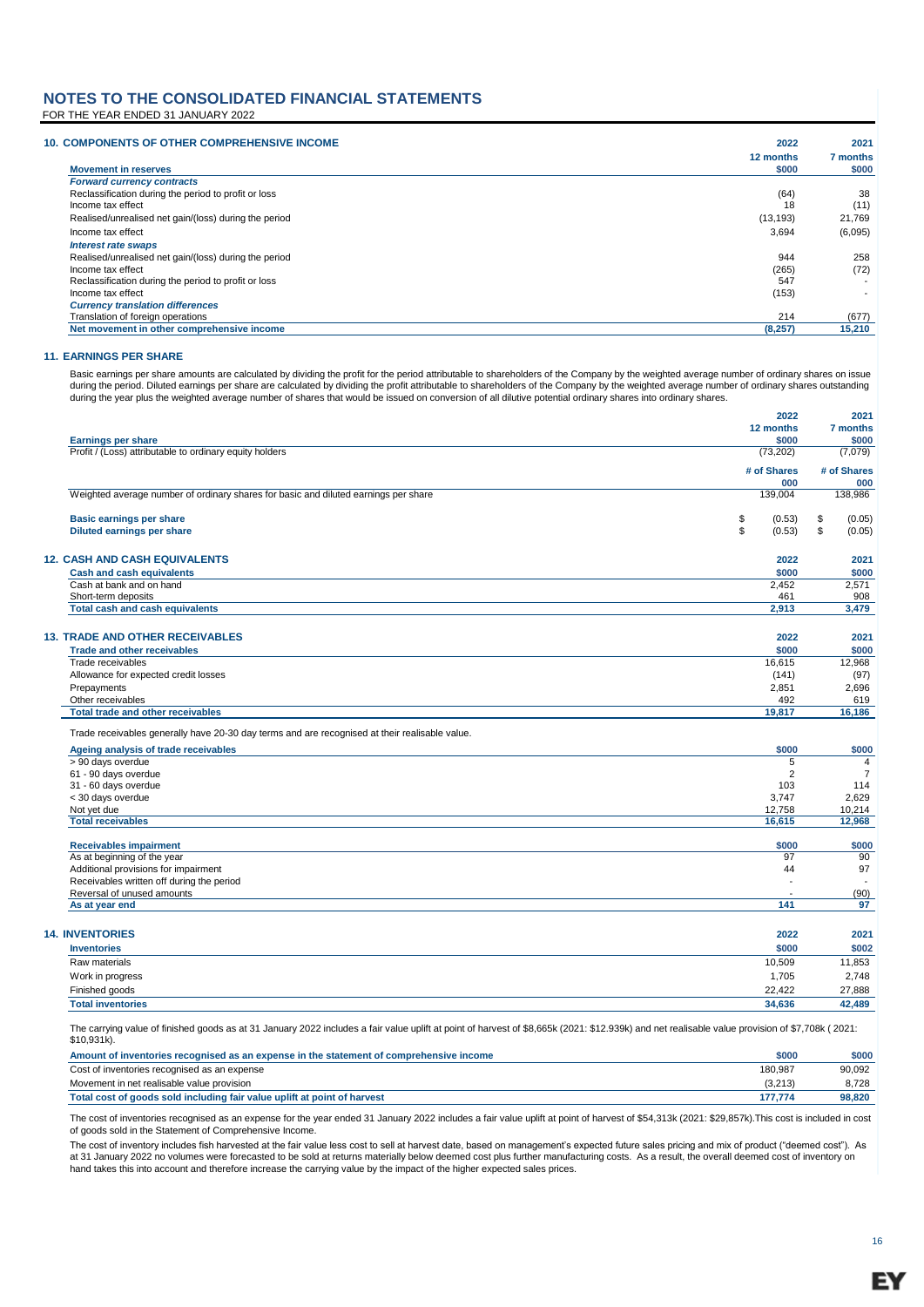FOR THE YEAR ENDED 31 JANUARY 2022

#### **15. BIOLOGICAL ASSETS**

The Group has three hatcheries in the South Island and nine operational marine salmon farms in the Marlborough Sounds. The fish livestock typically grow for up to 31 months before harvest.

|                                           |           | <b>Fair Value</b> |              |
|-------------------------------------------|-----------|-------------------|--------------|
|                                           | Cost      | Gain              | <b>Total</b> |
| <b>Biological assets</b>                  | \$000     | \$000             | \$000        |
| As at 1 February 2021                     | 55.025    | 33.163            | 88,188       |
| Increase due to biological transformation | 83.311    | 33.876            | 117,188      |
| Decrease due to harvest <sup>2</sup>      | (66, 920) | (50,038)          | (116, 958)   |
| Decrease due to mortality <sup>3</sup>    | (20, 841) |                   | (20, 841)    |
| Changes in fair value <sup>4</sup>        |           | 7.385             | 7.385        |
| As at 31 January 2022                     | 50.575    | 24.386            | 74.961       |

<sup>1</sup> Biological transformation fair value is impacted by volume increases and fish weight at reporting date relative to the target fish harvest weight of 4 kgs (proportional recognition).

 $^2$  Harvested fair value is included in cost of goods sold in the statement of comprehensive income and is calculated by multiplying the current period's harvest (biomass) by the prior period's estimated gross margin per kg (recognised at 100%).

 $^3$  Mortality cost is expensed directly to the statement of comprehensive income within the cost of goods sold in the period which it occurs and is not subject to a fair value <sup>4</sup> Changes in fair value are impacted by movements in margin primarily being changes in sales price and costs to sell (fish cost, harvest, processing and freight to market).

|                                           |           | <b>Fair Value</b>        |          |  |
|-------------------------------------------|-----------|--------------------------|----------|--|
|                                           | Cost      | Gain                     | Total    |  |
| <b>Biological assets</b>                  | \$000     | \$000                    | \$000    |  |
| As at 1 July 2020                         | 53.704    | 38.674                   | 92,378   |  |
| Increase due to biological transformation | 51.807    | 33.726                   | 85,533   |  |
| Decrease due to harvest                   | (42, 233) | (34, 860)                | (77,093) |  |
| Decrease due to mortality                 | (8,253)   | $\overline{\phantom{0}}$ | (8,253)  |  |
| Changes in fair value                     |           | (4, 377)                 | (4, 377) |  |
| As at 31 January 2021                     | 55.025    | 33.163                   | 88.188   |  |

|                                                            | 2022      | 2021     |
|------------------------------------------------------------|-----------|----------|
|                                                            | 12 months | 7 months |
| Fair value gain/(loss) recognised in profit and loss       | \$000     | \$000    |
| Gain arising from growth of biological assets              | 33,876    | 33,726   |
| Movement in fair value of biological assets                | 7,385     | (4,377)  |
| Total fair value gain on biological transformation         | 41,261    | 29,349   |
|                                                            |           |          |
|                                                            | 2022      | 2021     |
| <b>Estimated closing biomass</b>                           | tonnes    | tonnes   |
| Closing fresh water stocks                                 | 199       | 173      |
| Closing sea water stocks                                   | 5,816     | 6,691    |
| Total estimated closing biomass live weight as at year end | 6,015     | 6,864    |
|                                                            |           |          |
|                                                            | 2022      | 2021     |
|                                                            | 12 months | 7 months |
|                                                            | tonnes    | tonnes   |
| Total live weight harvested for the year                   | 8,389     | 5,545    |

#### **Fair value measurement**

Measurement of fair value is performed using a fair value model. The method of valuation therefore falls into level three of the fair value hierarchy as the inputs are unobservable inputs.

The valuation of biological assets is carried out separately for each site at a brood and strategy level. Estimated actual cost up to the date of harvest per site is used to measure the expected margin at the time the fish is defined as ready for harvest, being 4.0kg live weight. Selling price is estimated at balance date based on the most relevant future market price at expected harvest date. The expected gross margin is recognised proportionately based on average biomass at reporting date. Fair value measurement commences at the date of transfer to sea water as this is considered the point at which the fish commence their grow out cycle.

#### **Fair value risk and sensitivity**

The Group is exposed to financial risks relating to the production of salmon stock including increasing climate change volatility, climatic events, disease and contamination of water space.

The Group seeks to produce and market the highest quality salmon products. Extensive monitoring and benchmarking is carried out to provide optimum conditions and diets to maximise fish performance during the grow out cycle. Sales are maintained in a range of brands, products and markets to maximise returns from the quality mix of fish harvested. The Group has insurance to cover some of the risks relating to the livestock.

The estimated unrealised fair value gain from cost at 31 January 2022 has decreased due to an increase in forecasted mortalities and a consequential decrease in the forecasted harvest. Mortality assumptions made in the fair value model are in line with the FY23 forecast which sees FY22 high mortalities continued into the beginning of FY23. Average price increases are forecast due to reduced lower value sales. Additional to this there are forecasted general price increases due to higher costs of inputs. Changes in these assumptions will impact the fair value calculation. The realised profit which is achieved on the sale of inventory will differ from the calculations of fair value of biological assets because of changes in key factors such as the final market destinations and product mix of inventory sold, changes in price, foreign exchange rates, harvest weight, growth rates, mortality, cost levels and differences in harvested fish quality.

Leaving all other variables constant a 15% increase/decrease in average future sales prices would increase/decrease the fair value of biological assets on hand and profit before tax by \$13.2m (2021: \$18.3m) (excludes the impact of finished goods), while a 15% increase/decrease in future harvest volume would increase/decrease the fair value of biological assets on hand and profit before tax by \$ 3.3m (2021: \$2.1m).

A 15% increase/decrease in costs to sell would decrease/increase the fair value of biological assets on hand and profit before tax by \$ 9.7m (2021: \$15m). Changes in fish health and environmental factors may affect the quality of harvested fish, which may be reflected in realised profit via both achieved sales price and production costs.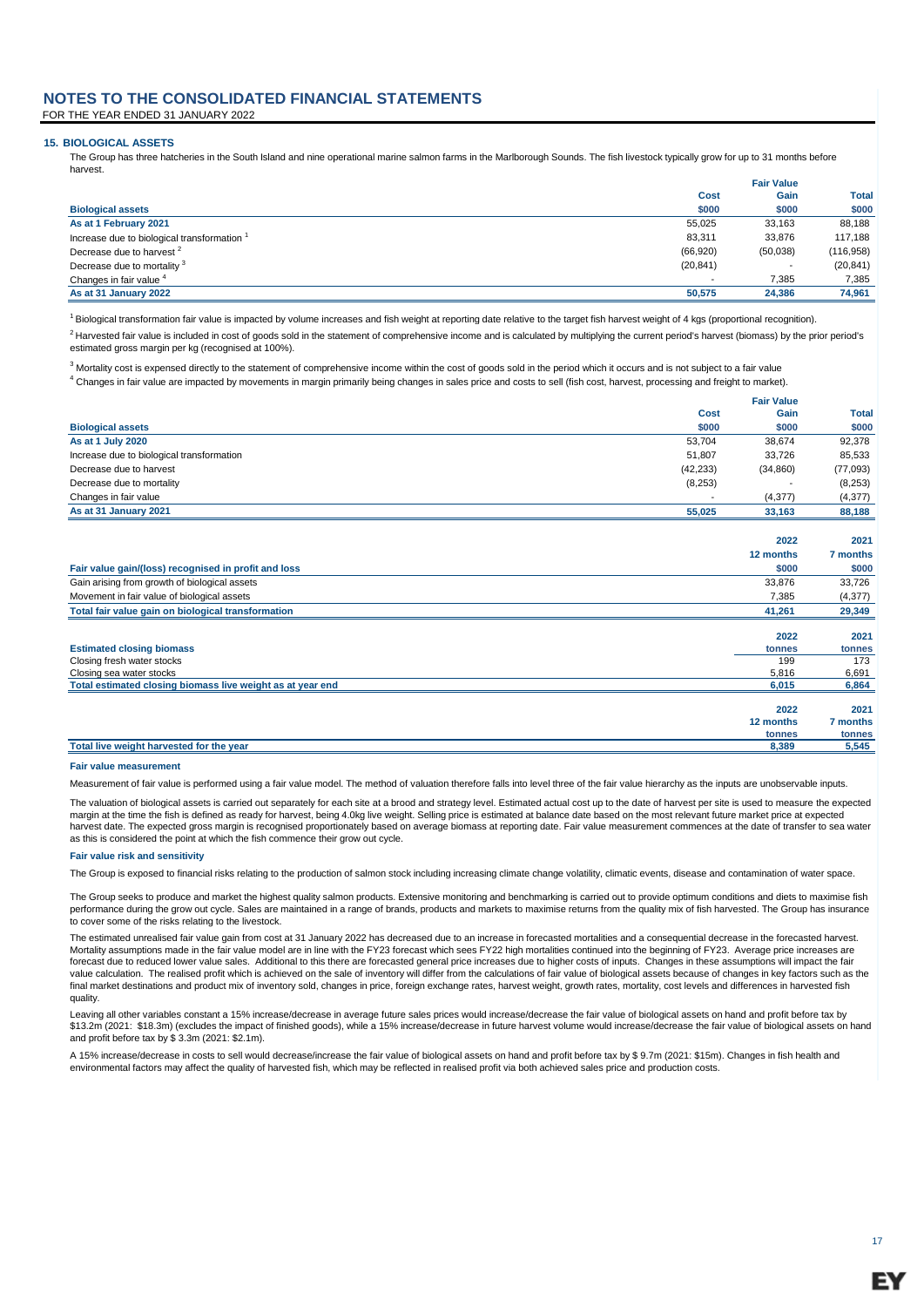### **NOTES TO THE CONSOLIDATED FINANCIAL STATEMENTS** FOR THE YEAR ENDED 31 JANUARY 2022

| <b>16. PROPERTY, PLANT AND EQUIPMENT</b>  |             | <b>Freehold</b><br>land and       | Plant.<br>equipment | <b>Vehicles</b><br>and sea | <b>Construction</b>      |                 |
|-------------------------------------------|-------------|-----------------------------------|---------------------|----------------------------|--------------------------|-----------------|
|                                           | <b>Note</b> | buildings                         | and fittings        | vessels                    | in progress              | <b>Total</b>    |
| Cost                                      |             | \$000                             | \$000               | \$000                      | \$000                    | \$000           |
| As at 1 July 2020                         |             | 11,371                            | 86,853              | 3,562                      | 4,783                    | 106,569         |
| Additions                                 |             |                                   |                     |                            | 4,837                    | 4,837           |
| <b>Disposals</b>                          |             |                                   | (210)               |                            |                          | (210)           |
| Transfers from WIP                        |             | 399                               | 2,961               | 166                        | (3,526)                  |                 |
| As at 31 January 2021                     |             | 11,770                            | 89,604              | 3,728                      | 6,094                    | 111,196         |
| Additions                                 |             | $\overline{\phantom{a}}$          |                     |                            | 10,384                   | 10,384          |
| Disposals                                 |             |                                   | (1,604)             | (43)                       |                          | (1,647)         |
| Transfers from WIP                        |             | 2,488                             | 1,524               | 43                         | (4,054)                  |                 |
| As at 31 January 2022                     |             | 14,258                            | 89,523              | 3,728                      | 12,424                   | 119,933         |
| <b>Depreciation and impairment</b>        |             | 2,708                             | 41,632              | 1,748                      |                          |                 |
| As at 1 July 2020                         |             |                                   |                     |                            | $\blacksquare$           | 46,088          |
| Depreciation                              |             | 257                               | 4,207               | 137                        |                          | 4,601           |
| Impairment                                |             |                                   |                     |                            |                          |                 |
| <b>Disposals</b><br>As at 31 January 2021 |             | $\overline{\phantom{a}}$<br>2,965 | (209)<br>45,630     | 1,885                      | $\overline{\phantom{a}}$ | (209)<br>50,480 |
| Depreciation                              |             | 548                               | 6,889               | 263                        |                          | 7,700           |
|                                           | 5           |                                   |                     | 511                        |                          |                 |
| Impairment                                |             | $\overline{\phantom{a}}$          | 12,116              |                            |                          | 12,627          |
| <b>Disposals</b>                          |             |                                   | (1,450)             | (45)                       | $\overline{\phantom{a}}$ | (1, 494)        |
| As at 31 January 2022                     |             | 3,513                             | 63,186              | 2,614                      | ٠                        | 69,313          |
| <b>Net Book Value</b>                     |             |                                   |                     |                            |                          |                 |
| As at 31 January 2021                     |             | 8,805                             | 43,974              | 1,843                      | 6,094                    | 60,716          |
| As at 31 January 2022                     |             | 10,744                            | 26,338              | 1,114                      | 12,424                   | 50,620          |

Property, Plant and Equipment is stated at historical cost less depreciation and any impairment adjustments. Historical cost includes expenditure that is directly attributable to the acquisition<br>of Property, Plant and Equi concluded there is no evidence of technical or functional obsolescence which would impact the carrying value of its assets in use.

#### **Borrowing costs**

**17.** 

There were no borrowing costs capitalised in year ending 31 January 2022 (7 months to January 2021: \$nil).

| <b>INTANGIBLES</b>                 |             |                          |                   | <b>Farm and</b> |                 |                 |              |
|------------------------------------|-------------|--------------------------|-------------------|-----------------|-----------------|-----------------|--------------|
|                                    |             | <b>Development in</b>    |                   | hatchery        |                 |                 |              |
|                                    | <b>Note</b> | progress                 | <b>Trademarks</b> | licenses        | <b>Software</b> | <b>Goodwill</b> | <b>Total</b> |
| Cost                               |             | \$000                    | \$000             | \$000           | \$000           | \$000           | \$000        |
| As at 1 July 2020                  |             | 2,742                    | 242               | 4,295           | 4,837           | 39,255          | 51,371       |
| Additions                          |             | 859                      |                   |                 |                 |                 | 859          |
| Disposals                          |             |                          |                   |                 |                 |                 |              |
| Transfers from WIP                 |             | (741)                    |                   |                 | 741             |                 |              |
| As at 31 January 2021              |             | 2,860                    | 242               | 4,295           | 5,578           | 39,255          | 52,230       |
| Additions                          |             | 2,817                    |                   | 64              | 26              |                 | 2,907        |
| Disposals                          |             | (90)                     |                   |                 |                 |                 | (90)         |
| Transfers from WIP                 |             |                          |                   |                 |                 |                 |              |
| As at 31 January 2022              |             | 5,587                    | 242               | 4,359           | 5,604           | 39,255          | 55,047       |
| <b>Amortisation and impairment</b> |             |                          |                   |                 |                 |                 |              |
| As at 1 July 2020                  |             |                          | 200               | 879             | 2,383           |                 | 3,462        |
| Amortisation                       |             |                          |                   | 97              | 290             |                 | 387          |
| Impairment                         |             |                          |                   |                 |                 |                 |              |
| Disposals                          |             | $\overline{\phantom{a}}$ |                   |                 |                 | $\blacksquare$  |              |
| As at 31 January 2021              |             | ٠                        | 200               | 976             | 2,673           |                 | 3,849        |
| Amortisation                       |             |                          |                   | 167             | 510             |                 | 677          |
| Impairment                         | 5           | 5,587                    | 13                | 1,009           | 763             | 39,255          | 46,628       |
| Disposals                          |             |                          |                   |                 |                 |                 |              |
| As at 31 January 2022              |             | 5,587                    | 213               | 2,153           | 3,946           | 39,255          | 51,154       |
| <b>Net Book Value</b>              |             |                          |                   |                 |                 |                 |              |
| As at 31 January 2021              |             | 2,860                    | 42                | 3,319           | 2,905           | 39,255          | 48,381       |
| As at 31 January 2022              |             |                          | 29                | 2,206           | 1,658           |                 | 3,893        |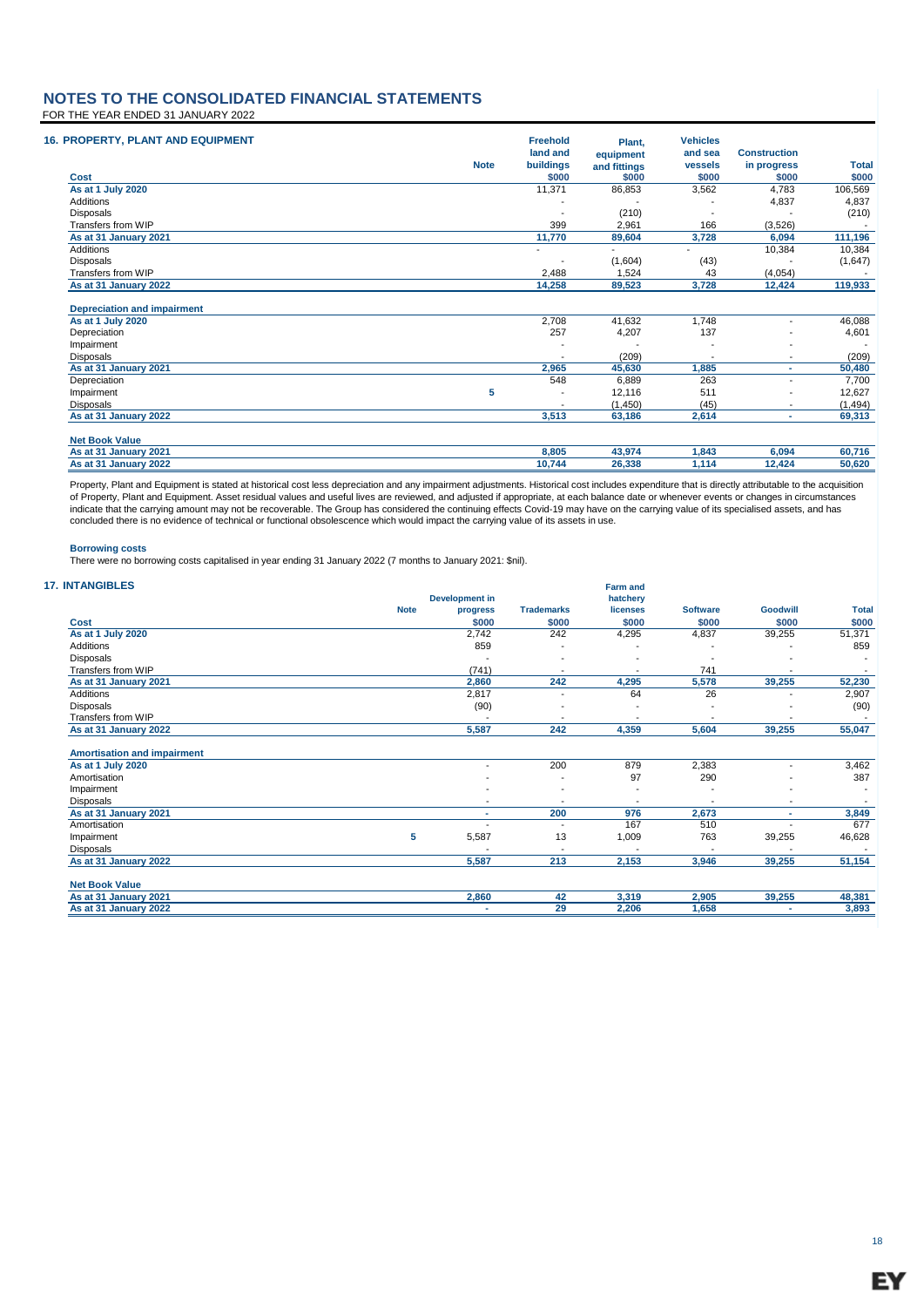FOR THE YEAR ENDED 31 JANUARY 2022

#### **Goodwill**

Goodwill resulted from the acquisition of The New Zealand King Salmon Co Limited and is subject to annual impairment testing. The Group considers the relationship between its market capitalisation and its book value, among other indicators, when reviewing for indicators of impairment.

The goodwill is allocated to the New Zealand King Salmon Company's one cash generating unit. The recoverable amount of the cash generating unit has been determined based on a value<br>in use calculation using future estimated

The terminal value calculation assumes sea farm consents expiring in 2024 will be renewed on reasonable commercial terms to enable water space to continue to be utilised. The forecasts were based on actual results and expected future use of water space licences currently held, before fair value adjustments to biological assets. Following on from an unexpected increase in sea farm mortality predominantly seen at our warmer sites towards the end of FY22, the Group has decided on a strategy change to reduce farming at our warmer sites over the summer. This strategy has a significant impact on future harvest volumes and therefore a reduction in future cash flows. A value in use calculation using a discounted cash flow (DCF) approach was<br>prepared to estimate the recoverab impairment of \$14.4m which has been allocated on a pro rata basis to intangible assets and plant and equipment on the basis of the carrying amount of each asset, but not below its fair value or value in use

The following key assumptions were applied in the value in use calculation:

| Key judgements                   | 2022                                                                      | 2021         |
|----------------------------------|---------------------------------------------------------------------------|--------------|
|                                  |                                                                           |              |
| Post tax discount rate           | 8.6%                                                                      | 5.14%        |
| Terminal growth rate             | 2.5%                                                                      | 0.21%        |
| Harvest volumes in terminal year | 6.700 tonnes                                                              | 8.000 tonnes |
| Sales Growth                     | Budget used for FY23 followed by a 3% growth rate in outer years          | 2.5%         |
| Cost inflation                   | Budget used for FY23 followed by a 2.1% - 2.5% growth rate in outer years | 3.0%         |
| Capex in terminal value          | \$8m                                                                      | \$8.7m       |

#### **Trademarks**

Trademarks are externally acquired and are carried at cost less impairment. They have indefinite useful lives and are assessed annually for impairment. An impairment of \$13k has been recognised during the year (7 months period to 31 January 2021: Nil).

#### **18. RIGHT-OF-USE ASSETS**

|                       | Land &                   | <b>Motor</b>    | Plant &          |       |
|-----------------------|--------------------------|-----------------|------------------|-------|
|                       | <b>Buildings</b>         | <b>Vehicles</b> | <b>Equipment</b> | Total |
| Cost                  | \$000                    | \$000           | \$000            | \$000 |
| As at 01 July 2020    | 3,885                    | 579             | 1,554            | 6,018 |
| <b>Additions</b>      | 2,231                    | 139             | 43               | 2,413 |
| Remeasurement         | 790                      | 6               |                  | 796   |
| As at 31 January 2021 | 6,906                    | 724             | 1,597            | 9,227 |
| <b>Additions</b>      | $\overline{\phantom{a}}$ | 545             |                  | 545   |
| <b>Disposals</b>      |                          | (48)            |                  | (48)  |
| Remeasurement         | 131                      |                 |                  | 138   |
| As at 31 January 2022 | 7,037                    | 1,228           | 1,597            | 9,862 |
|                       |                          |                 |                  |       |
| <b>Depreciation</b>   |                          |                 |                  |       |
| As at 01 July 2020    | 752                      | 225             | 460              | 1,437 |
| Depreciation          | 565                      | 145             | 270              | 980   |
| As at 31 January 2021 | 1,317                    | 370             | 730              | 2,417 |
| Depreciation          | 1,019                    | 260             | 470              | 1,749 |
| Disposals             |                          | (48)            |                  | (48)  |
| As at 31 January 2022 | 2,336                    | 582             | 1,200            | 4,119 |
|                       |                          |                 |                  |       |
| <b>Net Book Value</b> |                          |                 |                  |       |
| As at 31 January 2021 | 5,589                    | 354             | 867              | 6,810 |
| As at 31 January 2022 | 4,701                    | 646             | 397              | 5,744 |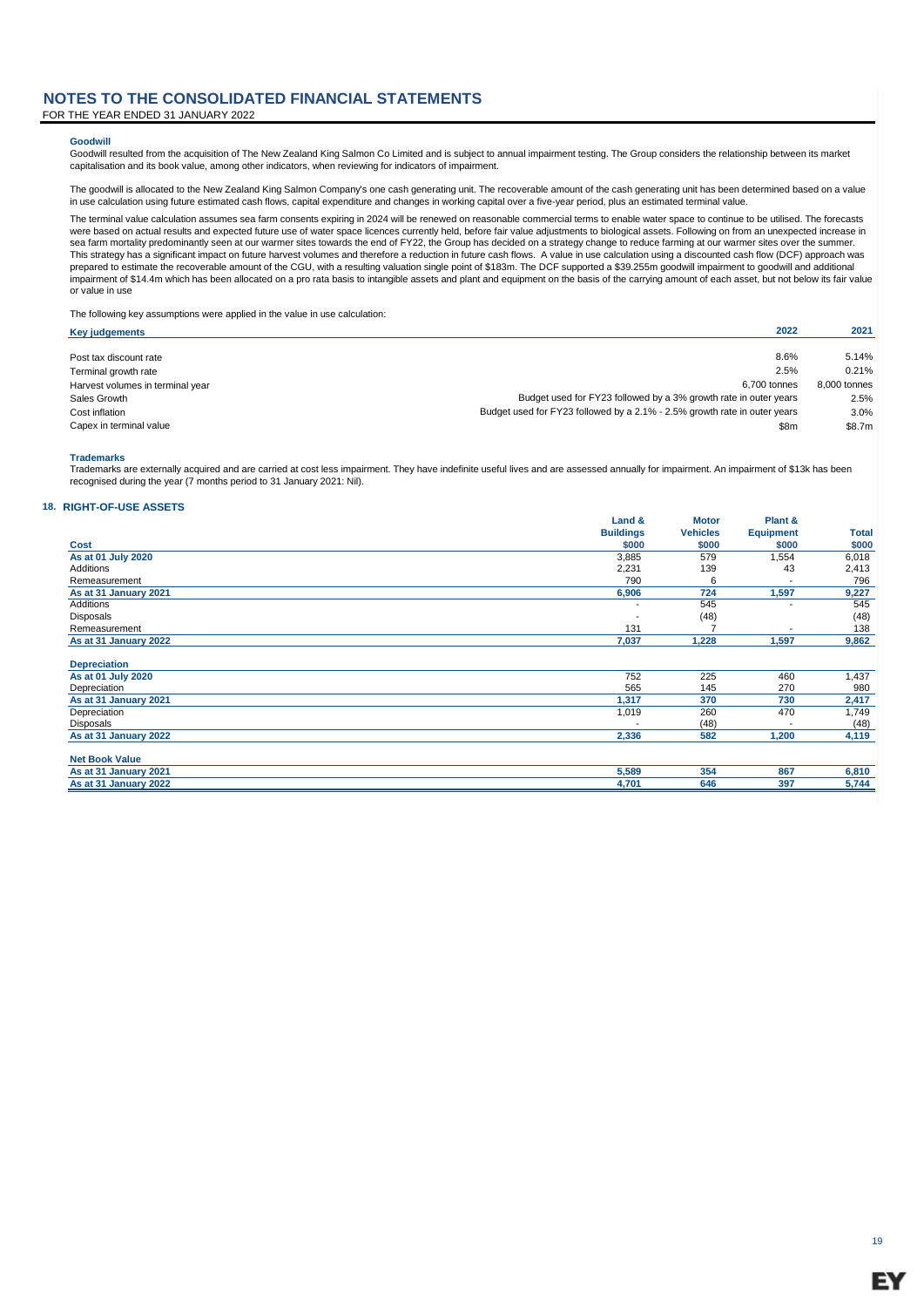FOR THE YEAR ENDED 31 JANUARY 2022

| <b>19. LEASE LIABILITIES</b>            |                  |                 |                           |              |
|-----------------------------------------|------------------|-----------------|---------------------------|--------------|
|                                         | Land &           | <b>Motor</b>    | Plant &                   |              |
|                                         | <b>Buildings</b> | <b>Vehicles</b> | <b>Equipment</b><br>\$000 | <b>Total</b> |
|                                         | \$000            | \$000           |                           | \$000        |
| Liability liabilities at 01 July 2020   | 3,187            | 366             | 1,052                     | 4,605        |
| Additions                               | 2,231            | 139             | 43                        | 2,413        |
| Remeasurement                           | 790              | 6               |                           | 796          |
| Interest for the period                 | 119              |                 | 14                        | 140          |
| Lease payments made                     | (631)            | (153)           | (201)                     | (985)        |
| Lease liabilities as at 31 January 2021 | 5,696            | 365             | 908                       | 6,969        |
| Additions                               |                  | 544             |                           | 544          |
| Remeasurement                           | 131              |                 | ۰                         | 138          |
| Interest for the period                 | 211              | 19              | 19                        | 249          |
| Lease payments made                     | (1, 179)         | (297)           | (491)                     | (1, 967)     |
| As at 31 January 2022                   | 4,859            | 638             | 436                       | 5,933        |

**Short term leases**

The Group recognised \$1,178k of payments for short term lease equipment in the year (2021: \$357k).

**Total lease payments** The Group had total cash outflows for leases of \$3,148k in 2022 (2021: \$1,342k)

|                                                                                                          | 2022          | 2021          |
|----------------------------------------------------------------------------------------------------------|---------------|---------------|
|                                                                                                          | \$000         | \$000         |
| Current                                                                                                  | 1,531         | 1,580         |
| Non-current                                                                                              | 4,402         | 5,389         |
| <b>Total lease liabilities</b>                                                                           | 5,933         | 6,969         |
| <b>20. INTEREST BEARING LOANS AND BORROWINGS</b><br><b>Current interest bearing loans and borrowings</b> | 2022<br>\$000 | 2021<br>\$000 |
|                                                                                                          |               |               |
| Secured bank loans                                                                                       | 47.000        | 750           |
| Other borrowings                                                                                         | 2.659         | 2,274         |
| Total current interest bearing loans and borrowings                                                      | 49,659        | 3,024         |

| Non-current interest bearing loans and borrowings       |        |
|---------------------------------------------------------|--------|
| Secured bank loans                                      | 39.250 |
| Total non-current interest bearing loans and borrowings | 39.250 |
|                                                         |        |

The Company has facilities with BNZ for \$60m.Land and buildings, plant and equipment, motor vehicles and vessels with a total carrying value of \$38.196m are subject to a first charge under<br>a General Security Deed granted t financial covenants relating to interest coverage and leverage ratios have been amended. In prior year,the Group also secured a Business Finance Scheme Loan via BNZ for \$5m (expiry October 2025) that arose from the Government providing financial assistance following the pandemic virus Covid-19. At balance date the Business Finance Scheme loan was fully drawn at \$4.25m (as at 31 January 2021: \$5m).

The impacts of the unforeseen mortalities resulted in the Group breaching a number of its bank related covenants as at 31 January 2022 and forecasting to be in breach of the following covenants in the next 12 months being:

- Interest Cover Ratio (EBIT/Interest expense)

- Leverage Ratio (Gross debt/EBITDA)

- Guarantee Group cover ratio - EBITDA of the Guaranteeing Group (A)

As a result of breach of covenants default interest has been charged on the borrowings since the events of default. The Bank of New Zealand has agreed in principle to a combination of temporary covenant waivers, renegotiation of facilities and adjustments to covenant definitions on the basis the Group completes the equity raise of a minimum \$50m (net of transaction costs).See also note 2 Significant accounting judgements, estimates and assumptions, Going Concern.

#### **21. TRADE AND OTHER PAYABLES 2022 2021**

|                                     | \$000       | \$000  |
|-------------------------------------|-------------|--------|
| Trade payables                      | 14,223      | 15,282 |
| Other payables                      | 0.01<br>2.2 | 3,315  |
| I trade and other payables<br>™otai | 16,434      | 18,597 |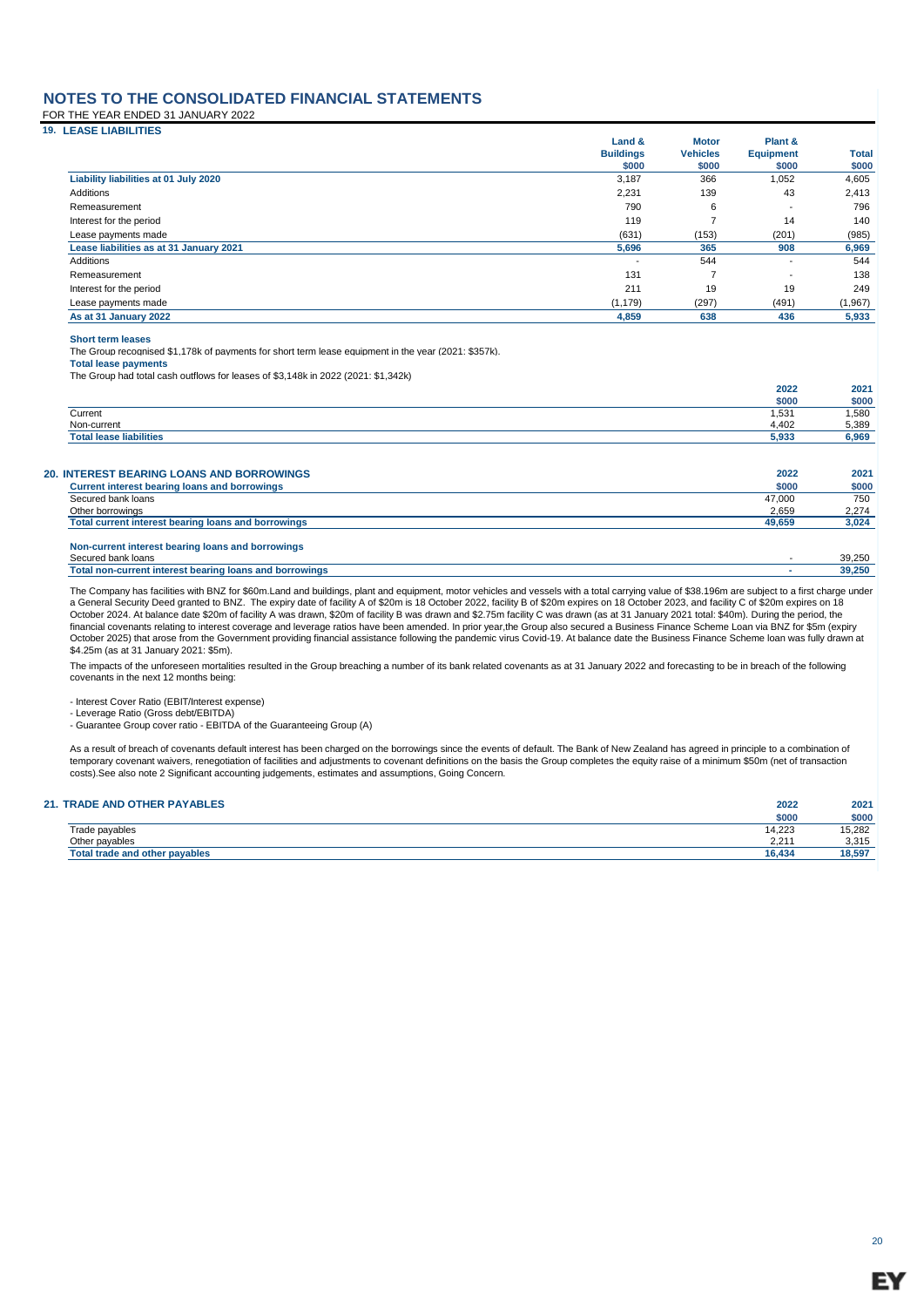FOR THE YEAR ENDED 31 JANUARY 2022

| <b>22. EMPLOYEE BENEFITS</b>               | 2022  | 2021  |
|--------------------------------------------|-------|-------|
| <b>Current employee benefits</b>           | \$000 | \$000 |
| Bonuses                                    | 65    | 257   |
| Employee annual and sick leave benefits    | 2.592 | 2,350 |
| Long service leave                         | 174   | 250   |
| <b>Total current employee benefits</b>     | 2,831 | 2,857 |
| Non-current employee benefits              |       |       |
| Long service leave                         | 430   | 696   |
| <b>Total non-current employee benefits</b> | 430   | 696   |

**Long service leave**

Long service leave provisions are calculated based on the expected future payments to employees, discounted to their net present value.

#### **23. COMMITMENTS AND CONTINGENCIES**

#### **Capital commitments**

The Group has entered into agreements to purchase plant and equipment. As at 31 January 2022 the total commitment is \$1,929k (2021: \$1,629k).

#### **Contingencies**

The Group has a contingent liability of \$1,152k in respect of a fish transport contract requiring the Group to purchase four bulk tankers (including a new tank aquired in 2021), should the fish transport contract be terminated early (2021: \$826k).

#### **Guarantees**

The Group has three guarantee facilities totalling \$132k (2021: \$115k).

#### **24. RISK MANAGEMENT**

The Group's activities expose it to a variety of risks: market risk, credit risk, liquidity risk and climate change risk. The Health, Safety and Risk Committee has responsibility for the oversight of all risk domains, which includes managing climate risk, as delegated by the Board. The Group uses derivative financial instruments to hedge certain risk exposures. Financial risk management is the responsibility of the Chief Financial Officer in accordance with the Treasury Policy approved by the Board of Directors. In addition, the Group has a Treasury Committee, a sub-committee of the Board's Audit and Finance Committee that oversees financial risk management.

#### **Market risk**

Market risk is the risk that the fair value of future cash flows of a financial instrument will fluctuate because of changes in market prices. This comprises of two key types of risks; currency and interest rate risk.

#### **Currency risk**

The Group has exposure to foreign exchange risk as a result of transactions denominated in foreign currency, arising primarily from normal trading activities, but also from the net investment in the foreign subsidiary.

The Group manages its foreign currency risk by hedging its future exposure in respect of its import purchases and its export sales, over a maximum of five years, when exposures are considered highly probable. The Group hedges this exposure with the use of forward foreign exchange contracts and options. The Group has a policy of hedging foreign exchange exposures within a range of hedging limits broadly summarised as follows: Up to two years – 15% to 100%, two to five years – 0% to 50%. The notional contract amounts of forward foreign exchange contracts and options outstanding at balance date were \$ 82.9m on the import side (2021: \$95.7m) and \$ 273m on the export side (2021: \$ 213.4m), for delivery over the next five financial years, in line with anticipated payment dates.

The Group imports nearly all of its feed from Australia, purchases of which are in Australian dollars. In order to protect against exchange rate movements and to manage the inventory costing process, the Group has entered into forward exchange contracts to purchase Australian Dollars. The Group exports salmon to many countries, the major ones being Australia, Japan and the United States. Sales are denominated in Australian dollars (AUD), Japanese yen (JPY) and United States dollars (USD) respectively. In order to protect against exchange rate movements and to manage the inventory costing process, the Group has entered into forward exchange contracts and options to hedge the net exposure to AUD, JPY and USD respectively.

The cash flows are expected to occur up to 60 months from 1 February 2022. Realised gains/losses on exercise of foreign exchange contracts and options is recognised within revenue when the hedged transactions occur.

Foreign exchange forward contracts are designated as hedging instruments in cash flow hedges of highly probable forecast sales in USD, AUD and JPY and forecast purchases in USD, and AUD. The Group has typically hedged 50-55% of the net exposure of these forecast transactions. The foreign exchange forward contract balances vary with the level of expected foreign currency sales and purchases and changes in foreign exchange forward rates.

There is an economic relationship between the hedged items and the hedging instruments as the terms of the foreign exchange and commodity forward contracts match the terms of the expected highly probable forecast transactions (i.e., notional amount and expected payment date). The Group has established a hedge ratio of 1:1 for the hedging relationships as the spected head the stablished a hedge rati underlying risk of the foreign exchange and commodity forward contracts are identical to the hedged risk components. To test the hedge effectiveness, the Group uses the hypothetical derivative method and compares the changes in the fair value of the hedging instruments against the changes in fair value of the hedged items attributable to the hedged risk

The hedge ineffectiveness can arise from:

- Differences in the timing of the cash flows of the hedged items and the hedging instruments

- Different indexes (and accordingly different curves) linked to the hedged risk of the hedged items and hedging instruments

- The counterparties' credit risk differently impacting the fair value movements of the hedging instruments and hedged items
- Changes to the forecasted amount of cash flows of hedged items and hedging instruments

The NZ dollar equivalent of unhedged currency risk on assets at balance date,31 January 2022 is \$897k (2021: \$491k) whilst the NZ dollar equivalent of unhedged currency risk on liabilities at balance date, 31 January 2022 is \$1,459k (2021: \$316k).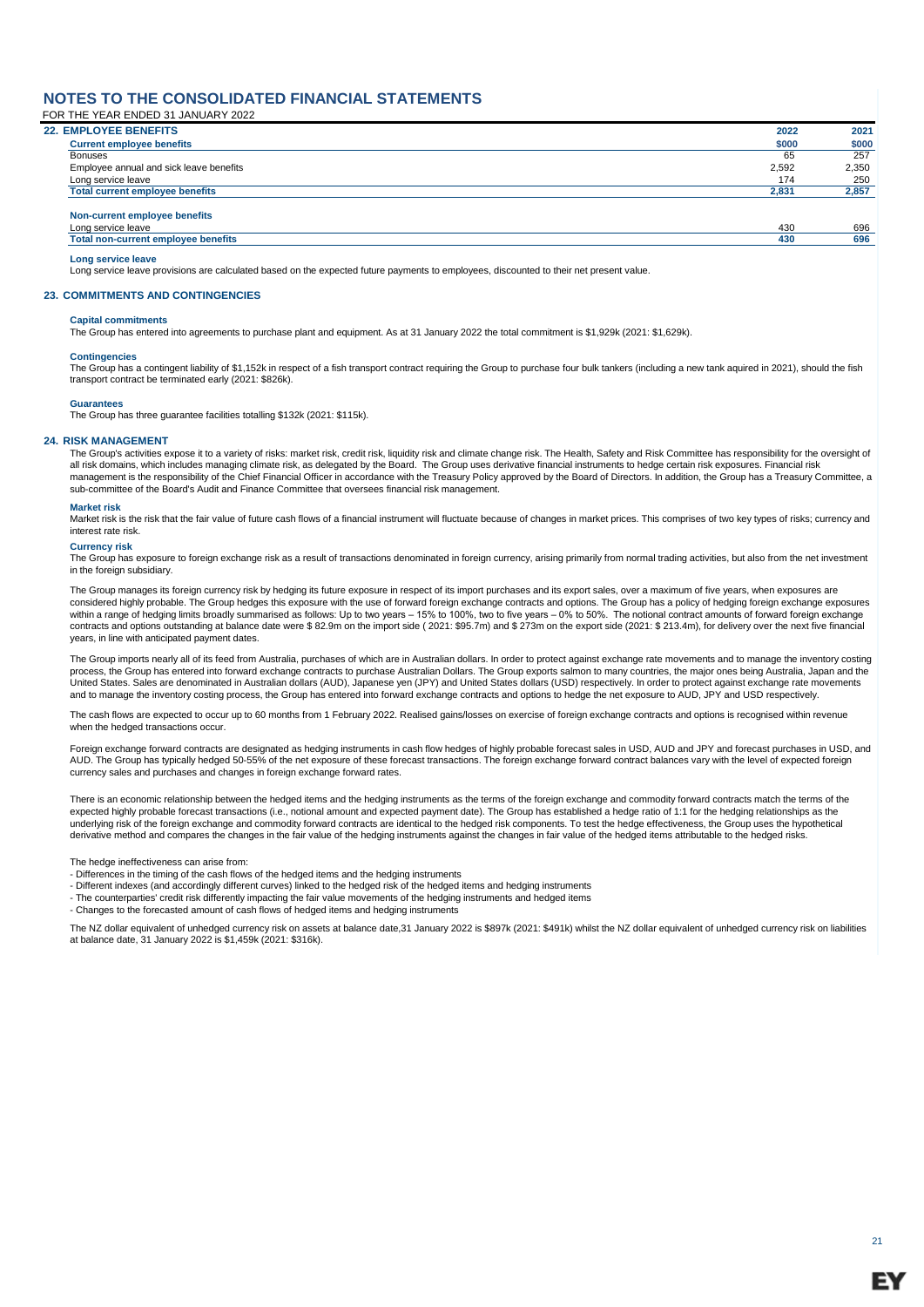FOR THE YEAR ENDED 31 JANUARY 2022

#### **Currency sensitivity**

The following table demonstrates the sensitivity to a reasonably possible change in AUD, USD and JPY exchange rates. The impact on the Group's pre-tax profit is the result of a change in fair value of monetary assets and liabilities. The impact on the Group's equity is due to changes in the fair value of forward exchange contracts and options designated as cash flow hedges.

|      | Change in<br><b>AUD</b> rate | <b>Equity</b><br>\$000 | <b>Profit</b><br>\$000 |
|------|------------------------------|------------------------|------------------------|
| 2022 | $+10%$                       | (6,686)                | (232)                  |
|      | $-10%$                       | 8,171                  | 284                    |
| 2021 | $+10%$                       | (7, 865)               | (625)                  |
|      | $-10%$                       | 9,612                  | 764                    |
|      | Change in                    | <b>Equity</b>          | <b>Profit</b>          |
|      | <b>USD</b> rate              | \$000                  | \$000                  |
| 2022 | $+10%$                       | 15,710                 | 760                    |
|      | $-10%$                       | (19, 420)              | (928)                  |
| 2021 | $+10%$                       | 12,607                 | 556                    |
|      | $-10%$                       | (15, 134)              | (679)                  |
|      | <b>Change in</b>             | <b>Equity</b>          | <b>Profit</b>          |
|      | <b>JPY</b> rate              | \$000                  | \$000                  |
| 2022 | $+10%$                       | 1,882                  | 152                    |
|      | $-10%$                       | (2,262)                | (186)                  |
| 2021 | $+10%$                       | 2,256                  | 152                    |
|      | $-10%$                       | (2,649)                | (185)                  |

#### **Interest rate risk**

The Group has exposure to interest rate risk that arises mainly due to the Group's debt obligations with floating interest rates. Interest earned on call deposits are based on the current interest rate. Interest rate swaps are used to manage interest rate risk. The Group has a policy of fixing interest rates within a range of 50% to 100% of the exposure. The fixed<br>interest rates for the existing swa borrowing covered using swaps at balance date 31 January 2022 was \$10m (2021: \$10m). The loss on interest rate swaps at balance date was \$547k (2021: \$1,491k).

As the Group's Directors approved a fully underwritten or pre-committed rights offer of \$60.1m to fully repay (or cash cover) all bank debt of the Group and provide sufficient liquidity going forward (See also note 2 Significant accounting judgements, estimates and assumptions, Going Concern) those future cashflows are no longer considered highly probable for hedge accounting purposes and its loss has been recognised in profit or loss in the income statement.

#### *Interest rate sensitivity*

The following table demonstrates the sensitivity of the fair value of the interest rate swaps to a reasonably possible change in interest rates:

|                                          | 2022  | 2021  |
|------------------------------------------|-------|-------|
|                                          | \$000 | \$000 |
| Impact of an increase of 50 basis points | 126   | 193   |
| Impact of a decrease of 50 basis points  | (131) | (198) |
|                                          |       |       |

#### **Credit risk**

Credit risk is the risk of financial loss that arises if a counterparty to a financial instrument does not meet its contractual obligations. Financial instruments which potentially subject the Group to credit risk principally consist of bank balances, trade receivables, derivative financial instruments and financial guarantees.

Customer credit risk is managed centrally subject to the Group's established policy, procedures and control relating to customer credit risk management. Credit quality of a customer is<br>assessed based on an extensive extern assets are regularly monitored and any shipments to major customers are generally covered by trade credit insurance.

An impairment analysis is performed at each reporting date using the accounts receivable aging report to measure expected credit losses. The impairment analysis is based on days past due for all customers with coverage by trade credit insurance. The calculation reflects the probability-weighted outcome, the time value of money and reasonable and supportable information that is available at the reporting date about past events, current conditions and forecasts of future economic conditions. Generally, trade receivables are written-off if past due for more than one year and are not subject to enforcement activity.

Financial instruments are only entered into with banks that have in place an executed International Swaps and Derivatives Association (ISDA) Master Agreement with the Group.

| Maximum exposures to credit risk as at balance date are:                                   | 2022<br>\$000   | 2021<br>\$000             |
|--------------------------------------------------------------------------------------------|-----------------|---------------------------|
| Cash and short term deposits<br>Trade and other receivables<br>Derivative financial assets | 2.913<br>19.817 | 3.479<br>16.186<br>19.874 |

The above maximum exposures are net of any recognised provision for losses. No collateral is held on the above amounts.

#### *Concentrations of credit risk*

Bank balances are maintained with National Australia Bank in Australia, PNC Bank in USA, and with Bank of New Zealand. There is a wide spread of debtors, in terms of size and geographical location within New Zealand and overseas. Concentration of credit risk in trade receivables is not considered significant as the Group's customers operate in different market channels and geographic areas.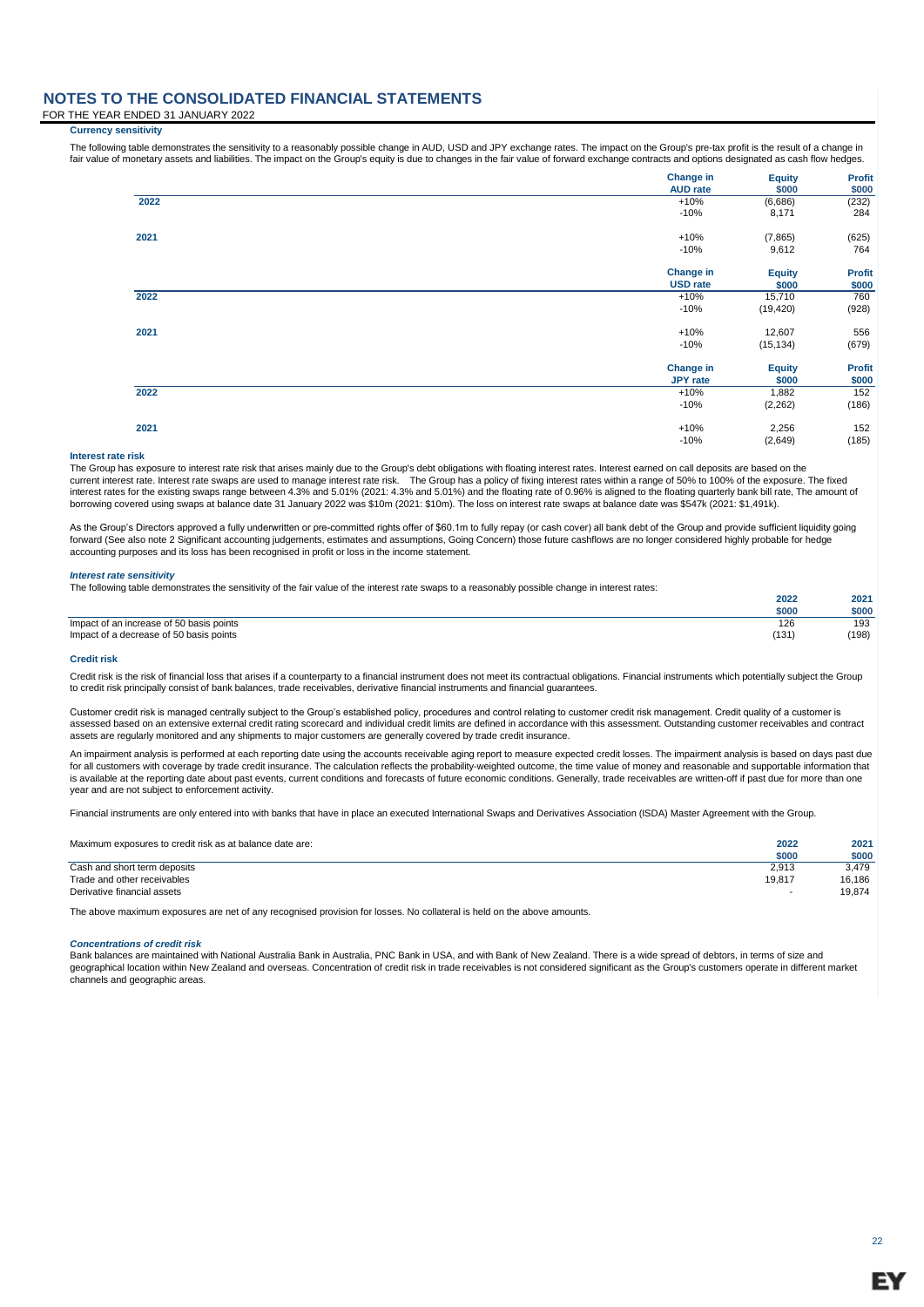#### FOR THE YEAR ENDED 31 JANUARY 2022

#### **Liquidity risk**

The Group performs cash flow forecasting activities on a daily basis to ensure it has sufficient cash to meet operational needs and monitors performance against bank covenants on a monthly basis. Surplus cash is invested in short-term or money market deposits.

Undrawn committed facilities and/or liquid assets are maintained at all times at an amount sufficient to cover the forecast cash payments to employees, suppliers, tax authorities and banking institutions as they fall due.

The following table analyses the contractual cash flows for all financial liabilities including proposed repayment of term debt with BNZ FY23 H1:

|                                             | Less than<br>one year | <b>Between one</b><br>and two | <b>Between</b><br>two and five |
|---------------------------------------------|-----------------------|-------------------------------|--------------------------------|
|                                             |                       | years                         | years                          |
| As at 31 January 2022                       | \$000                 | \$000                         | \$000                          |
| Bank loans                                  | 47,000                |                               |                                |
| Credit card facilities                      | 350                   |                               |                                |
| Lease liabilities                           | 1,531                 | 1,002                         | 3,400                          |
| Trade and other payables                    | 16.434                |                               |                                |
| Financial guarantee contracts               | 132                   |                               |                                |
| <b>Total non-derivative liabilities</b>     | 65,447                | 1,002                         | 3,400                          |
| Forward foreign currency exchange contracts | 95,864                | 81,805                        | 29,141                         |
| Forward foreign currency options            | 20,791                | 43,288                        | 75,042                         |
| Interest swaps                              | 126                   |                               |                                |
| <b>Total derivative liabilities</b>         | 116,781               | 125,093                       | 104,183                        |
| As at 31 January 2021                       |                       |                               |                                |
| Bank loans                                  | 750                   | 750                           | 38,500                         |
| Credit card facilities                      | 350                   |                               |                                |
| Lease liabilities                           |                       | 1,302                         | $\overline{2}$                 |
| Trade and other payables                    | 19,263                |                               |                                |
| Financial quarantee contracts               | 115                   |                               |                                |
| <b>Total non-derivative liabilities</b>     | 20,478                | 2,052                         | 40,811                         |
| Forward foreign currency exchange contracts | 91,903                | 84,825                        | 75,467                         |
| Forward foreign currency options            | 27,998                | 13,539                        | 5,402                          |
| Interest swaps                              | 429                   | 428                           | 756                            |
| <b>Total derivative liabilities</b>         | 120,330               | 98,792                        | 81,625                         |

#### **Climate Risk**

The Group recognises climate change will have a significant impact on our operations. The key risks are both physical risks (climate and water temperature impacting fish health) and transition risks resulting from the process of consumers adjusting their taste and preferences towards a low carbon economy. During the transition period, regulatory risk has also been identified, as the cost of compliance is increasing and not showing any signs of stabilising. The Health, Safety and Risk Committee has responsibility for the oversight of all risk domains,<br>which includes managing climate with the recommendations of the Task force on climate-related disclosures.

#### **25. FAIR VALUE OF FINANCIAL INSTRUMENTS**

The carrying value of cash and short term deposits, trade receivables, trade payables and other current liabilities is considered a reasonable approximation to their fair value due to the short term maturities of these instruments.

The carrying value of the BNZ loans and BFS loan is \$47m and is considered a reasonable approximation of its fair value due to the short term maturities of the drawings.

The following financial instruments of the Group are carried at fair value:

|                                                           | 2022  | 2021   |
|-----------------------------------------------------------|-------|--------|
| <b>Current derivative financial assets</b>                | \$000 | \$000  |
| Forward exchange contracts                                | 1,028 | 4,509  |
| Foreign exchange options                                  | 310   | 904    |
| <b>Total current derivative financial assets</b>          | 1,338 | 5,413  |
| Non-current derivative financial assets                   |       |        |
| Forward exchange contracts                                | 1,043 | 15,454 |
| Foreign exchange options                                  | 2,068 | 900    |
| <b>Total non-current derivative financial assets</b>      | 3,112 | 16,354 |
| <b>Current derivative financial liabilities</b>           |       |        |
| Forward exchange contracts                                | 2,772 | 94     |
| Foreign exchange options                                  | 308   | 61     |
| Interest rate swaps                                       | 548   | 1,491  |
| <b>Total current derivative financial liabilities</b>     | 3,628 | 1,646  |
| Non-current derivative financial liabilities              |       |        |
| Forward exchange contracts                                | 2,618 | 18     |
| Foreign exchange options                                  | 4,032 | 186    |
| Interest rate swaps                                       |       |        |
| <b>Total non-current derivative financial liabilities</b> | 6,650 | 204    |
|                                                           |       |        |

#### **Valuation methods**

Financial instruments have been categorised into the following hierarchy and valued according to the following definitions, based on the lowest level input that is significant to the fair value measurement as a whole:

Level 1: Quoted prices in active markets for identical assets or liabilities that the entity can access at the measurement date

Level 2: Inputs other than quoted prices included within Level 1 that are observable for the asset or liability either directly (i.e. as prices) or indirectly (i.e. derived from prices)

Level 3: Inputs for the assets or liabilities that are not based on observable market data (unobservable inputs)

All derivative financial instruments for which a fair value is recognised have been categorised within level 2 of the fair value hierarchy. Industry experts have provided the fair values for all<br>derivatives based on an ind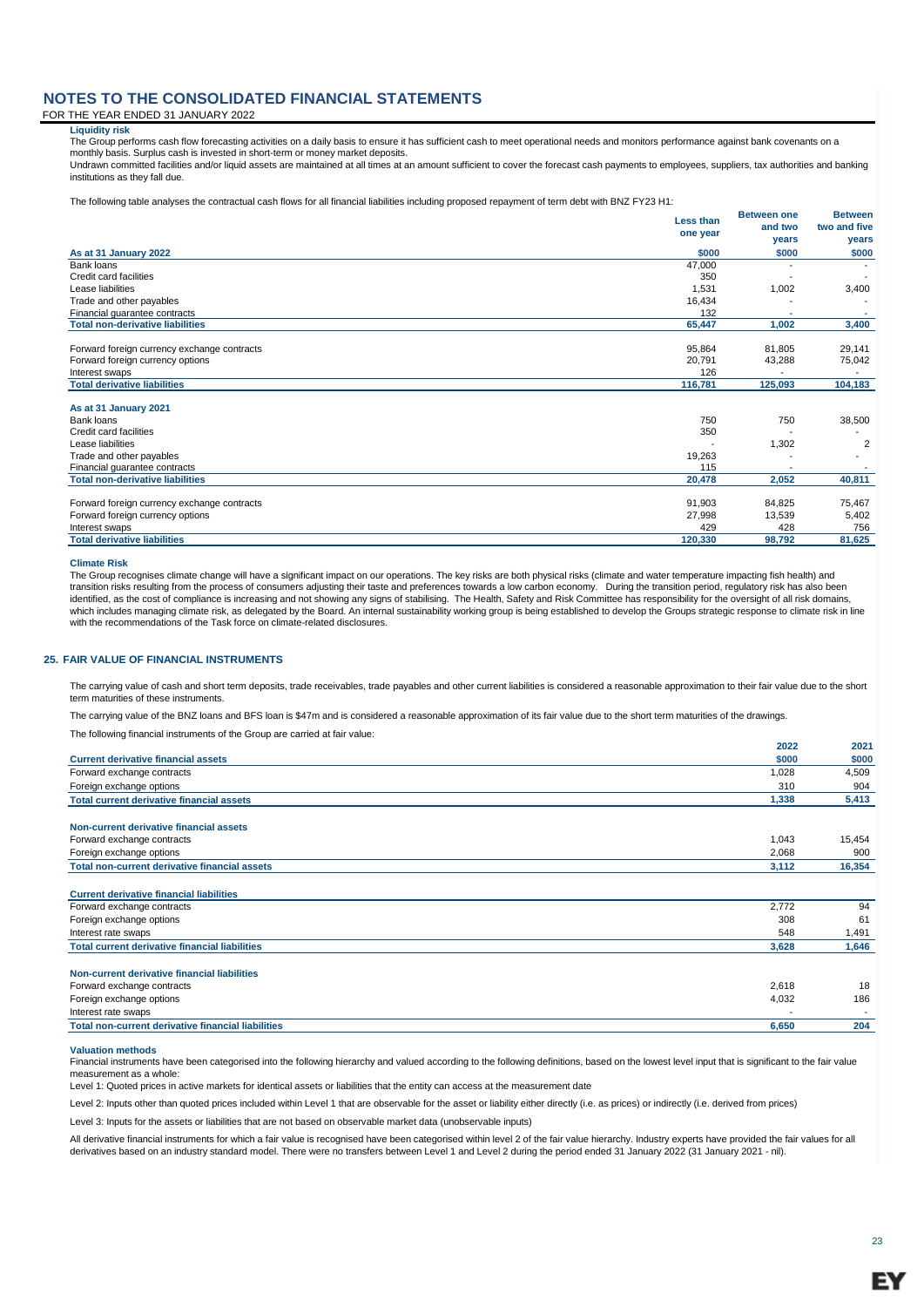FOR THE YEAR ENDED 31 JANUARY 2022

### **26. CAPITAL MANAGEMENT**

#### **Group capital**

The capital of the Group consists of share capital, reserves and retained earnings/(deficit). The Group's objectives when managing capital are to safeguard the Group's ability to continue as a going concern in order to provide returns for shareholders, benefits for shareholders and to maintain an optimal capital structure to reduce the cost of capital.

In addition to this the Group aims to ensure that it meets financial covenants attached to the interest bearing loans and borrowings that define capital structure requirements. Refer to note 20 Borrowings - the Group commenced negotiations with the Group's Bank in February 2022 after the unforeseen increase in mortality commenced.The Group has worked with the Group's bank to agree a combination of temporary waivers and adjustments to existing facilities and associated covenants, and as such no event of default has occurred as at 31 January 2022.

In order to maintain or adjust the capital structure the Group may adjust dividends paid to shareholders, return capital to shareholders, issue new shares or sell assets to reduce debt.

See also note 2 Significant accounting judgements, estimates and assumptions, Going Concern.

#### **27. CAPITAL AND RESERVES**

| <b>Share capital</b>       | 2022    | 2021    |
|----------------------------|---------|---------|
| <b>Issued shares</b>       | 000     | 000     |
| Ordinary shares            | 140.638 | 138,986 |
| <b>Total issued shares</b> | 140.638 | 138,986 |

Ordinary shares are fully paid with no par value. Each ordinary share has an equal right to vote, to participate in dividends and to share in any surplus on winding up of the Company. No dividend was declared nor paid during the year 2022 (7 months to 31 January 2021: No divided was declared nor paid).

|                                                       | # of Shares |         | <b>Share Capital</b> |         |
|-------------------------------------------------------|-------------|---------|----------------------|---------|
|                                                       | 2022        | 2021    | 2022                 | 2021    |
| Movement in ordinary share capital                    | 000         | 000     | \$000                | \$000   |
| The beginning of the period                           | 138.986     | 138.986 | 122.606              | 122.606 |
| Share issue for employee LTI share scheme             | 1,652       |         |                      |         |
| Share issue recognised on repayment of employee loans |             |         |                      |         |
| Total share capital as at period end                  | 140.638     | 138.986 | 122.606              | 122,606 |

#### **Reserves**

#### *Foreign currency translation reserve*

The foreign currency translation reserve is used to record exchange differences arising from the translation of the financial statements of the foreign subsidiary.

#### *Hedge reserve*

The hedge reserve represents the unrealised gains and losses on interest rate swaps and foreign currency forward contracts that the Group has taken out in order to mitigate interest rate and foreign currency risks, net of deferred tax. Also included are the realised gains on early closed foreign currency forward contracts where the hedged future cash flows are still expected to occur (net of tax).

|                                       | 2022      | 2021   |
|---------------------------------------|-----------|--------|
|                                       | 12 months | months |
|                                       | \$000     | \$000  |
| Unrealised gain / (loss)              | (18, 187) | 11,751 |
| Realised gain / (loss)                | 9.716     | 4,136  |
| Total gain / (loss) on hedge reserves | (8,471)   | 15,887 |
|                                       |           |        |

#### *Retained earnings*

Retained earnings represents the profits retained in the business.

#### *Share based payment reserve*

The share based payment reserve relates to one long term incentive (LTI) scheme and two employee share ownership schemes. All of these schemes involve the Company making interestfree limited recourse loans to selected personnel to acquire shares in the Company. The employees must remain in employment for the duration of the vesting or escrow periods before the employees receive the full benefit of share ownership subsequent to repayment of the loan balance remaining at time of vesting.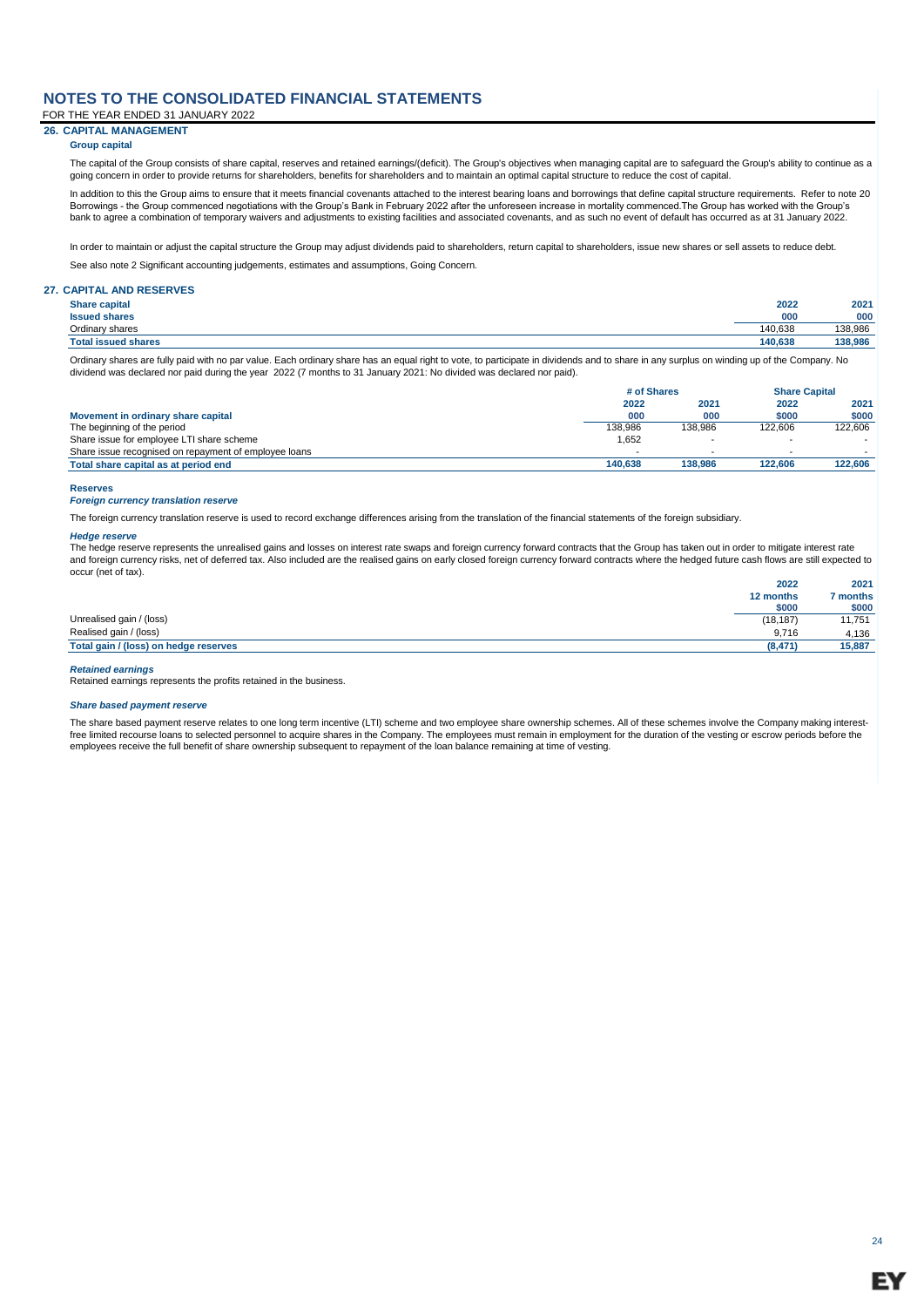FOR THE YEAR ENDED 31 JANUARY 2022

#### **28. EVENTS AFTER BALANCE DATE**

- On 1 February 2022 the Group disclosed a mortality event was occurring at its sea farms. This event has continued into February, March and April of FY23, which will impact the FY23 harvest and financial results. As a result of this mortality event the Group is:
- Undertaking a change to its farming strategy to reduce the mortality risk by not farming the warmer farms during the summer months.
- The Group will look to offset the loss in harvest with market and product optimisation in addition to traditional tools

In addition to the mortality event which has occurred at our warmer sea farms over summer, the Group has also seen elevated mortality at one of its other sites, Te Pangu, which has been linked to a feed related issue. This issue will also result in a lower FY23 harvest and the expected financial impact of this post year end mortality event is an EBITDA loss of \$3.8m

In February 2022 the Group also commenced discussions with the BNZ resulting in an extension to the delivery date for the 31 January 2022 covenants to 13 April 2022 and in any event on or before 30 April 2022 on the understanding that an equity raise will be launched on or about that date. The Group has modelled that breaches will occur without corrective action being undertaken. On 12 April 2022, the Group's Board approved to proceed with a fully underwritten or pre-committed equity raise of \$60.1m. In addition, the Group has agreed a combination of temporary covenant waivers and temporary adjustments to covenant definitions with its debt providers. As a result of these corrective actions the Group has greater confidence that there will be no default event in respect of its financial covenants for 12 months from the date of approving these financial statements.

No final dividend was declared in respect of the year ended 31 January 2022 ( 7 months to 31 January 2021: Nil).

#### **29. RELATED PARTY DISCLOSURES**

#### **Subsidiaries**

New Zealand King Salmon Investments Limited has the following trading subsidiaries.

| <b>Subsidiary</b>                        | <b>Country of Incorporation</b> | <b>Equity Interest</b> |
|------------------------------------------|---------------------------------|------------------------|
| The New Zealand King Salmon Co Limited   | New Zealand                     | 100%                   |
| New Zealand King Salmon Exports Limited  | New Zealand                     | 100%                   |
| The New Zealand King Salmon Pty Limited  | Australia                       | 100%                   |
| New Zealand King Salmon USA Incorporated | United States of America        | 100%                   |

The principal activity of The New Zealand King Salmon Co Limited is the farming and processing of salmon. The activity of New Zealand King Salmon Exports Limited, The New Zealand King Salmon Pty Limited, and New Zealand King Salmon USA Incorporated is the distribution of salmon.

At balance date Oregon Group Limited owned 39.55% (2021: 40.02%) and China Resources Ng Fung Limited owned 9.81% (2021: 9.96%) of the shares in New Zealand King Salmon Investments Limited.

#### **Transactions with related parties**

The following provides the total amount of transactions that were entered into with related parties for the relevant financial year:

|                                                        | 2022      | 2021     |
|--------------------------------------------------------|-----------|----------|
|                                                        | 12 months | 7 months |
| <b>Related party payments</b>                          | \$000     | \$000    |
| Good and services purchased from other related parties | 402       | 300      |
| <b>Total related party payments</b>                    | 402       | 300      |
| <b>Related party sales</b>                             | \$000     | \$000    |
| Goods and services sold to related parties             |           | 28       |
| <b>Total related party sales</b>                       |           | 28       |
|                                                        |           |          |
| Amounts owing to related parties                       | 2022      | 2021     |
| <b>Current amounts owing to related parties</b>        | \$000     | \$000    |
| Other amounts owing to related parties                 | 233       | 233      |
| Total current amounts owing to related parties         | 233       | 233      |
|                                                        |           |          |
| Amounts owing by related parties                       | \$000     | \$000    |
| Amounts owing by related parties                       |           | 3        |
| Total amounts owing by related parties                 |           | 3        |

#### **30. AUDITOR'S REMUNERATION**

|                                     | 2022      | 2021   |
|-------------------------------------|-----------|--------|
|                                     | 12 months | months |
|                                     | \$000     | \$000  |
| Audit fees                          | 309       | 189    |
| Other assurance                     | 10        | 10     |
| Tax advisory and compliance         |           |        |
| <b>Total auditor's remuneration</b> | 319       | 199    |

Other assurance services include performance of agreed upon procedures on sustainability information of the Group.

#### **31. RECONCILIATION OF NET OPERATING CASH FLOW TO PROFIT/(LOSS)**

|                                                                                                  | 12 months | 7 months |
|--------------------------------------------------------------------------------------------------|-----------|----------|
| Reconciliation of the profit / (loss) for the period with the net cash from operating activities | \$000     | \$000    |
| Profit / (loss) before tax                                                                       | (87,593)  | (9,326)  |
| <b>Adiusted for</b>                                                                              |           |          |
| Depreciation and amortisation                                                                    | 10.125    | 5.969    |
| Impairment                                                                                       | 59.255    |          |
| (Gain)/loss on sale of assets                                                                    | 135       |          |
| Share-based payments                                                                             | 146       | 98       |
| Net foreign exchange differences                                                                 | 13.633    | 5,428    |
| Net loss/(profit) on derivative instruments at fair value through profit or loss                 | 483       | 38       |
| (Increase)/decrease in trade and other receivables and prepayments                               | (3,631)   | (3,409)  |
| (Increase)/decrease in inventories and biological assets                                         | 21.080    | (2,687)  |
| Increase/(decrease) in trade and other payables                                                  | (2, 455)  | 3.945    |
| Income tax paid                                                                                  | (4, 171)  | (938)    |
| Net cash flow (to) / from operating activities                                                   | 7,008     | (881)    |

25

**2022 2021**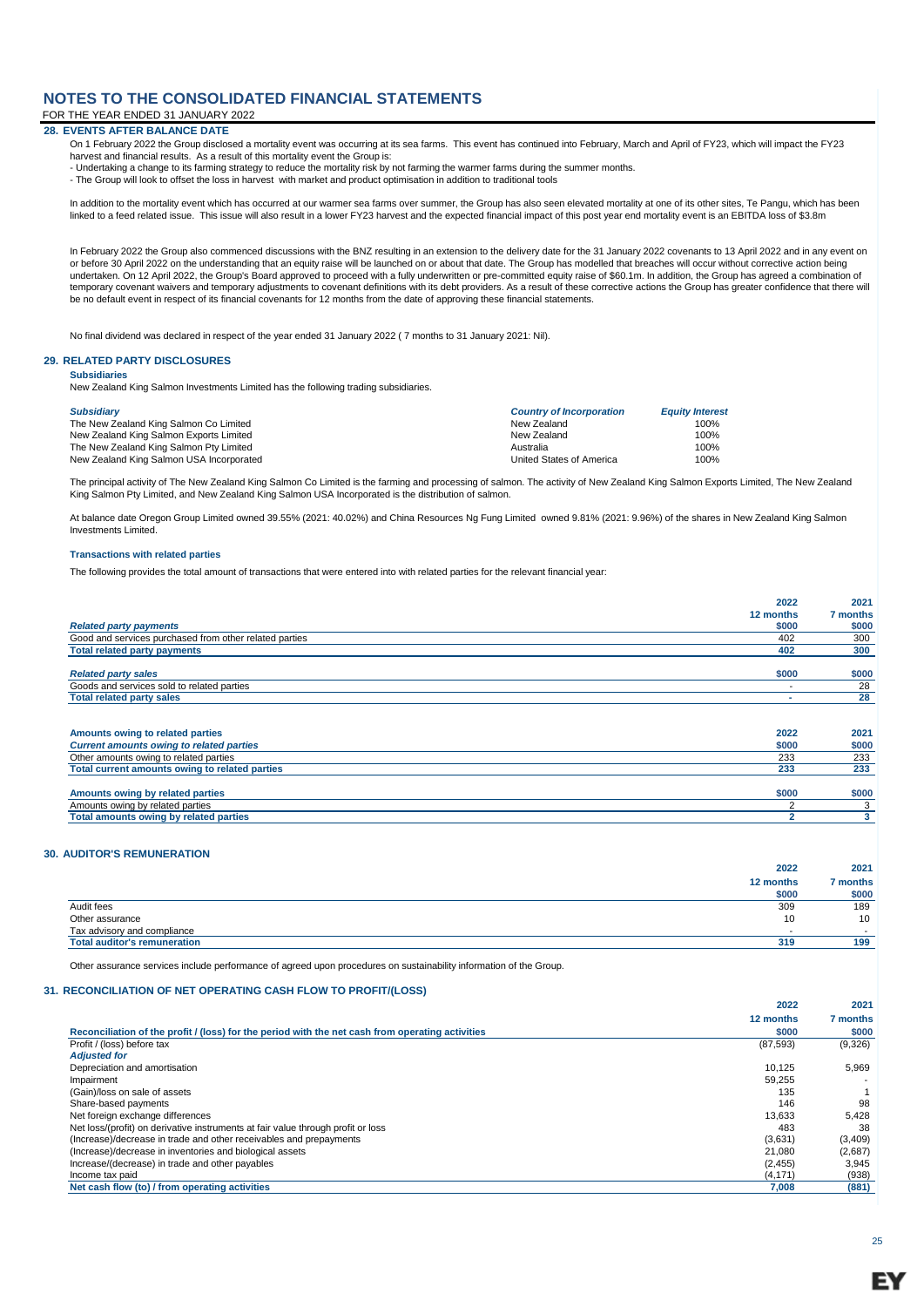#### **32. REVENUE FROM CONTRACTS WITH CUSTOMERS**

#### *(a) Sale of goods with variable consideration*

Some contracts for the sale of goods provide customers with volume rebates. Under NZ IFRS 15, volume rebates give rise to variable consideration.

#### *- Volume rebates*

The Group provides retrospective volume rebates to certain customers on the quantity of product purchased during the period. The rebate is charged at time of settlement. Therefore the Group does not see the need to recognise a refund liability due to timeliness of the transaction.

#### *(b) Contract balances: contract liabilities*

A contract liability is the obligation to transfer goods to a customer for which the Group has received consideration from the customer. If a customer pays consideration before the Group transfers goods to the customer, a contract liability is recognised when the payment is made or when the payment is due (whichever is earlier). Contract liabilities are revenue when the Group performs under the contract.

The Group recognises revenue from the following major brand sources:

- Ōra King
- Regal - Southern Ocean
- 

- Omega Plus - New Zealand King Salmon

*(c) Performance obligations* Information about the Group's performance obligations is summarised below:

#### *Delivery to customer*

The performance obligation is satisfied upon delivery of salmon products to the customer, and payment terms generally range between cash on delivery and 20th of the month following invoice date.

#### *On collection*

The performance obligation is satisfied upon collection of salmon products by the customer and payment terms are generally on collection.

#### *Receipt into store*

The performance obligation is satisfied upon delivery of salmon products when receipted into the customer's store and payment terms are generally on the 20th of the month following invoice date.

#### *CIF, into hold*

**2022 2021** The performance obligation is satisfied upon delivery of shipping documents including either the bill of lading or way bill dependent on transportation mode. Payment terms generally range between 7 days from invoice date and 20th of the month following invoice date.

|                                 | ----      | ---      |
|---------------------------------|-----------|----------|
|                                 | 12 months | 7 months |
| <b>Revenue by Product group</b> | \$000     | \$000    |
| Whole fish                      | 88,519    | 46,057   |
| Fillets, Steaks & Portions      | 35.418    | 18,606   |
| Wood Roasted                    | 14,099    | 8,555    |
| Cold Smoked                     | 26,522    | 16,504   |
| Other                           | 9.972     | 5,517    |
| Total revenue by product group  | 174,530   | 95,239   |
|                                 | 2022      | 2021     |
| <b>Revenue by Brand</b>         | \$000     | \$000    |
| Ōra King                        | 61.477    | 34,326   |

|                         | 2022    | 2021   |
|-------------------------|---------|--------|
| Total revenue by brand  | 174,530 | 95,239 |
| New Zealand King Salmon | 66,344  | 33,800 |
| Omega Plus              | 2,859   | 408. ا |
| Southern Ocean          | 9,928   | 6,203  |
| Regal                   | 33,922  | 19,502 |
| ______                  | .       | - - -  |

| Revenue by geographical location of customers       | \$000   | \$000  |
|-----------------------------------------------------|---------|--------|
| New Zealand                                         | 69.085  | 41,786 |
| North America                                       | 67.626  | 34.671 |
| Australia                                           | 11,816  | 6,385  |
| Japan                                               | 7,807   | 5,023  |
| China                                               | 1.737   | 1,021  |
| Europe                                              | 10.709  | 2,793  |
| Other                                               | 5.750   | 3,560  |
| Total revenue by geographical location of customers | 174,530 | 95,239 |
|                                                     |         |        |

Sales net of settlement discounts to one major customer for the period 1 February 2021 to 31 January 2022 totalled \$19.08m or 10.93% of total gross revenue (7 months to 31 January 2021 one major customer totalled \$10.7m or 11.24% of total gross revenue).

#### **33. SEGMENT INFORMATION**

### **Segment results**

The Group's strategy is to maximise longer term sales and overall margins by focusing on branded, premium priced and differentiated sales across its range of markets, channels and customers. The operating results of the whole business are monitored for the purpose of making decisions about resource allocating and performance. Accordingly, the Group is considered to consist of one operating segment.

Segment performance - Refer also Note 32 for detail of disaggregation of revenue by product, brand and geographical area.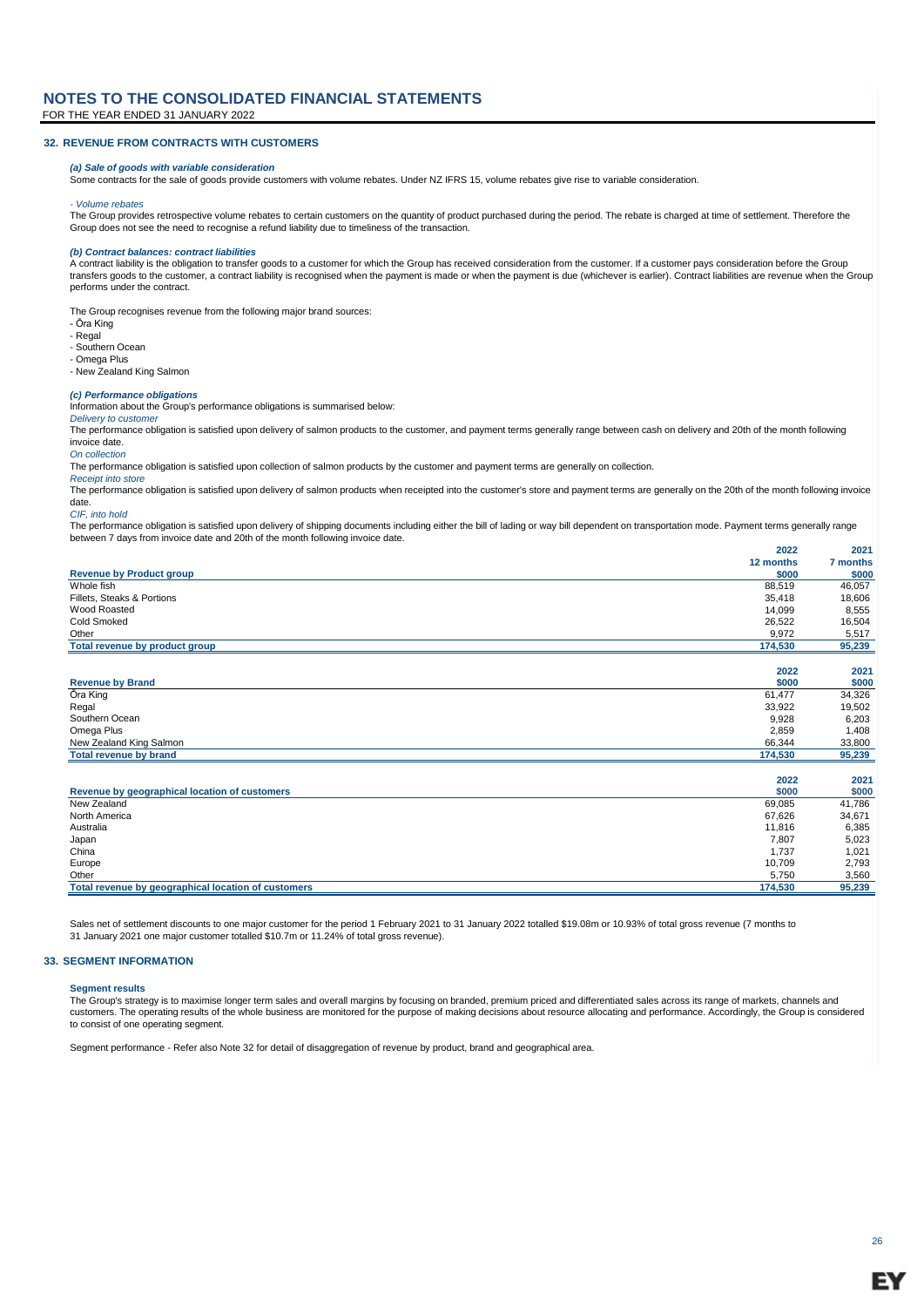

## **Independent auditor's report to the Shareholders of New Zealand King Salmon Investments Limited**

## **Opinion**

We have audited the financial statements of New Zealand King Salmon Investments Limited ("the company") and its subsidiaries (together "the group") on pages 2 to 26, which comprise the consolidated statement of financial position of the group as at 31 January 2022, and the consolidated statement of comprehensive income, consolidated statement of changes in equity and consolidated statement of cash flows for the year then ended of the group, and the notes to the consolidated financial statements including a summary of significant accounting policies.

In our opinion, the consolidated financial statements on pages 2 to 26 present fairly, in all material respects, the consolidated financial position of the group as at 31 January 2022 and its consolidated financial performance and cash flows for the year then ended in accordance with New Zealand equivalents to International Financial Reporting Standards and International Financial Reporting Standards.

This report is made solely to the company's shareholders, as a body. Our audit has been undertaken so that we might state to the company's shareholders those matters we are required to state to them in an auditor's report and for no other purpose. To the fullest extent permitted by law, we do not accept or assume responsibility to anyone other than the company and the company's shareholders, as a body, for our audit work, for this report, or for the opinions we have formed.

## **Basis for opinion**

We conducted our audit in accordance with International Standards on Auditing (New Zealand). Our responsibilities under those standards are further described in the *Auditor's Responsibilities for the Audit of the Financial Statements* section of our report.

We are independent of the group in accordance with Professional and Ethical Standard 1 *International Code of Ethics for Assurance Practitioners (including International Independence Standards) (New Zealand)* issued by the New Zealand Auditing and Assurance Standards Board, and we have fulfilled our other ethical responsibilities in accordance with these requirements.

We believe that the audit evidence we have obtained is sufficient and appropriate to provide a basis for our opinion.

Ernst & Young performs agreed upon procedures in relation to sustainability information of the group. Partners and employees of our firm may deal with the group on normal terms within the ordinary course of trading activities of the business of the group. We have no other relationship with, or interest in, the group.

## **Material Uncertainty Related to Going Concern**

We draw attention to Note 2c in the financial statements, which indicates that the group was in breach of its bank covenants at balance date and is dependent on the success of a proposed equity raise, or obtaining funding by alternative means, to enable it to repay its bank loans. In addition, it may need to obtain additional funding to finance its operations. As stated in Note 2c, these events or conditions, along with other matters explained in Note 2c, indicate that material uncertainties exist that may cast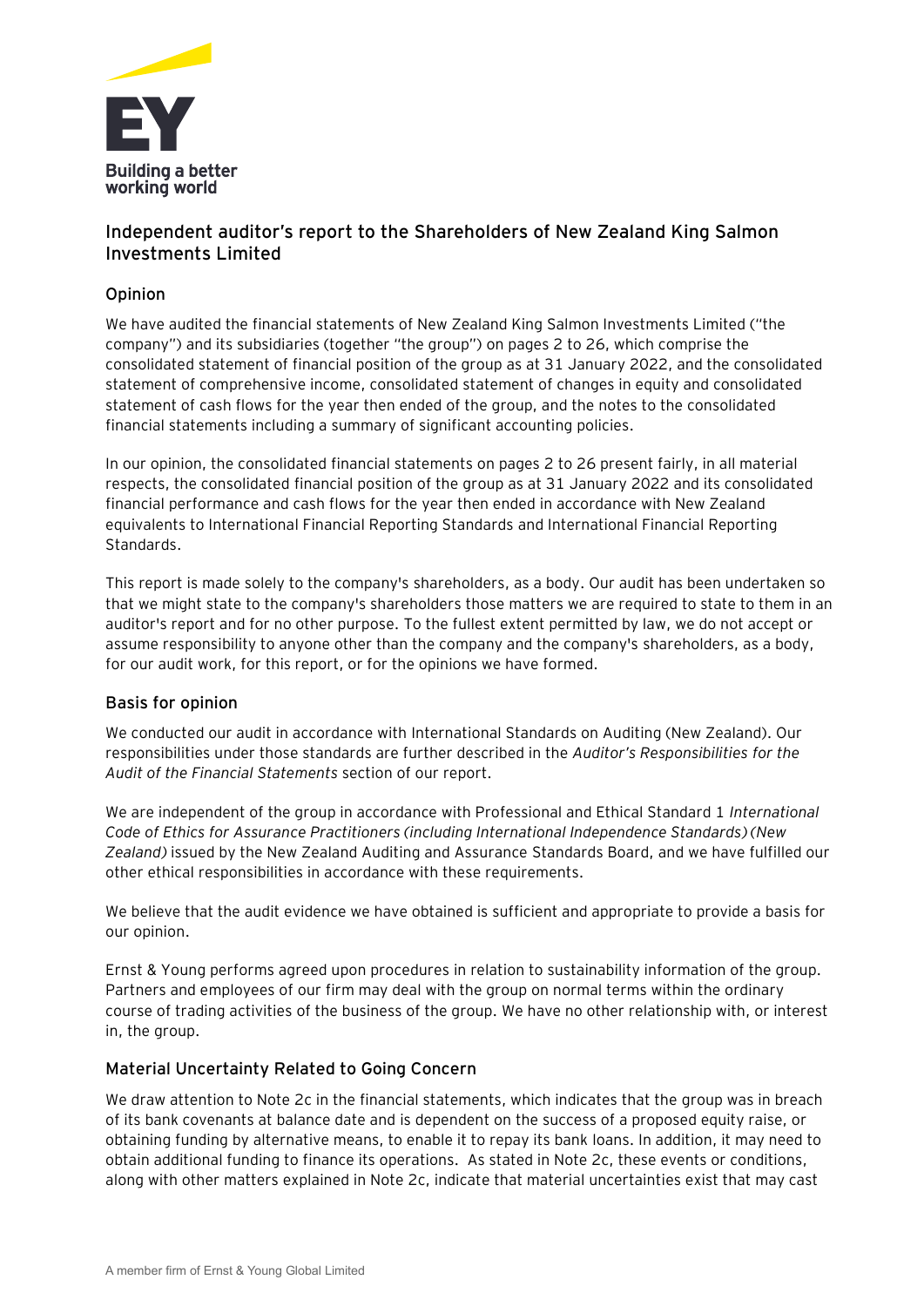

significant doubt on the group's ability to continue as a going concern. Our opinion is not modified in respect of this matter.

## **Key audit matters**

Key audit matters are those matters that, in our professional judgment, were of most significance in our audit of the consolidated financial statements of the current year. These matters were addressed in the context of our audit of the consolidated financial statements as a whole, and in forming our opinion thereon, but we do not provide a separate opinion on these matters. In addition to the matter described in the *Material Uncertainty Related to Going Concern* section, we have determined the matters described below to be the key audit matters to be communicated in our report. For each matter below, our description of how our audit addressed the matter is provided in that context.

We have fulfilled the responsibilities described in the *Auditor's responsibilities for the audit of the financial statements* section of the audit report, including in relation to these matters. Accordingly, our audit included the performance of procedures designed to respond to our assessment of the risks of material misstatement of the financial statements. The results of our audit procedures, including the procedures performed to address the matters below, provide the basis for our audit opinion on the accompanying consolidated financial statements.

### **Impairment assessment**

Prior to its impairment, the consolidated statement of financial position included goodwill arising from business combinations of \$39.3 million (2021: \$39.3 million). An impairment test of the carrying value of goodwill is required annually and as a result of this, along with other indicators, an impairment assessment was conducted at year end. The group has recorded an impairment of the full amount of goodwill of \$39.3 million and an additional impairment of other assets of \$14.4 million.

The recoverable amount of a cash generating unit ("CGU") is the higher of fair value less costs to sell (FVLCS) and value in use (VIU). The group has determined that it has a single CGU.

Impairment is a key audit matter because the group's year end assessment of recoverable amount involves significant judgements related to future cash flow forecasts, discount rate and terminal growth rate assumptions. These are key inputs into the group's discounted cashflow (DCF) model used to assess the VIU of the CGU and so its recoverable amount.

### Why significant How our audit addressed the key audit matter How our audit matter

In obtaining sufficient, appropriate audit evidence we:

- evaluated the appropriateness of the group's single CGU determination;
- considered the group's value in use assessment. This included the following:
	- agreed relevant DCF inputs to board approved budget and forecasts and compared these with historical actual results taking into account proposed changes in the group's strategy. We also considered the accuracy of the group's previous forecasts;
	- tested the mathematical accuracy of future cash flow forecasts and discounting applied;
	- involved our valuation specialists in assessing the discount rate and terminal growth rate applied, as well as benchmarking components of the group's forecasts against other market information;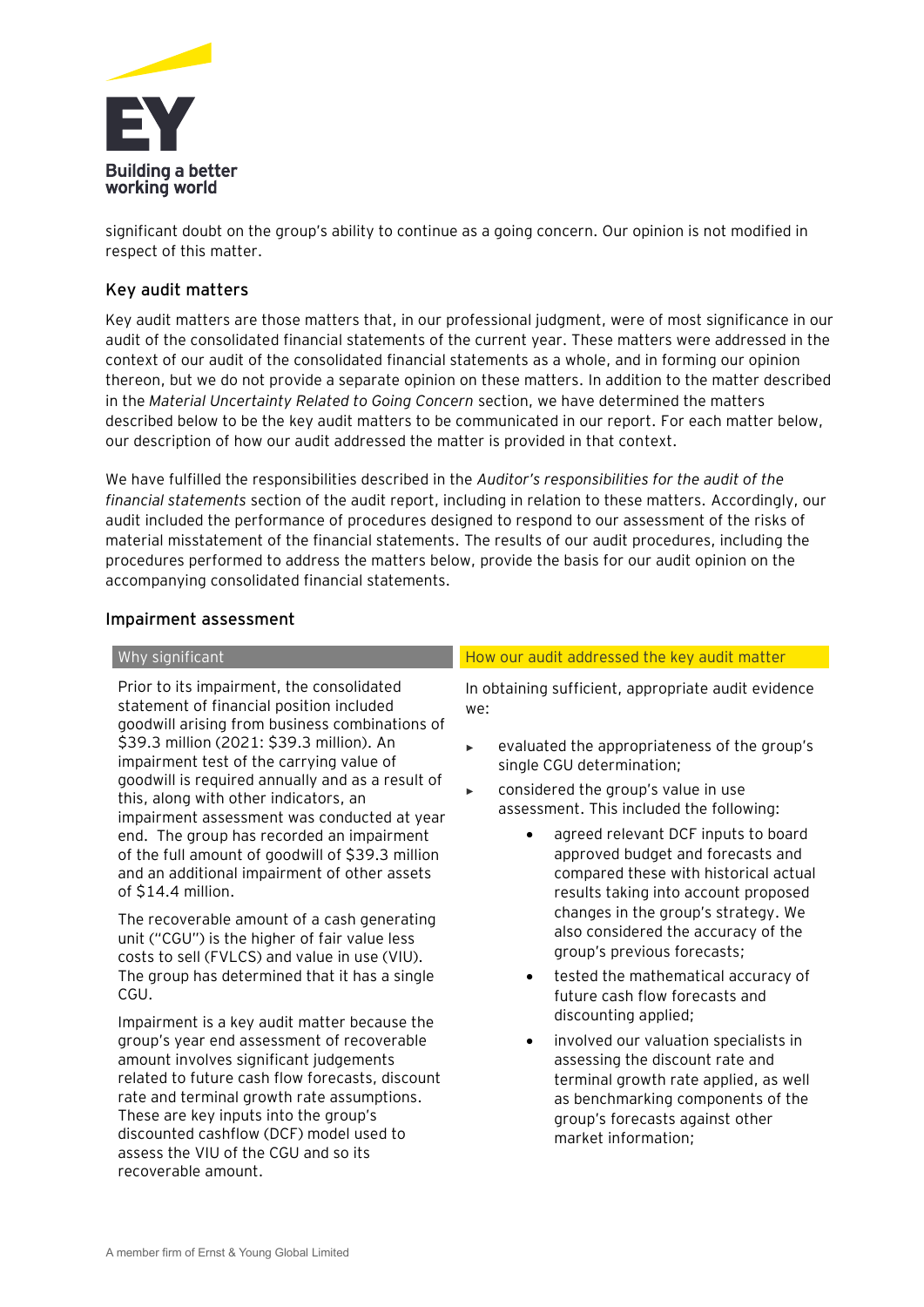

Disclosures in relation to impairment of goodwill and other assets are included in Note 5 to the group financial statements.

- considered the appropriateness of the adoption of the calculated VIU as the CGU's recoverable amount;
- involved our valuation specialists in performing an assessment of FVLCS based on market capitalisation;
- evaluated the assessment of the carrying value of the CGU prior to impairment, the resulting impairment charge and its allocation to goodwill and other assets; and

We also considered the appropriateness and sufficiency of impairment related disclosures included in the group financial statements.

## **Biological assets**

At 31 January 2022, the consolidated statement of financial position includes biological assets (live salmon) of \$75.0 million with an estimated biomass of 6,015 metric tonnes measured at fair value less costs to sell. This includes a fair value increase above cost of \$24.4 million.

This is a key audit matter because the group's estimation of the fair value of biological assets involves estimation of year-end biomass and a valuation model that relies on significant estimation including:

- year end biomass and future growth to harvest;
- future fish mortalities;
- ► forecast sales prices;
- forecast costs to harvest date and of sale;
- forecast sales product mix; and
- use of a weight-based method, to recognise the estimated fair value gain at balance date

Disclosures in relation to biological assets are included in Note 15 to the group financial statements.

### Why significant How our audit addressed the key audit matter how our audit addressed the key audit matter

In considering the valuation of live salmon we:

- evaluated the appropriateness of key estimations and assumptions and their impact on the valuation assessment;
- ► agreed key estimation inputs used by the group in their valuation model to source data and to board approved forecasts;
- involved our valuation specialists in the evaluation and testing of the mathematical integrity of the calculations in the valuation model;
- challenged the accuracy of model inputs compared to historical actual values and considered the accuracy of previous forecasts; and
- considered post year end harvest mortality data to assess the impact, if any, on the forecasts used in the valuation model.

In considering live salmon biomass at year end we:

- tested controls over fish count recording at the point of transfer from the freshwater hatcheries to sea pens;
- considered the key inputs used by the group in estimating growth and biomass;
- tested controls over fish quantity and biomass adjustments to the livestock recording system;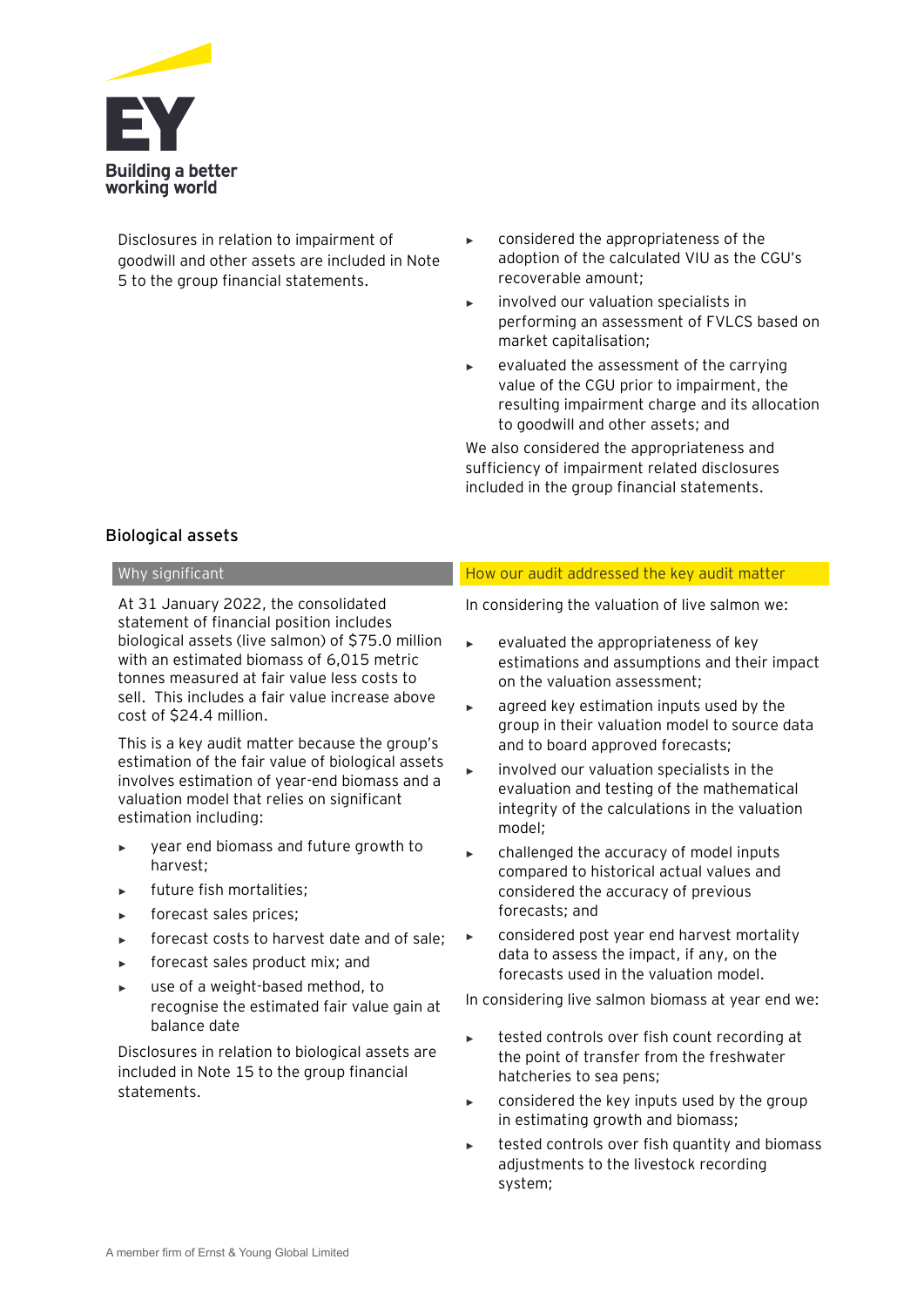

- agreed significant quantity and biomass adjustments made by the group in the livestock recording system to source data;
- performed analytical procedures over feed conversion to biomass; and
- considered the accuracy of historical forecasts of average fish weight and quantity recorded in the livestock recording system to actual fish harvest data.

We also considered the appropriateness and sufficiency of biological assets disclosures included in the group financial statements.

## **Information other than the financial statements and auditor's report**

The directors of the company are responsible for the Annual Report, which includes information other than the consolidated financial statements and auditor's report which is expected to be made available to us after the date of this auditor's report.

Our opinion on the consolidated financial statements does not cover the other information and we do not express any form of assurance conclusion thereon.

In connection with our audit of the consolidated financial statements, our responsibility is to read the other information and, in doing so, consider whether the other information is materially inconsistent with the consolidated financial statements or our knowledge obtained during the audit, or otherwise appears to be materially misstated.

When we read the Annual Report, if we conclude that there is a material misstatement therein, we are required to communicate the matter to those charged with governance and, if uncorrected, to take appropriate action to bring the matter to the attention of users for whom our auditor's report was prepared.

## **Directors' responsibilities for the financial statements**

The directors are responsible, on behalf of the entity, for the preparation and fair presentation of the consolidated financial statements in accordance with New Zealand equivalents to International Financial Reporting Standards and International Financial Reporting Standards, and for such internal control as the directors determine is necessary to enable the preparation of financial statements that are free from material misstatement, whether due to fraud or error.

In preparing the consolidated financial statements, the directors are responsible for assessing on behalf of the entity the group's ability to continue as a going concern, disclosing, as applicable, matters related to going concern and using the going concern basis of accounting unless the directors either intend to liquidate the group or cease operations, or have no realistic alternative but to do so.

## **Auditor's responsibilities for the audit of the financial statements**

Our objectives are to obtain reasonable assurance about whether the consolidated financial statements as a whole are free from material misstatement, whether due to fraud or error, and to issue an auditor's report that includes our opinion. Reasonable assurance is a high level of assurance, but is not a